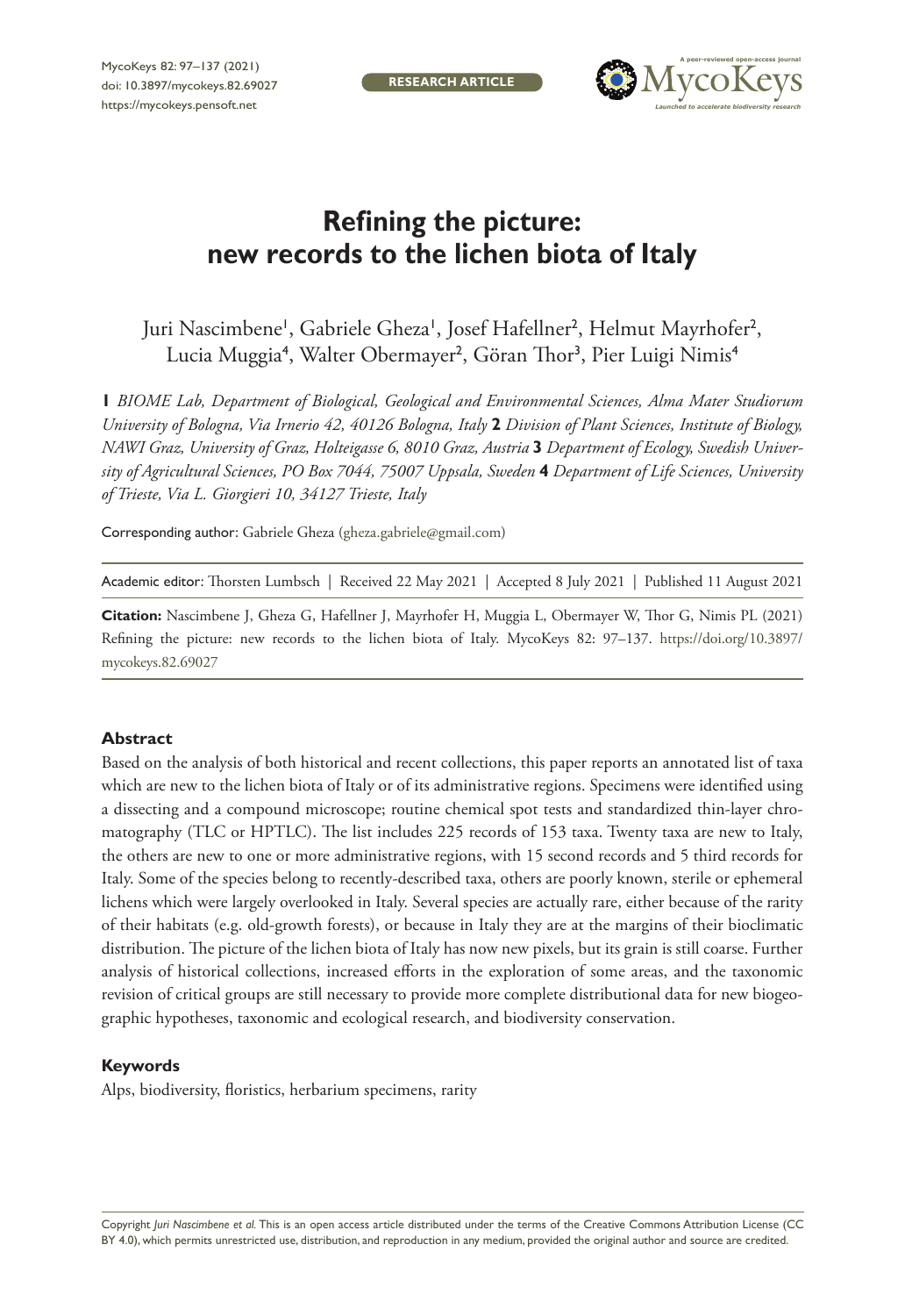# **Introduction**

The lichen biota of Italy is among the best known worldwide thanks to a long-lasting tradition of lichenological studies (Nimis 2018) that has experienced a strong boost after the publication of the first modern checklists (Nimis 1993, 2016), and of the first computer-aided keys (Nimis and Martellos 2020). This is reflected in the steep increase of the number of species known to occur in Italy, more than 550 species having been added between 1993 and 2016 (Nimis 2016). Since 2016, new records (both for the country and for its administrative regions) are constantly being published every year (e.g. Ravera et al. 2020a, b, 2021), which indicates that the exploration of the lichen biota of Italy is still incomplete, and that distributional data of many species are still lacunose (e.g. Martellos et al. 2020). More information is available for the regions of the North, Tuscany and Sardinia (Nimis 2016), all of which are known to host more than 1.000 species each, while most regions of Southern and Central Italy are still insufficiently explored, which may hamper accurate estimations of species rarity (Nimis et al. 2018a), analyses of species richness and composition patterns (Marini et al. 2011), as well as species distribution models (Guttová et al. 2019).

In this work we report the results of the analysis of recent collections and the reevaluation of herbarium specimens, mainly collected during the last twenty years, in the light of recent taxonomical progress. Twenty taxa are new to Italy, 133 are new to different administrative regions, thus providing a substantial contribution to the knowledge of the lichen biota of Italy.

# **Materials and methods**

Based on the analysis of herbarium material (BOLO, GZU, M, MOD, TSB, RO, UPS, Herb. Nascimbene and other private herbaria), an annotated list of taxa which are new to the lichen biota of Italy or of its administrative regions, has been prepared. The specimens were identified in the laboratory using a dissecting and a compound microscope. Routine chemical spot tests were performed for most specimens. In some cases (i.e. for sterile crustose lichens) standardized thin-layer chromatography (TLC) was used, following the protocols of Orange (2010), or HPTLC, following Arup et al. (1993).

Nomenclature, as well as synonimization of old records, mainly follow ITALIC 6.0 – The information system on Italian Lichens (Nimis and Martellos 2021), which is continuously updated online. This source was used also for retrieving ecological and distributional information for each taxon.

Taxa are subdivided in two alphabetically ordered lists: 1) new to Italy, 2) new to administrative regions of Italy (see Fig. 1). For each taxon, the following information is included:

1. administrative region;

2. collection locality, elevation, and substrate. When available, longitude and latitude are reported in DMS. Coordinates available on the original label of the specimens in other formats were converted to this system;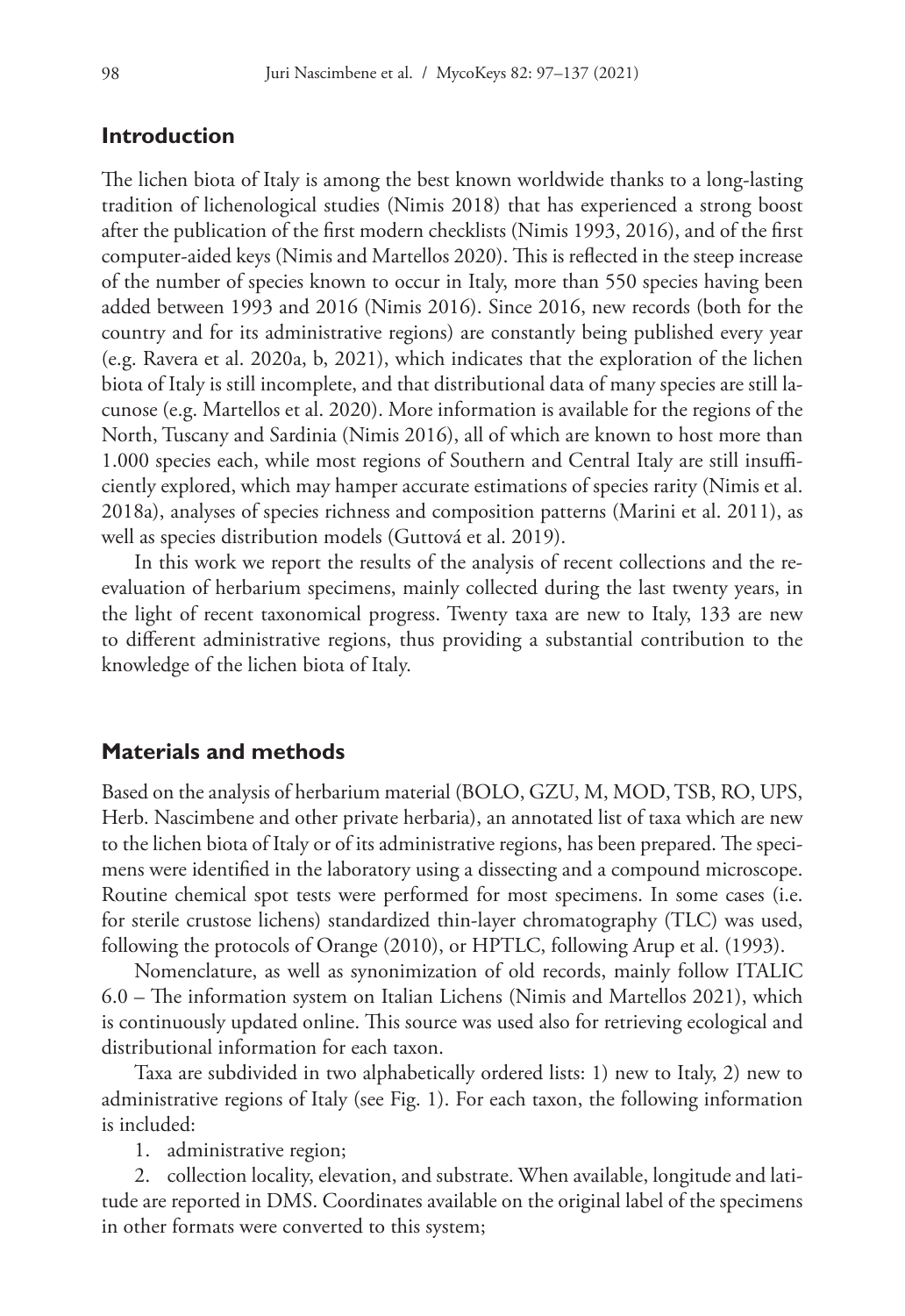

**Figure 1.** Administrative regions of Italy

3. collection date, collector(s) name (Leg.), and Herbarium code. Institutional herbaria are abbreviated according to Index Herbariorum (Thiers 2016). The private herbarium of J. Nascimbene is abbreviated as Herb. Na;

4. short note on ecology, distribution and/or taxonomy.

# **Results**

Taxa new to Italy

# *Agonimia vouauxii* **(B. de Lesd.) M. Brand & P. Diederich**

**Abruzzo** • Chieti Prov., Majella National Park, main ridge of the Majella Massif; 42°06'56"N, 14°06'54"E; 2450 m; 12 Jul. 2018; Nascimbene leg.; on soil; Na 5842.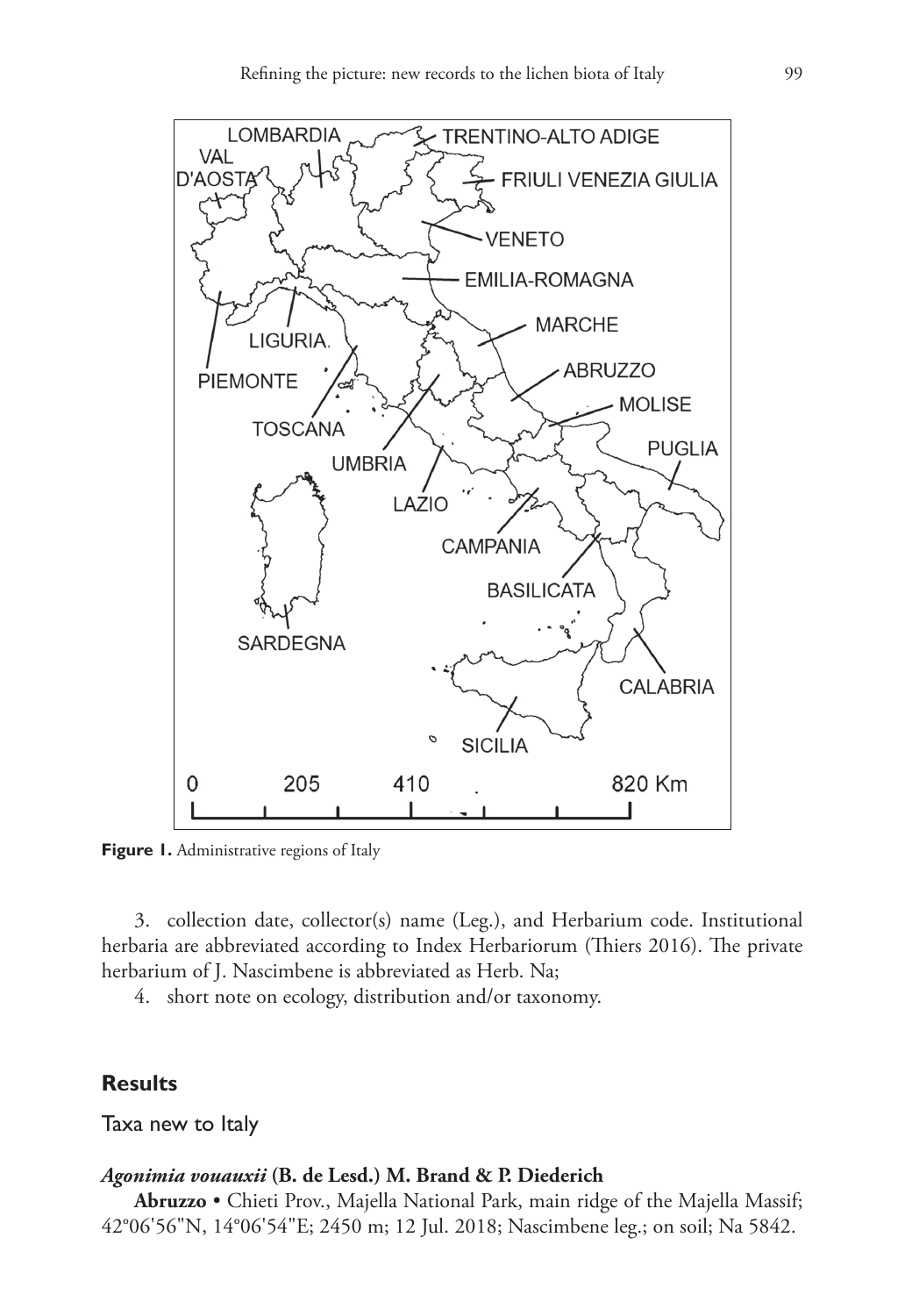A taxon described from maritime Northern France, where it colonises organic waste like paper, leather, etc.; elsewhere it was reported from soil rich in calcium in open vegetation type.

#### *Bacidina adastra* **(Sparrius & Aptroot) M. Hauck & V. Wirth**

**Emilia-Romagna** • Parma Prov., Baganzola; 44°51'07"N, 10°18'22"E; 60 m; 03 Mar. 2015; Nascimbene leg.; on *Tilia* sp.; Na 4486, GZU.

This species, similar to *B. arnoldiana*, was described from the Netherlands (Sparrius and Aptroot 2003) and is mainly bound to anthropised environments where it usually grows on acid or neutral, eutrophicated bark, as in the case of our specimen, collected in an urban area.

#### *Cetrelia chicitae* **(W.L. Culb.) W.L. Culb. & C.F. Culb.**

**Veneto** • Belluno Prov., Cansiglio Forest, Pian Canaje; 46°06'11"N, 12°24'35"E; 1050 m; 12 Oct. 2020; Nascimbene leg.; on *Fagus sylvatica*; Na 6978. – **Friuli Venezia Giulia** • Udine Prov., Lake of Sauris; 46°26'32"N, 12°40'37"E; 1000 m; 03 Sep. 2003; G. Caniglia leg.; on *Fagus sylvatica*; Na 5141.

According to Obermayer and Mayrhofer (2007) this is the rarest species of *Cetrelia* in the Eastern Alps.

### *Circinaria serenensis* **(Cl. Roux & M. Bertrand) A. Nordin**

**Abruzzo** • L'Aquila Prov., Campotosto lake, near Campotosto; 1340 m; 12 Aug. 1996; on limestone; TSB 24336 • L'Aquila Prov., Gran Sasso Massif, Campo Imperatore, 3 km from bifurcation Fonte Velica-C. d. Monte, road to Rifugio Abruzzi; 1500 m; 08 Sep. 1996; Nimis and Tretiach leg.; on limestone; TSB 24460. – **Basilicata** • Potenza Prov., M. Volturino above Marsico Vetere, road to the lift; 1300 m; 11 Apr. 1996; Nimis & Tretiach leg.; on limestone; TSB 22128. – **Campania** • Caserta Prov., road between Sella di Perrone and Campitello Matese, pass between M. Porco and M. La Gallinola; 16 Apr. 2000; Nimis & Tretiach leg.; on limestone; TSB 32108. – **Marche** • Pesaro Prov., Montefeltro, Eremo di Madonna del Faggio above Calvillano di Carpegna; 1300 m; 20 Aug. 1998; Nimis leg.; on limestone; TSB 23373. – **Piemonte** • Cuneo Prov., Cottian Alps, Vallone dell'Arma, on the ridge SE above colle Valcavera; 2470 m; 23 Jul. 2000; Nimis & Tretiach leg.; on limestone; TSB 33966.

A recently-described calcicolous species similar to *C. calcarea*, with optimum in the montane-subalpine belts. The species, which is apparently widespread in the Western Alps (France), might have been filed under *C. calcarea* in the past, and should be looked for throughout the Alps, including the Italian Alps.

### *Collema glebulentum* **(Nyl. ex Cromb.) Degel.**

**Trentino-Alto Adige** • Trento Prov., Paneveggio-Pale di San Martino Natural Park, Val Bona; 46°17'35"N, 11°45'36"E; 1740 m; 28 Aug. 2020; Nascimbene leg.; on periodically submerged porphyric rock; Na 6895.

A species found in very humid situations near or above treeline, as in the case of this record, collected on a boulder along a mountain stream.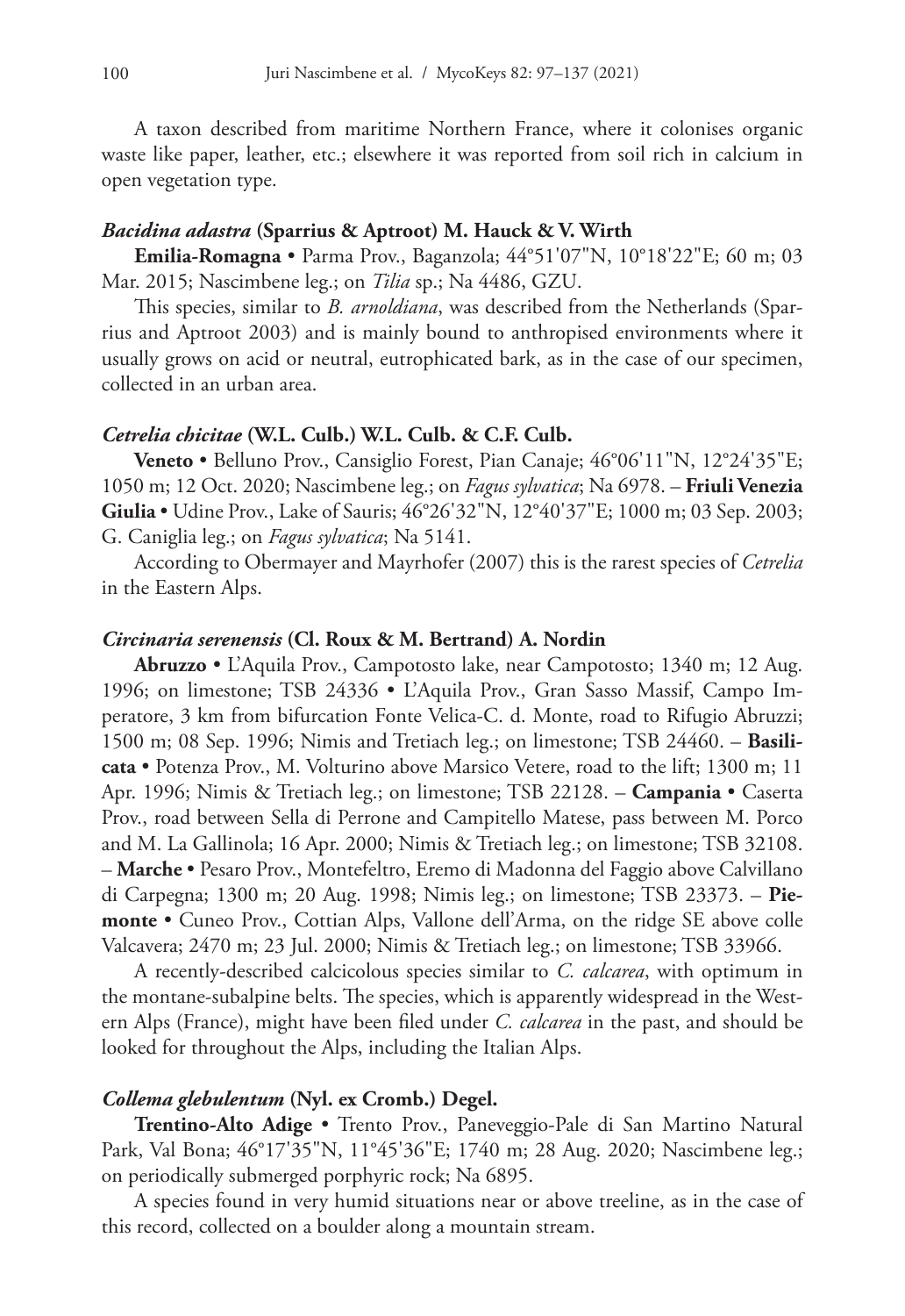# *Enchylium coccophorum* **(Tuck.) Otálora, P.M. Jørg. & Wedin**

**Emilia-Romagna** • Bologna Prov., Gessi Bolognesi Natural Park, San Lazzaro di Savena, Dolina della Spipola; 44°26'49"N, 11°22'45"E; 195 m; 07 May 2021; Nascimbene leg.; on terricolous bryophytes above gypsum; Na 7230.

An almost cosmopolitan species of dry areas, found on calciferous soil in dry grasslands, which can be easily mistaken for *E. tenax.* It might be more widespread in Italy, especially in dry Mediterranean areas of the South.

# *Fuscopannaria confusa* **(P.M. Jørg.) P.M. Jørg.**

**Trentino-Alto Adige** • Trento Prov., Paneveggio-Pale di San Martino Natural Park, Val Ceremana; 46°17'19"N, 11°43'35"E; 1760 m; 10 Sep. 2012; Nascimbene leg.; on *Salix caprea*; Na 2819.

A rare European species with a boreal to temperate-high montane distribution, found on branches of various trees and shrubs near the ground, but also on rocks in very humid places, like in the spray zone of waterfalls. Our specimen was found on bark of *Salix caprea* in a very humid old-growth spruce forest, together with other suboceanic cyanolichens (e.g. *Pannaria conoplea*, *Peltigera collina*, *Nephroma parile*).

#### *Gyalideopsis helvetica* **van den Boom & Vězda**

**Trentino-Alto Adige** • Trento Prov., Stelvio National Park, Val de la Mare along the path from the parking place at the hydro-electric power station just below Malga Mare; 46°24'58"N, 10°40'53"E; 1990 m; 27 Jul. 2006; Thor leg.; on a *Larix* log; UPS L-166763.

When sterile, as in the case of our collection, the species is recognised by the thallus which consists of a thin film interrupted by patches of concave goniocystangia (van den Boom and Vězda 2000). Described from Switzerland, but widely distributed in Europe, North America and Asia.

## *Lecanora leptacinella* **Nyl.**

**Trentino-Alto Adige** • Trento Prov., Paneveggio-Pale di San Martino Natural Park, Passo Rolle, northern slopes of Mt. Tognazza; 46°17'20"N, 11°47'05"E; 2100 m; 01 Sep. 2002; Hafellner leg.; on bryophytes (moribund *Polytrichum sexangulare*); GZU – Ha 63986.

This inconspicuous species settles in a narrow ecological niche, growing on the upper parts of moribund *Polytrichum*-gametophytes, in the Alps only at high altitudes. For a detailed treatment see Obermayer and Poelt (1994).

#### *Myriospora scabrida* **(Hedl. ex H. Magn.) K. Knudsen & Arcadia**

**Toscana** • Livorno Prov., Arcipelago Toscano National Park, Elba Island, M. Capanne; 42°46'16"N, 10°10'02"E; 1000 m; 30 Aug. 1982; Mayrhofer leg.; on granite; GZU – Ma 3923.

A species with an epilithic thallus consisting of pale grey to pale brown areolate to subsquamulose areoles, and 1–2 mm wide apothecia with brown, somewhat raised discs; usually on acidic schistose rocks .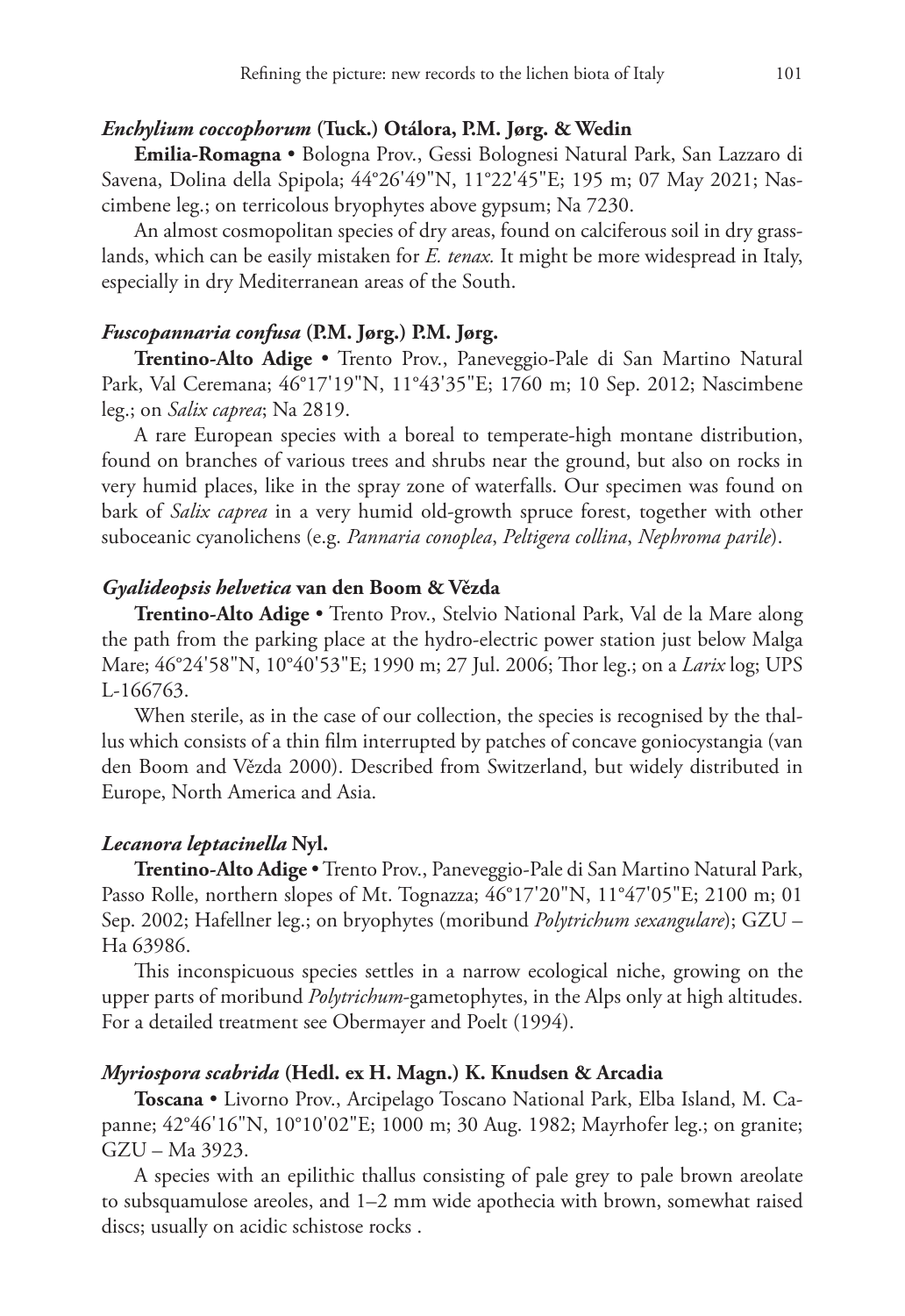#### *Protoblastenia szaferi* **J. Nowak**

**Friuli Venezia Giulia** • Udine Prov., Carnic Alps, Monte Tinisa, Le Forcelle; 46°25'10"N, 12°42'10"E; 1900 m; 19 Aug. 1994; Hafellner leg.; on calcareous rock; GZU – Ha 78786.

The species is recognised by its flat, hardly protruding, orange apothecia dispersed on a whitish to cream-coloured semi-endolithic thallus. It grows on steep, shaded faces of limestone. For a detailed treatment see Hafellner (2006).

#### *Rhizocarpon intermediellum* **Räsänen**

**Lombardia** • Brescia Prov., Adamello Natural Park, Passo Gallinera; 46°10'49"N, 10°24'49"E; 2320 m; 16 Jun. 2004; Nascimbene leg.; on siliceous rock; Na 5104.

An arctic to nemoral-alpine species morphologically resembling *R. norvegicum*, but ascospores submuriform, larger (to 20 µm long), with 1–4 transverse septa and 1 incomplete longitudinal septum. It colonises basic siliceous rocks and schists with low content of calcium in exposed situations, and starts the life-cycle on various crustose lichens. Most records from the Alps are in the central-eastern part (Nimis et al. 2018a), but the species is likely to have been overlooked in some regions.

#### *Rhizocarpon postumum* **(Nyl.) Arnold**

**Friuli Venezia Giulia** • Udine Prov., Carnic Alps, road from Timau to Passo di M. Croce Carnico, 1100 m; 28 Oct. 1982; P.L. Nimis leg.; M. Tretiach det.; on Werfen sandstone; TSB 2857.

A species recalling *Rh. distinctum* in the small-sized apothecia, but medulla not amyloid and with stictic acid, apothecia flat, smooth, less than 0.5 mm across, ascospores small (mostly less than 25 µm long), submuriform; on siliceous rocks, often close to streams and waterfalls; widespread in Europe, but rather rare or not always distinguished, with scattered records from the Alps.

#### *Rinodina interpolata* **(Stirt.) Sheard**

**Calabria** • Reggio Calabria Prov., Aspromonte, Pietra Impiccata; 1750 m; 12 Jul. 1988; Josef Poelt leg.; M. Giralt and H. Mayrhofer rev.; on north–facing, deep overhangs of siliceous rock; GZU.

This species is characterized by a pale brown thallus, discrete, sessile apothecia and narrowly ellipsoid *Physcia*-type ascospores grading into the *Physconia*-type at maturity, with a poorly developed torus. It grows on hard siliceous rocks, usually on sheltered and shaded, vertical or overhanging cliffs and boulders. Described from Scotland where it is uncommon (Mayrhofer and Poelt 1979; Giavarini et al. 2009) and also known from scattered localities in middle and southern Scandinavia and Iceland (Mayrhofer and Moberg 2002). Very rare in Western and Central Europe (Giralt et al. 1997; Wirth et al. 2013), being known from mid- to rather high altitudes in Portugal (Giralt 2001).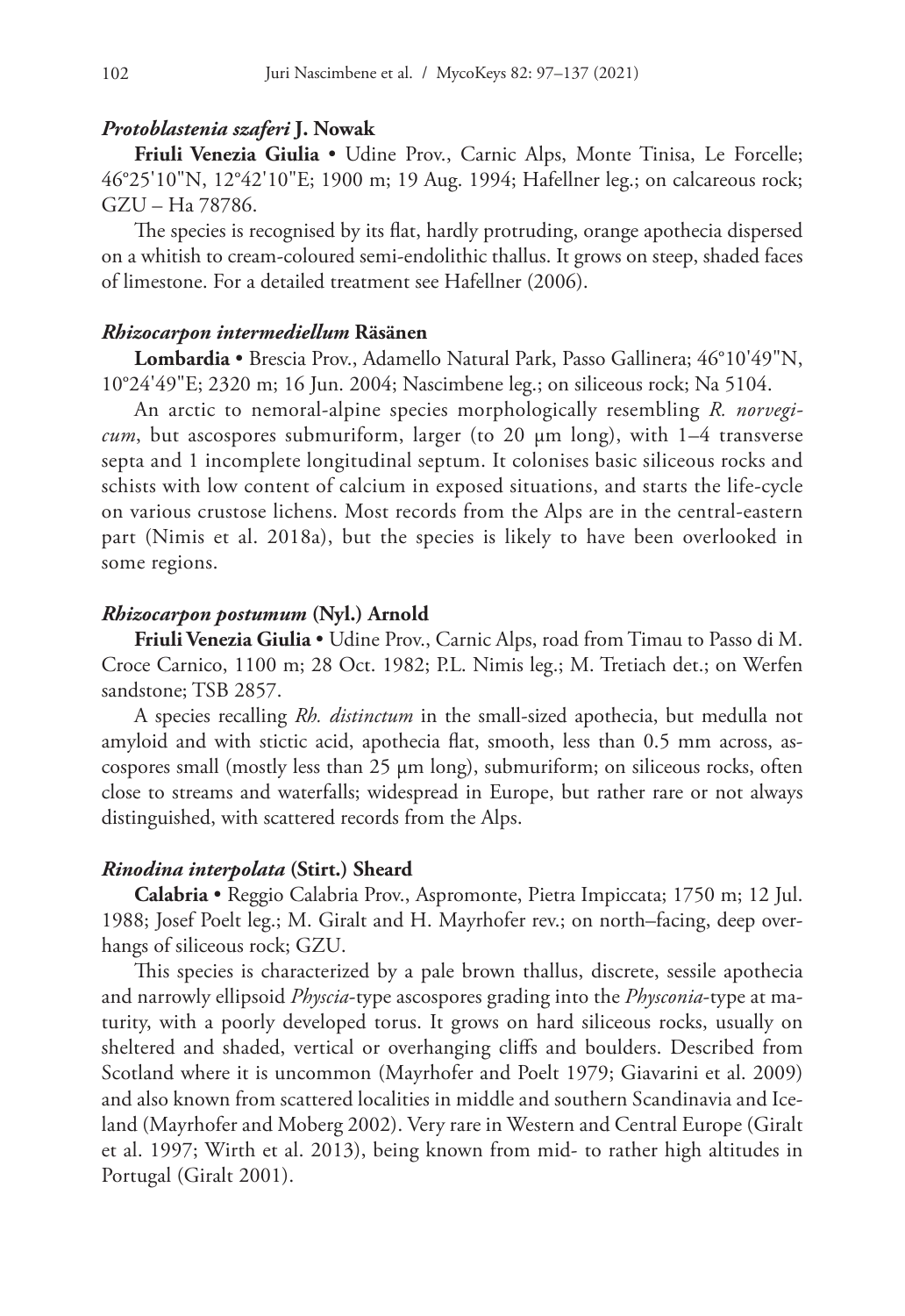# *Solorina bispora* **Nyl. var.** *subspongiosa* **(Zschacke) Frey**

**Veneto** • Belluno Prov., Dolomiti Bellunesi National Park, Vette Feltrine, near Passo delle Vette Grandi; 46°05'25"N, 11°50'34"E; 2030 m; 10 Apr. 2021; Nascimbene leg.; on soil; Na 7160.

This is probably a morph with a dominant cyanobacterial photobiont in the *S. bispora*-group, growing on basic to subneutral soil at high elevations. A detailed DNA analysis of this group is being carried out by colleagues from Graz.

# *Staurothele sapaudica* **Asta, Clauzade & Cl. Roux**

**Veneto** • Belluno Prov., Dolomiti d'Ampezzo Natural Park, Tofana di Rozes; 46°32'29"N, 12°03'01"E; 2870 m; 05 Aug. 2020; Nascimbene leg.; on dolomite (dolomia principale) with water seepage; Na 6886, TSB42610.

This species, described from the Western Alps (France), is found on periodically moist calcareous rocks, e.g. along streams at high elevations, or in shaded-humid situations. Our specimen was collected on dolomite washed by melting water in the nival belt.

# *Thelidium schibleri* **Zschacke**

**Trentino-Alto Adige** • Trento Prov., Paneveggio-Pale di San Martino Natural Park, above Rolle pass, near Baita Cervino; 46°17'51"N, 11°55'15"E; 2090 m; 14 Sep. 2020; Nascimbene leg.; on sedimentary, calcareous-arenaceous rocks; Na 7131.

A critical taxon, hitherto known only from the type locality in Switzerland where it was collected on calcareous rocks in upland areas. Similar to other *Thelidium-*species, this taxon would require further research to clarify its taxonomic position. Our specimen was collected in a very humid wall of the early Triassic Werfen-formation composed of carbonatic, terrigenous and mixed, varicolored deposits that are sometimes dolomitized. The ecological conditions of the site are similar to those of the type locality, where the species was found together with *Polyblastia cupularis*, as in our case.

#### *Thelidium subabsconditum* **Eitner**

**Trentino-Alto Adige** • Trento Prov., Paneveggio-Pale di San Martino Natural Park, Castellazzo; 46°18'29"N, 11°47'51"E and 46°18'26"N, 11°47'43"E; 2198 m; 14 Sep. 2020; Nascimbene leg.; on calcareous rocks; Na 7198.

This species is widespread in the Alps (Nimis et al. 2018a) on inclined surfaces of compact calciferous rocks in rather shaded, non-eutrophicated situations near or above treeline. Since it was not always distinguished from similar species, it has an apparently incomplete distribution in the Alps.

### *Toensbergia leucococca* **(R. Sant.) Bendiksby & Timdal**

**Trentino-Alto Adige** • Trento Prov., Paneveggio-Pale di San Martino Natural Park, Val Ceremana; 46°17'16"N, 11°43'15"E; 1550 m; 10 Sep. 2012; Nascimbene leg.; on *Picea abies* in an old-growth forest; Na 3141. – **Friuli Venezia Giulia** • Udine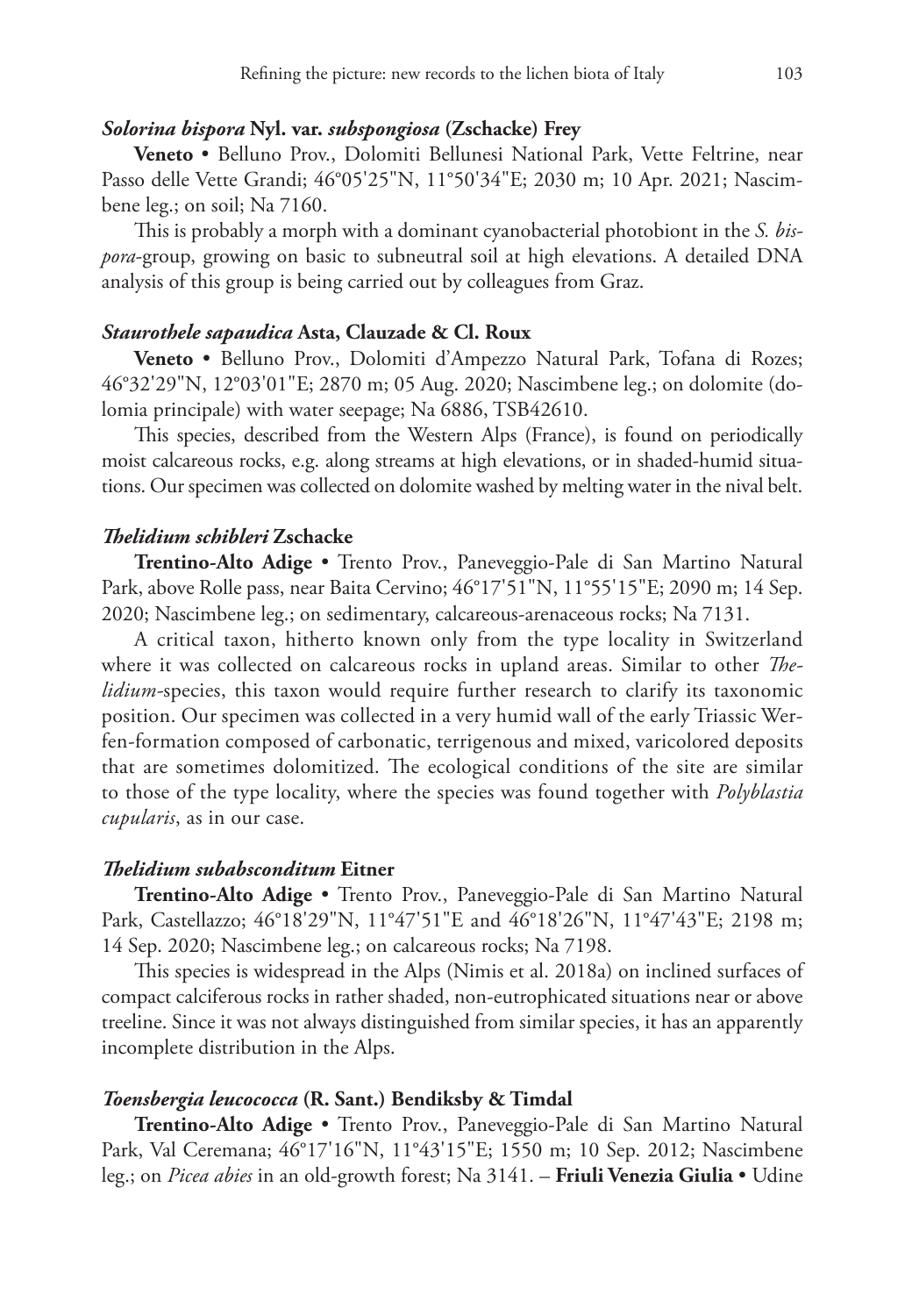Prov., Carnic Alps, Sauris Lake, Bosco della Stua; 46°26'35"N, 12°42'50"E; 1100 m; 16 Aug. 1994; Hafellner leg.; on *Alnus incana*; GZU – Ha 84342.

This is an obligately sterile species with a thallus consisting of scattered, whitish, adnate areoles and usually marginal soralia, containing alectorialic acid and therefore turning reddish with age. It is widespread in the Holarctic region from the boreal to the nemoralmontane zone, including the Alps (most records being from the eastern part), but was still largely overlooked in Italy, where it may be more widespread, at least in the Alps.

## *Usnea flavocardia* **Räsänen**

**Sardegna** • Oristano Prov., Seneghe, Montiferru, Nuraghe Ruju; 40°06'49"N, 08°34'55"E; 780 m; 10 Mar. 2014; Nascimbene leg.; on *Quercus ilex*; Na 4403.

A Mediterranean-Atlantic species growing on deciduous trees (e.g. *Fagus*, *Quercus*, *Salix* and *Sorbus*). In Europe it is known from France, Great Britain, Greece, Ireland, Netherlands, Portugal, Spain (Randlane et al. 2009), and Germany (Otte 2011). Our specimen was collected in a montane, old-growth, unmanaged forest hosting several suboceanic and oceanic lichens such as *Lobaria pulmonaria*, *Ricasolia amplissima*, and *R. virens*.

# Taxa new to administrative regions of Italy

# *Acarospora freyi* **H. Magn.**

**Basilicata** • Potenza Prov., Mt. Volturino above Marsico Vetere; 1500 m; 11 Apr. 1996; Nimis and Tretiach leg.; K. Knudsen rev.; on siliceous rocks, parasitic of *Aspicilia* sp.; TSB 22197. – **Calabria** • Cosenza Prov., Sila Greca, loc. Finaita; 1000 m; 15 Jul. 1988; Nimis, Tretiach and M. Castello leg.; K. Knudsen rev.; on siliceous rock, parasitic on *Aspicilia* sp.; TSB 10995.

Probably overlooked and more widespread, both in the Alps and in the Apennines, with optimum near and above treeline, this lichen starts the life-cycle on species of *Aspicilia*, especially *A. candida* and *A. polychroma*, on calciferous rocks which are at least partly decalcified on the surface.

# *Acarospora gallica* **H. Magn.**

**Trentino-Alto Adige** • Bolzano/Bozen Prov., Venosta valley, near Silandro/ Schlanders; 46°37'50"N, 10°46'46"E; 750–800 m; 12 Sep. 1970; Josef Poelt leg.; on south-facing slopes, on rock; GZU.

A probably holarctic species of base-rich, weakly calciferous siliceous substrata, such as calcareous sandstone, brick, and roofing tiles, usually at relatively low elevations; much overlooked or confused with other species and certainly more widespread in Italy.

#### *Acarospora irregularis* **H. Magn.**

**Basilicata** • Potenza Prov., Melfi, below the castle; 530 m; 14 Apr. 1997; Nimis and Tretiach leg.; K. Knudsen rev.; on basaltic rocks; TSB 29919 (as *Acarospora oligospora*).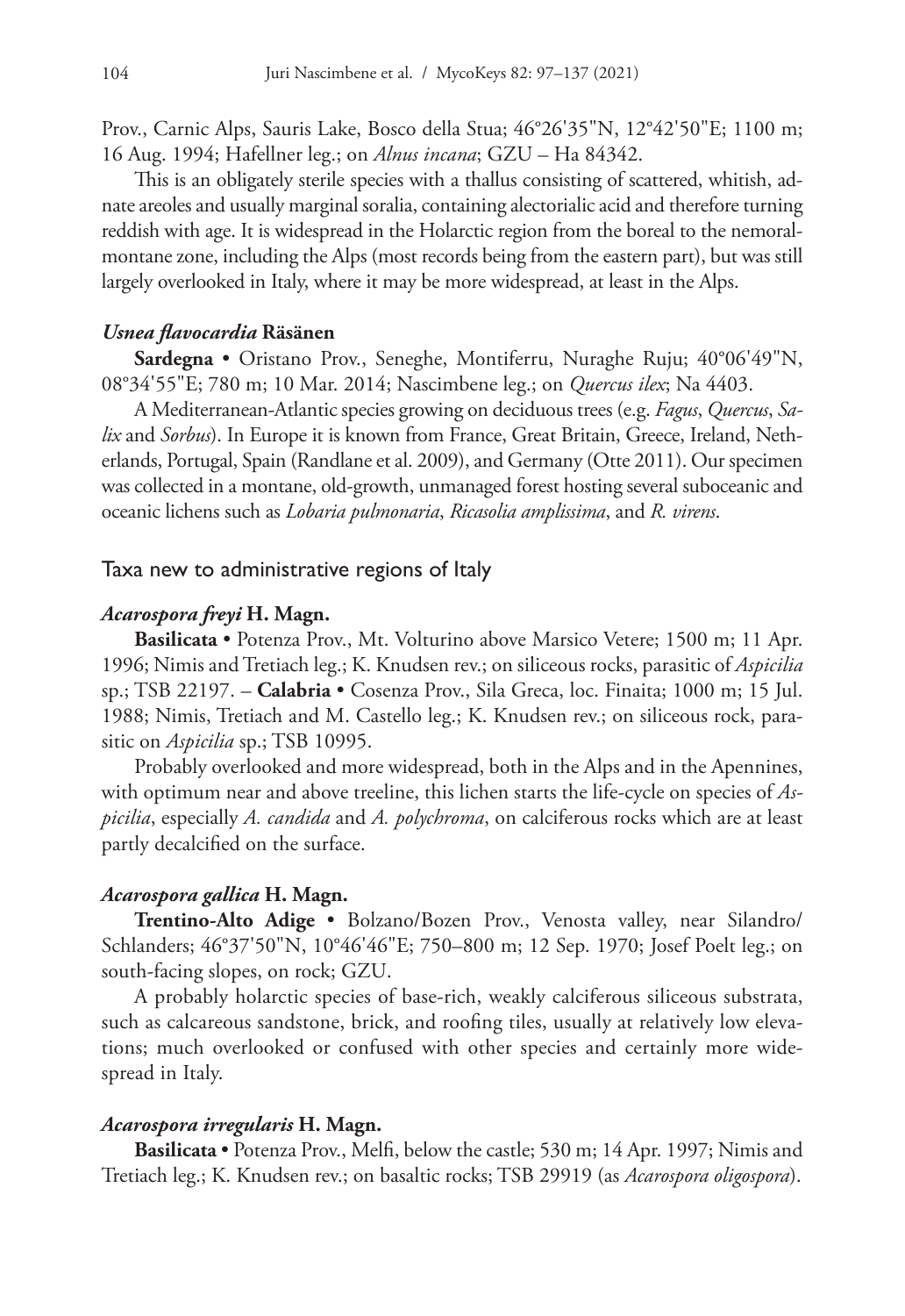A species known from Central Europe (Austria, Czech Republic, Hungary and Slovakia), as well as Greece and Sardinia, which was often confused with *A. nitrophila* and related species.

# *Acarospora laqueata* **Stizenb.**

**Veneto** • Belluno Prov., Dolomiti Bellunesi National Park, Vette Feltrine, Colle Cesta; 46°05'24"N, 11°50'37"E; 2010 m; 13 Jun. 2020; Nascimbene leg.; on selciferous calcareous rocks (Formazione di Fonzaso); Na 7245. – **Sicilia •** Palermo Prov., Madonie, Piano Battaglia; 37°52'47"N, 14°01'31"E; 1600 m; 31 May 1988; Josef Poelt leg.; on calcareous rocks; GZU.

On hard calcareous rocks, both on vertical faces and at the top of birds' perching sites in dry-continental areas, below the subalpine belt.

#### *Acarospora similis* **H. Magn.**

**Veneto** • Belluno Prov., Dolomiti Bellunesi National Park, Erera-Brendol; 46°09'44"N, 11°58'57"E; 1710 m, 18 Oct. 2020; Nascimbene leg.; on a wooden fence near a hut; Na 7011. **Second record for Italy.**

The only previous record of this lignicolous species from Italy is that of a specimen collected on a horizontal wood fence in a vineyard near Merano, at c. 500 m (Nimis 2016). Our sample was collected on a similar substrate but at higher elevation, indicating that in Italy this species could span a wide altitudinal range.

# *Acolium marcianum* **(B. de Lesd.) M. Prieto & Wedin**

**Emilia-Romagna** • Bologna Prov., Camugnano, Alto Reno Terme; 44°08'00"N, 11°05'44"E and 44°08'07"N, 10°53'56"E; 870–890 m; 2018; S. Gambini leg.; on old *Castanea sativa* in traditional orchards; Na 6817.

A rare lichen usually growing on pertusarioid silicicolous species, mainly Tyrrhenian in Italy. Our specimen was collected in old-growth *Castanea*-stand near Bologna (Pezzi et al. 2020).

### *Agonimia gelatinosa* **(Ach.) M. Brand & Diederich**

**Veneto** • Belluno Prov., Dolomiti Bellunesi National Park, Vette Feltrine, near Passo delle Vette Grandi; 46°05'25"N, 11°50'34"E; 2030 m; 10 Apr. 2021; Nascimbene leg.; on terricolous bryophytes; Na 7158. • Belluno Prov., Dolomiti Bellunesi National Park, Vette Feltrine, Cordin delle Vette; 46°05'20"N, 11°51'09"E; 1950 m; 13 Jun. 2021; Nascimbene leg.; on terricolous bryophytes; Na 7224.

A species growing on plant debris and mosses in calcareous dry grasslands, with optimum above treeline.

#### *Agonimia opuntiella* **(Buschardt & Poelt) Vězda**

**Veneto** • Belluno Prov., Feltre, Vincheto di Celarda Natural Reserve; 46°36'39"N, 11°04'29"E; 310 m, Aug. 2011; Nascimbene leg.; among mosses on isolated *Ulmus* sp.;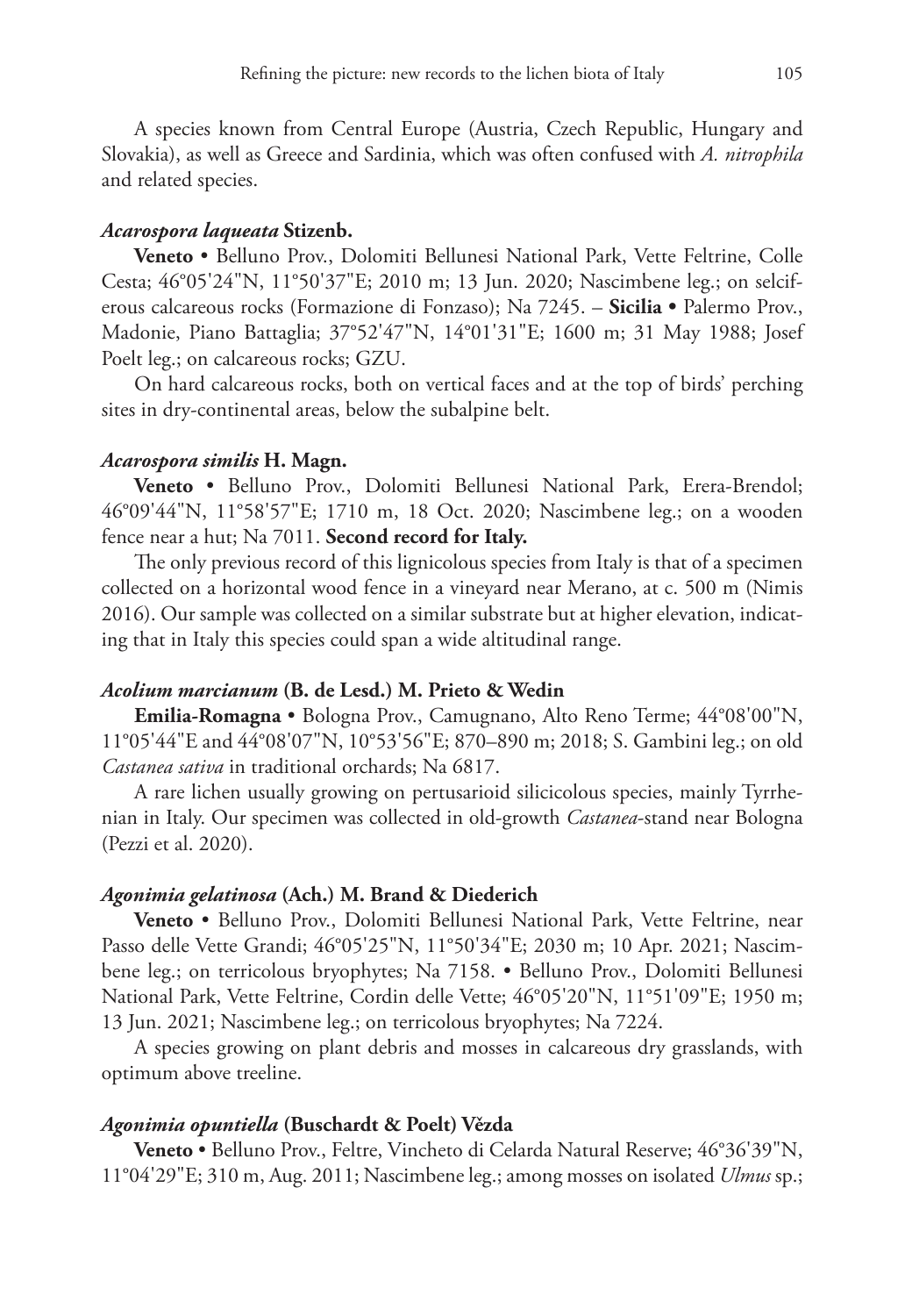Na 2558. • Belluno Prov., Feltre, Vincheto di Celarda Natural Reserve; 46°00'50"N, 11°58'41"E; 310 m, Aug. 2011; Nascimbene leg.; among mosses on isolated *Populus* sp.; Na 2560.• Belluno Prov., Feltre, Rocchetta di San Vittore; 46°00'11"N, 11°56'43"E; 400 m; 16 May 2021; Nascimbene leg.; on plant debris and mosses; Na 7203.

A mild-temperate species that in Italy occurs along a wide altitudinal gradient, from the Mediterranean to the montane belt (Nimis 2016) both on terricolous mosses and plant debris over calcareous substrata and amongst mosses on basal parts of old trees.

## *Alyxoria ochrocincta* **(Werner) Ertz**

**Abruzzo** • Chieti Prov., Abetina di Rosello Natural Reserve; 41°52'36"N, 14°21'23"E; 1000 m; Jul. 2009; Nascimbene leg.; on wood; Na 2416.

A Mediterranean species occurring in shaded and humid situations, as in the case of our sample.

# *Anaptychia bryorum* **Poelt**

**Piemonte •** Cuneo Prov., Cottian Alps, W ridge of Mt. Nebin, ca. 1 km E of Colle di Sempeyre; 2380 m; Summer 2000; Nimis and Tretiach leg.; TSB 32957.

An arctic-alpine to boreal-montane, probably circumpolar species found amongst mosses and moribund plants on base-rich siliceous substrata in the alpine and subalpine belts.

#### *Anema tumidulum* **Henssen ex P.M. Jørg., M. Schultz & Guttová**

**Veneto** • Belluno Prov., Dolomiti Bellunesi National Park, Erera-Brendol, climbing area near San Vito-Primolano; 45°57'06"N, 11°43'28"E; 370 m; 26/10/2019; Nascimbene leg.; compact calcareous rock with water seepage; Na 6816. • Belluno Prov., Dolomiti Bellunesi National Park, Erera-Brendol, climbing area near San Vito-Primolano; 46°09'39"N, 11°58'35"E; 1700 m; 18/10/2020; Nascimbene leg.; compact calcareous rock with water seepage; Na 7031.

Apparently widespread in Central Europe, but poorly collected elsewhere, growing on steeply inclined, sunny surfaces of calcareous or basic siliceous rocks with periodical water seepage after rain.

#### *Arthonia calcicola* **Nyl.**

**Veneto** • Belluno Prov., Dolomiti Bellunesi National Park, Vette Feltrine, between Piadoch and Cima Dodici, near Busa delle Vette; 46°06'28"N, 11°50'23"E; 2150 m; 19 Jun. 2021; Nascimbene leg.; on marly limestone (Rosso Ammonitico Superiore); Na 7242.

An early coloniser on exposed calcareous rocks below the subalpine belt; overlooked and probably more common, especially in the EU-Mediterranean belt. It also occurs in warm-dry Alpine valleys.

### *Arthonia vinosa* **Leight.**

**Abruzzo** • Chieti Prov., Abetina di Rosello Natural Reserve; 41°52'55"N, 08°21'24"E; 950–1000 m; Jul. 2009; Nascimbene leg.; on *Abies alba*; Na 2538. • Ibidem; 23 Oct. 2015; Nascimbene leg.; Na 4717, 4720.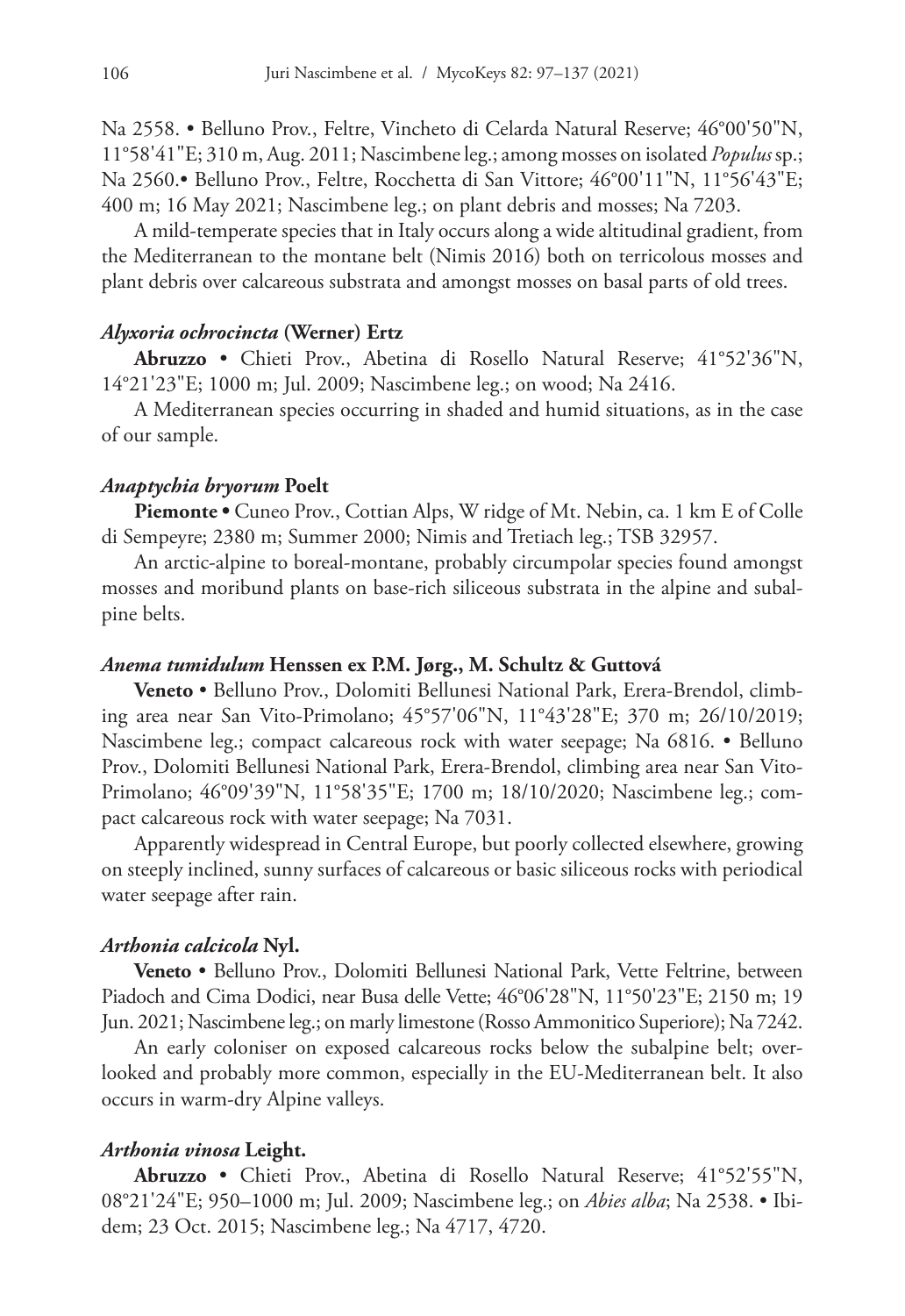A mild-temperate lichen found near the base of old trees, mostly on rough bark, especially of *Quercus* sp., more rarely on wood, in very humid and closed-canopied forests. Included in the Italian red list of epiphytic lichens as "Near-threatened" (Nascimbene et al. 2013).

# *Aspicilia candida* **(Anzi) Hue**

**Veneto** • Belluno Prov., Dolomiti Bellunesi National Park, Vette Feltrine, Passo delle Vette Grandi; 46°05'24"N, 11°50'37"E; 2010 m; 27 Dec. 2003; Nascimbene leg.; on a selciferous carbonatic rock; Na 84. • Ibidem; 26 Jul. 2004; Nascimbene leg.; Na 85. • Belluno Prov., Dolomiti Bellunesi National Park, Vette Feltrine, Cima Dodici; 46°06'30"N, 11°50'30"E; 2200 m; 13 Jun. 2020; Nascimbene leg.; on a selciferous carbonatic rock; Na 6834.

On weakly calciferous rocks, mostly near or above treeline. Our samples were collected on the selciferous carbonatic rock of the late Jurassic formation called "Formazione di Fonzaso".

# *Aspicilia grisea* **Arnold**

**Lombardia •** Brescia Prov., Adamello Natural Park, Edolo, Passo Gallinera; 46°10'49"N, 10°24'49"E; 2320 m; 16 Jun. 2004; Nascimbene leg.; on siliceous rocks; Na 5393. **•** Brescia Prov., Adamello Natural Park, Presanella-group, Passo del Tonale, S above the pass towards Passo del Paradiso; 46°15'10"N, 10°34'45"E; 1950 m; 24 Jul. 2006; Hafellner and Muggia leg.; gentle N-exposed slope, on inclined faces of large granitic boulders; GZU – Ha 85838. **Second record for Italy.**

A chemically variable species found on siliceous rocks, sometimes also on pebbles, widespread in the Alps (Nimis et al. 2018a), but very much overlooked in Italy.

## *Aspicilia mashiginensis* **(Zahlbr.) Oxner**

**Lombardia** • Brescia Prov., Adamello Natural Park, Edolo, Passo Gallinera; 46°10'49"N, 10°24'49"E; 2320 m; 16 Jun. 2004; Nascimbene leg.; on siliceous rocks; Na 5394. • Ibidem; 27 Jul. 2006; Hafellner leg.; GZU – Ha 85843, Ha 85844.

A species with grey thalli showing somewhat effigurate margins, the central parts covered in short, thick, hollow papillate structures gradually breaking down into flattened propagules (Poelt 1994). It is restricted to subvertical to overhanging faces of siliceous cliffs from treeline to the nival belt. At the investigated site several thalli have been found, colonised by parasitic *Lecidea tessellata*.

#### *Bacidia arceutina* **(Ach.) Rehm & Arnold**

**Veneto** • Belluno Prov., Feltre, Vincheto di Celarda Natural Reserve; 46°00'49"N, 11°58'37"E; 310 m; Aug. 2011; on *Populus* sp. in a riparian forest; Nascimbene leg.; on *Populus* sp. in a riparian forest; Na 2555. – **Sardegna** • Nuoro Prov., Barbagia Seulo, State Forest of Monte Arbo, S. Girolamo Valley; 900–1100 m; 16 Jul. 1987; Josef Poelt leg.; GZU. • Oristano Prov., Catena del Marghine, Nuraghe Ortachis, Badde Salighe; 40°21'01"N, 08°54'24"E; 1020 m; 11 Mar. 2014; Nascimbene leg.; on *Quercus ilex* in a forest site rich in *Lobaria pulmonaria*; Na 4830.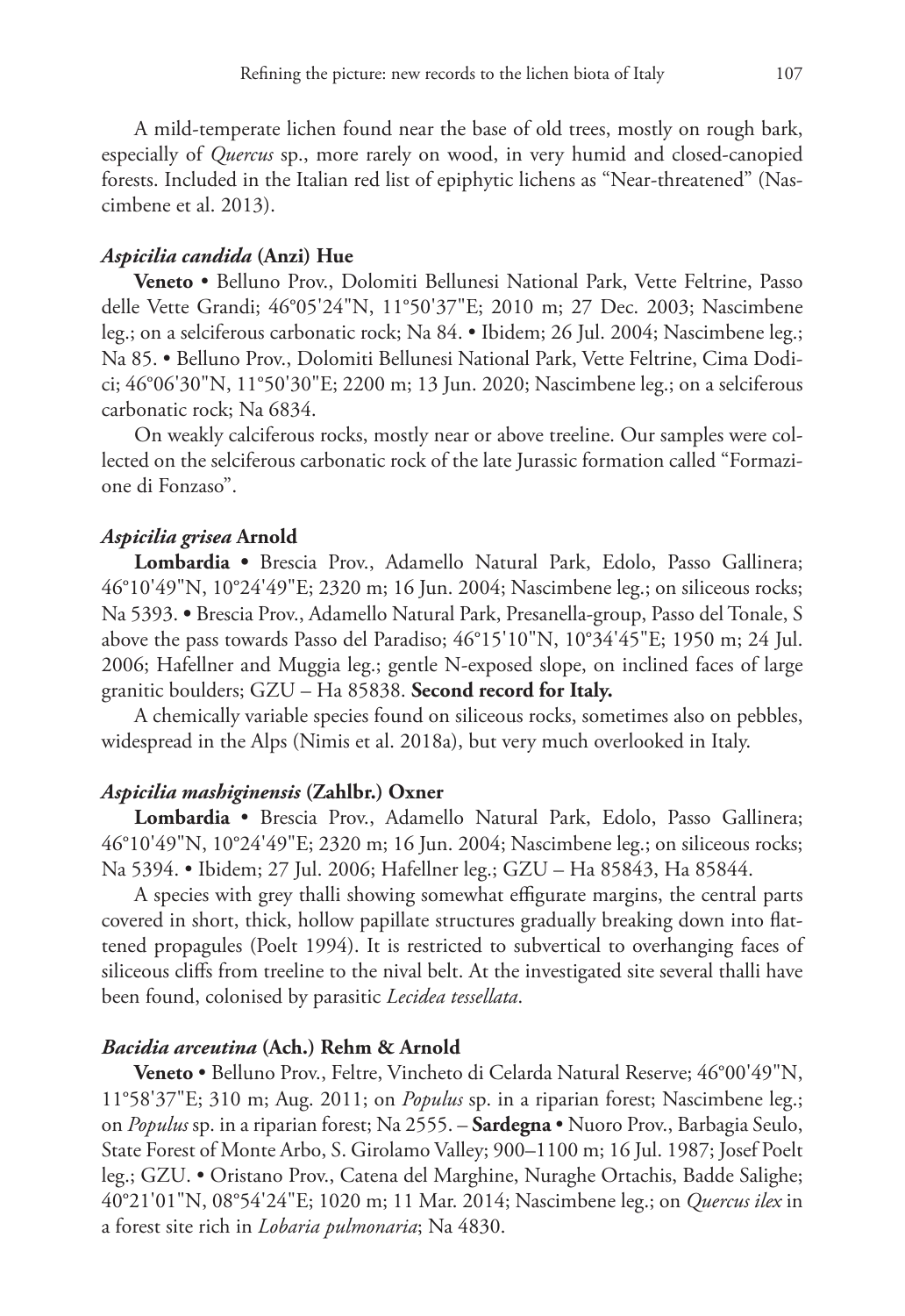A temperate to humid subtropical species found on subneutral bark of broad-leaved trees in open deciduous woodlands near rivers, very rarely calcicolous or muscicolous.

# *Bacidina delicata* **(Leight.) V. Wirth & Vězda**

**Trentino-Alto Adige** • Trento Prov., Paneveggio-Pale di San Martino Natural Park, Val Ceremana; 46°17'21"N, 11°43'21"E; 1640 m; Sep. 2012; Nascimbene leg.; on *Picea abies* in old growth forest; Na 3143. • Ibidem; 46°17'26"N, 11°43'14"E; 1780 m; Sep. 2012; Nascimbene leg.; on *Picea abies* in old growth forest; Na 3144.

A mainly Mediterranean-Atlantic to humid subtropical species that was found in a very humid situation together with several other suboceanic lichens.

# *Bacidina egenula* **(Nyl.) Vězda**

**Trentino-Alto Adige** • Trento Prov.,Val di Fassa, Mazzin; 46°27'34"N, 11°42'00"E; 1400–1450 m; 07 Apr. 1979; Hafellner leg.; on dolomitic rocks in open forest habitat; GZU – Ha 4617.

A mild-temperate to humid subtropical species, most common on pebbles over moist ground in areas with siliceous substrata; certainly overlooked and probably more widespread in Tyrrhenian Italy, with outposts in the Alps.

# *Bellemerea subsorediza* **(Lynge) R. Sant.**

**Lombardia** • Brescia Prov., Adamello Natural Park, Passo del Tonale, on the north side of Monticello di Mezzo, below the funicular; 1950 m; 24 Jul. 2006; Hafellner and Muggia leg.; on granite; TSB 38540. **Third record for Italy.**

On siliceous rocks in open lichen communities near or above treeline (i.e. near glaciers). Known from Trentino-Alto Adige (Nimis 2016) and probably more widespread in the Alps, but overlooked, being mostly sterile.

# *Blastenia gennargentuae* **Vondrák**

**Calabria** • Reggio Calabria Prov., Aspromonte Massif, Pietra Impiccata; 1750 m; Summer 1988; Nimis and Tretiach leg.; on siliceous rocks; TSB 12205. **Second record for Italy.**

A recently-described species of siliceous rocks in the Mediterranean mountains. The record from Calabria (Aspromonte) was cited by Nimis (1993: 167) under *B. festivella*.

#### *Blastenia monticola* **Arup & Vondrák**

**Piemonte •** Cuneo Prov., Ligurian Alps above Colle Bertrand, W above Upega; 1960 m; Summer 2000; Nimis & Tretiach leg.; on conifers; TSB 33234.

A recently described species growing on acid bark, mostly of conifers, or on the branches of shrubs in the subalpine belt. Most previous records of *B. herbidella* from the Alps (see Nimis 1993, 2016) could refer to this species, which is probably widespread throughout the Alps.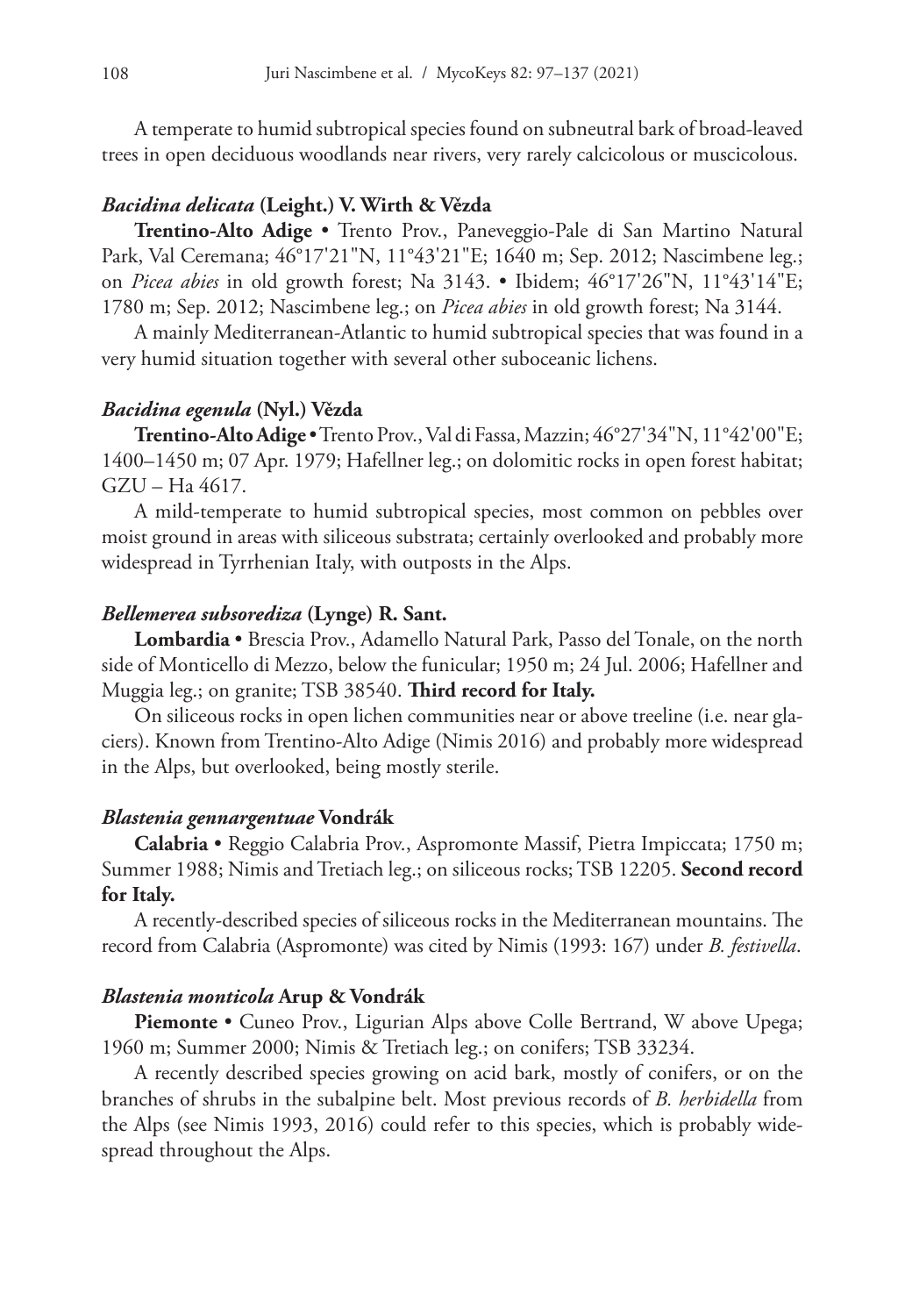#### *Blastenia psychrophila* **Halıcı & Vondrák**

**Veneto** • Belluno Prov., Casera Razzo; 1750 m; Summer 1981; Nimis leg.; on siliceous rocks; TSB 1678. – **Friuli Venezia Giulia** • Udine Prov., near the summit of Mt. Paularo; about 2000 m; Summer 2000; P. Fragiacomo and Nimis leg.; on siliceous rocks; TSB 1707.

A recently-described species growing on base-rich siliceous rocks in the southern and Central European mountains, mostly above or near treeline. Several earlier records of *B. crenularia* (see Nimis 1993, 2016) from alpine-subalpine situations probably refer to this species.

#### *Buellia atrocinerella* **(Nyl.) Scheid.**

**Toscana** • Livorno Prov., Arcipelago Toscano National Park, Elba island, Madonna di Monserrato; 42°47'02"N, 10°23'31"E; 120 m; 26 Nov. 1989; Mayrhofer and J. Sattler leg.; C. Scheidegger det.; on siliceous rock, radiolarite; GZU – Ma 8696. **Second record for Italy.**

A Mediterranean species of hard siliceous rocks in warm-dry habitats, sometimes growing on other crustose lichens.

#### *Calicium adspersum* **Pers.**

**Emilia-Romagna** • Bologna Prov., Vergato, Lizzano in Belvedere, Camugnano, Montese, Alto Reno Terme; 44°08'00"N, 10°53'01"E; 890 m; 2018; S. Gambini leg.; on old *Castanea sativa* trees in traditional orchards; Na 6012. • Ibidem; 44°13'28"N, 10°55'41"E; 900 m; S. Gambini leg.; Na 6013. • Ibidem; 44°13'17"N, 10°55'48"E; 950 m; S. Gambini leg.; Na 6018. • Ibidem; 44°07'58"N, 11°05'40"E; 860 m; S. Gambini leg.; Na 6022. • Ibidem; 44°08'00"N, 11°05'44"E; 870 m; S. Gambini leg.; Na 6014. • Ibidem; 44°12'54"N, 11°05'56"E; 870 m; S. Gambini leg.; Na 6015. • Ibidem; 44°08'07"N, 10°53'56"E; 670 m; S. Gambini leg.; Na 6016. • Ibidem; 44°13'45"N, 10°55'36"E; 890 m; S. Gambini leg.; Na 6017. • Ibidem; 44°19'45"N, 11°02'41"E; 840 m; S. Gambini leg.; Na 6018. • Ibidem; 44°07'55"N, 10°54'09"E; 600 m; S. Gambini leg.; Na 6019.

A holarctic, temperate species found on bark, rarely on wood of deciduous trees, especially *Quercus* sp., often in fissures of the bark, more rarely on conifers.

#### *Calogaya arnoldii* **(Wedd.) Arup, Frödén & Søchting subsp.** *arnoldii*

**Trentino-Alto Adige** • Trento Prov., Stenico, trail near the offices of the Adamello-Brenta Natural Park; 46°03'22"N, 10°50'25"E; 720 m; 08 Apr. 2021; Nascimbene leg.; on limestone; Na 7243.

A well-distinct taxon of the critical *C. saxicola-*complex, found on steeply inclined surfaces of calciferous rocks (limestone, dolomite, calcareous schists) in open habitats; certainly more widespread in Italy. For further details see Gaya et al. (2001).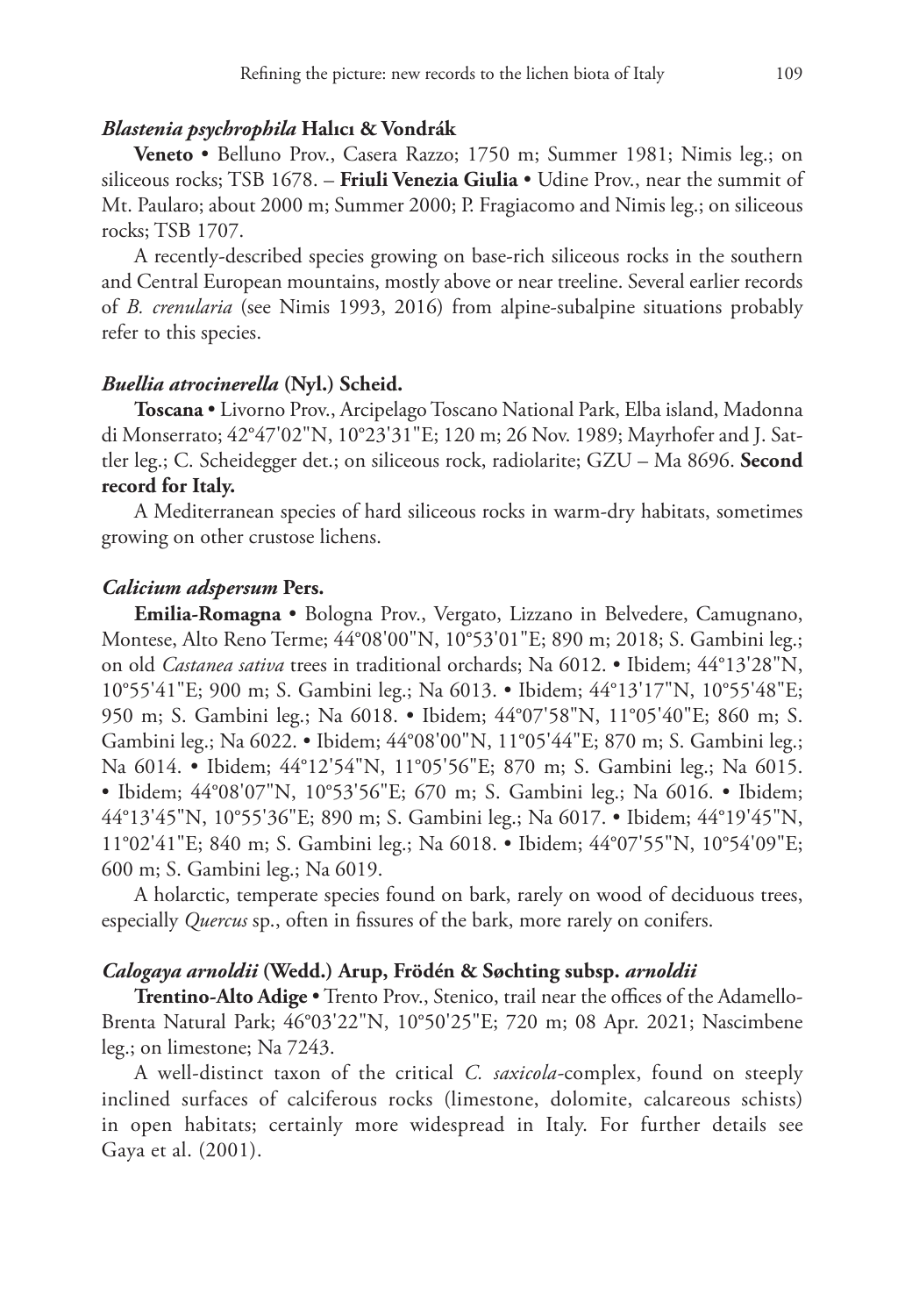# *Calogaya rouxii* **(Gaya, Nav.-Ros. & Llimona) provisionally placed here, ICN art. 36.1b**

**Piemonte** • Cuneo Prov., Cottian Alps, W ridge of Mt. Nebin, c. 1 km E of Colle di Sempeyre; 2380 m; Summer 2000; Nimis and Tretiach leg.; on calciferous siliceous rocks; TSB 32977.

A species with an Alpine distribution, growing mainly on the top of calcareous boulders in sunny and nutrient-enriched sites, often with *C. biatorina* and *Rusavskia elegans*. The Italian distribution is poorly known, as the species was frequently confused with *C. arnoldii*, but probably it is widespread throughout the calcareous Alps, and also occurs in the Central Apennines. All of the Italian records prior to 2008 were under *C. arnoldii* (see Nimis 2016).

### *Caloplaca coccinea* **(Müll. Arg.) Poelt**

**Valle d'Aosta** • Aosta Prov., Western Alps, Monte Bianco (Mont Blanc) group, Val Veny W of Courmayeur, ridge W above the Rifugio Elisabetta Soldini; 45°45'45"N, 06°50'15"E; 2250 m; 30 Jul. 2001; Hafellner leg.; on steep, N-exposed cliffs and boulders of Jurassic limestone; GZU – Ha 85852. – **Piemonte** • Cuneo Prov., Western Alps, Cottian Alps, crest SW above Colle dell' Agnello; 44°40'54"N, 06°58'35"E; 2830 m; 25 Jul. 2000; Hafellner leg.; on outcrops of calcareous schists on steep slope exposed to the SE; GZU – Ha 59417.

The thallus of *Caloplaca coccinea* is somewhat variable, ranging from entirely immersed and uncoloured to semi-immersed with orange particles. Diagnostic are the semi-immersed to sessile, vivid red apothecia, a colour unique among the alpine caloplacoid lichens. The species, which does not belong to *Caloplaca s.str.*, mostly settles on steeply inclined to vertical rock faces of limestone cliffs and outcrops from the lower alpine to the nival belt.

# *Caloplaca marmorata* **(Bagl.) Jatta**

**Toscana** • Livorno Prov., Island of Pianosa, east coast; 10 m; 22 Mar. 2005; Muggia leg.; on limestone near the sea; TSB 36720.

This lichen has a complex nomenclatural history: Nimis (2016) states that the type of *Callopisma marmoratum* Bagl. (MOD-TSB), the basionym of *Xanthocarpia marmorata*  (Bagl.) Frödén, Arup & Søchting, has nothing to do with a *Xanthocarpia*, clearly corresponding with the lichen called *Caloplaca subochracea* (M. Choisy & Werner) Clauzade & Cl. Roux, which, according to Roux & Coll. (2014), is not identical with *Blastenia subochracea* (Wedd.) Arup, Søchting & Frödén. The species, which does not belong to *Caloplaca s.str*. nor to *Blastenia*, and whose DNA analysis is pending, has a Mediterranean distribution on compact limestone, being locally very abundant in coastal situations, and extremely rare far from the coast. The colour of the thallus, based on which several infraspecific taxa were distinguished (see e.g. Roux et al. 2014), is variable depending on exposure to sunlight, and intermediate forms are frequent. A new name for the lichen called *Xanthocarpia marmorata* auct. will be also proposed in a forthcoming paper.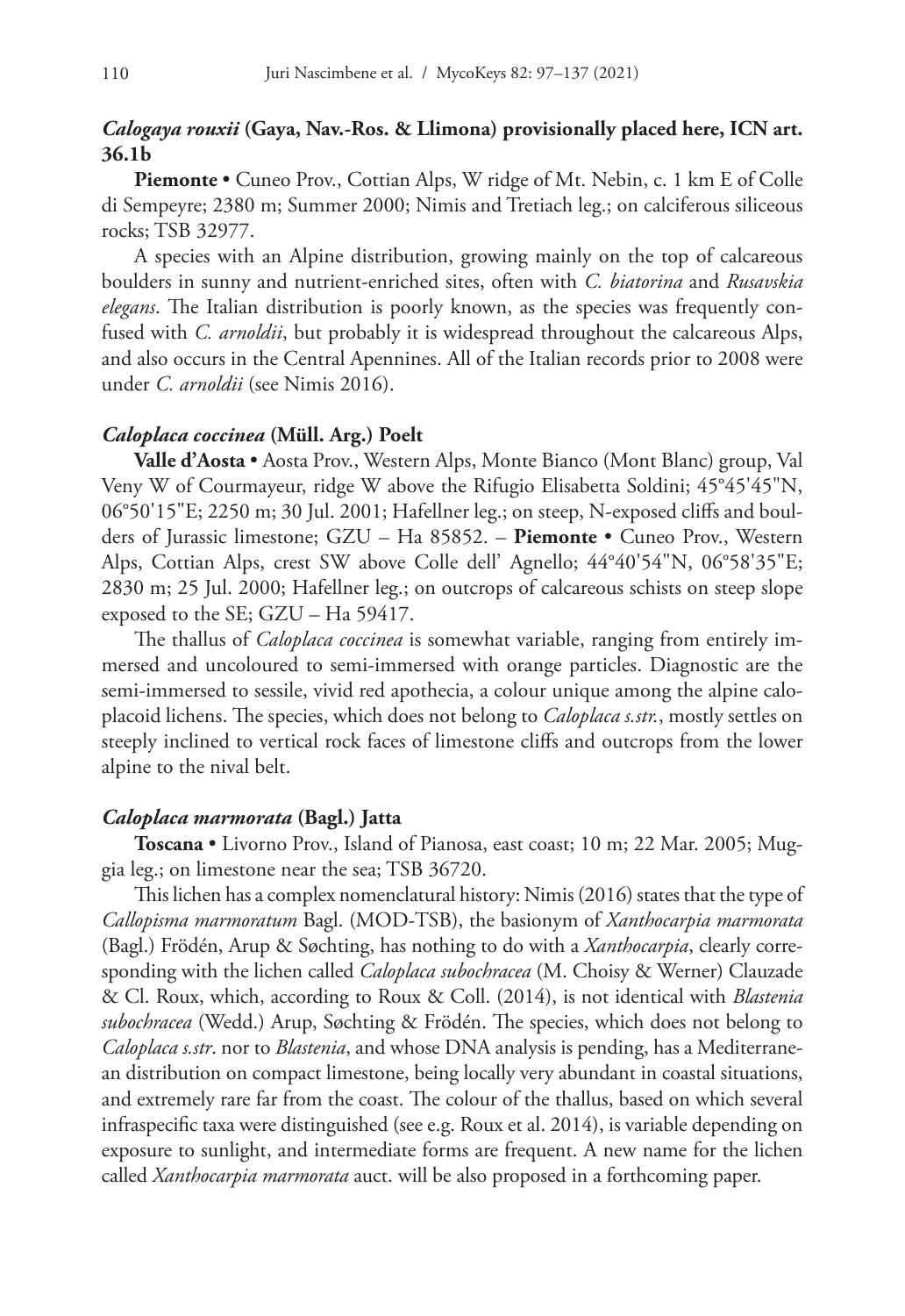#### *Caloplaca turkuensis* **(Vain.) Zahlbr.**

**Veneto** • Belluno Prov., Dolomiti d'Ampezzo Natural Park, near Ra Stua; 46°36'53"N, 12°05'54"E; 1600 m; 27 Aug. 2005; Thor leg.; U. Arup conf.; on *Acer pseudoplatanus*, on a steep gravelly slope; GT19355, UPS.

A mild-temperate lichen found on old deciduous trees, often near the base of the trunks, often overlooked, or confused with *C. cerina* (Šoun et al. 2011). It differs from *C. monacensis* in the well-developed, areolate, rarely fertile thallus with a thick layer of small granules, although molecular data suggest that it could be a sorediate-blastidiate morph of *C. monacensis* (Vondrák *in litt*.).

# *Candelariella kuusamoënsis* **Räsänen**

**Veneto** • Belluno Prov., Dolomiti Bellunesi National Park, Erera-Brendol; 46°09'44"N, 11°58'57"E; 1710 m; 18 Oct. 2020; Nascimbene leg.; on a wooden fence near the hut; Na 7199.

A boreal-montane, poorly understood lichen growing on the top of poles and wooden fences, on plant debris and soil, more rarely on rocks in upland areas; certainly more widespread in the Alps. The delimitation of this species is problematic: most of the material distributed in exsiccata belongs to other species, and it is doubtful whether the material called "*C. kuusamoensis*" by Central and Southern European authors really corresponds to the type material, which in itself resembles a luxuriant *C. vitellina* growing on mosses (Westberg, *in litt.*).

#### *Cetrelia monachorum* **(Zahlbr.) W.L. Culb. & C.F. Culb.**

**Veneto** • Belluno Prov., Dolomiti Bellunesi National Park, Mt. Avena, Col Melon; 46°02'39"N, 11°50'37"E; 1300 m; 27 Feb. 1997; Nascimbene leg.; on *Fagus sylvatica*; Na 356. • Belluno Prov., Cansiglio Forest, Due Ponti; 46°06'39"N, 12°25'04"E; 1100 m; Jan. 2002; Nascimbene leg.; on *Salix* sp.; Na 357. • Ibidem; 1100 m; 18 Dec. 2004; G. Caniglia leg.; on *Fagus sylvatica*; Na 5143. • Belluno Prov., Dolomiti Bellunesi National Park, Vette Feltrine, Soladen; 46°03'45"N, 11°50'38"E; 870 m; 16 Feb. 2020; Nascimbene leg.; on *Fagus sylvatica*; Na 6959, 6961, 6962. • Belluno Prov., Dolomiti Bellunesi National Park, Vette Feltrine, Col dei Cavai; 46°04'23"N, 11°50'02"E; 1360 m; 21 Jan. 1994; Nascimbene leg.; on *Fagus sylvatica*; Na 354. • Belluno Prov., Dolomiti Bellunesi National Park, Longarone, Cajada Forest; 46°14'02"N, 12°14'37"E; 1300 m; Jul. 2010; Nascimbene leg.; on *Abies alba*; Na 2359. • Belluno Prov., Lamon, Senaiga valley near Chioè; 46°02'34"N, 11°42'39"E; 460 m; 17 Mar. 2013; Nascimbene leg.; on *Picea abies*; Na 2979. – **Sardegna** • Nuoro Prov., Gennargentu National Park, Punta Salinas, Baunei (Ogliastra); 40°06'03"N, 09°41'39"E; 450 m; Jul. 2010; Nascimbene leg.; on *Juniperus*; Na 2712.

A species with the imbricaric acid syndrome (major) and perlatolic acid (minor), mainly found on the bark of broad-leaved trees, more rarely on conifers and silicicolous mosses in humid, old, mostly montane forests; probably the most common species of *Cetrelia* in Italy.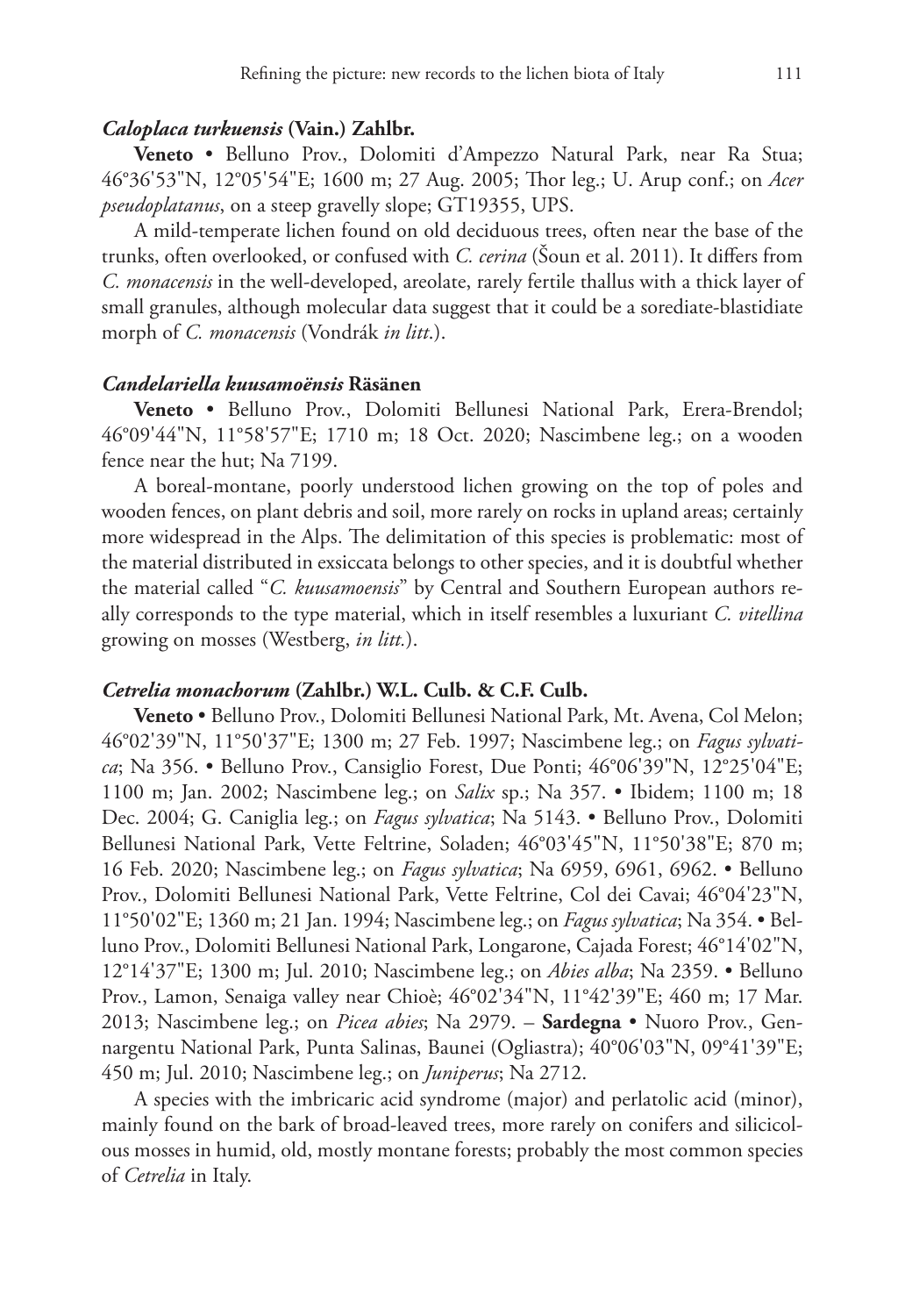#### *Chaenotheca brachypoda* **(Ach.) Tibell**

**Abruzzo** • Chieti Prov., Abetina di Rosello Natural Reserve; 41°52'36"N, 14°21'23"E; 1000 m; Jul. 2009; Nascimbene leg.; on wood; Na 2487.

On decorticated stumps of deciduous and coniferous trees, more rarely on bark and siliceous rocks in old humid forests, on faces slightly protected from rain. Included in the Italian red list of epiphytic lichens as "Endangered" (Nascimbene et al. 2013).

# *Chaenotheca brunneola* **(Ach.) Müll. Arg.**

**Emilia-Romagna** • Bologna Prov., Camugnano; 44°07'58"N, 11°05'40"E; 870 m; 2018; S. Gambini leg.; on old *Castanea sativa* trees in traditional orchards; Na 6519. • Ibidem; 44°08'00"N, 11°05'44"E; 860 m; 2018; S. Gambini leg.; Na 6520.

This species is included in the Italian red list of epiphytic lichens as "Near-threatened" (Nascimbene et al. 2013).

# *Chaenotheca phaeocephala* **(Turner) Th. Fr.**

**Emilia-Romagna** • Bologna Prov., Montese; 44°13'45"N, 10°55'36"E; 840 m; 2018; S. Gambini leg.; on old *Castanea sativa* trees in traditional orchards; Na 6020.

A cool-temperate, holarctic lichen mainly found on old *Quercus* sp. in open woodlands, in bark fissures seldom wetted by rain. Our specimen was collected on a very old *Castanea* tree near Bologna (Pezzi et al. 2020).

#### *Chaenotheca stemonea* **(Ach.) Müll. Arg.**

**Abruzzo** • Chieti Prov., Abetina di Rosello Natural Reserve; 41°52'54"N, 14°21'27"E; 940–1000 m; Jul. 2009; Nascimbene leg.; on *Abies alba*; Na 2404. • Ibidem; 22–23 Oct. 2015; Nascimbene leg.; Na 4670, 4691, 4715.

A cool-temperate to boreal-montane, circumpolar lichen found in rain-protected hollows of conifer trunks inside forests, especially near the ground, both on bark and wood.

#### *Chaenotheca trichialis* **(Ach.) Th. Fr.**

**Abruzzo** • Chieti Prov., Abetina di Rosello Natural Reserve; 41°52'54"N, 14°21'27"E; 1000 m; Jul. 2009; Nascimbene leg.; on *Abies alba*; Na 2403.

A holarctic species found on acid-barked deciduous trees, conifers and wood in forests and woodlands; widespread in upland areas throughout the country, but most common in the Alps.

#### *Chaenothecopsis debilis* **(Sm.) Tibell**

**Trentino-Alto Adige** • Trento Prov., Paneveggio-Pale di San Martino Natural Park, Val Canali, Villa Welsperg; 46°11'57"N, 11°52'06"E; 1000 m; 31 May 2012; Nascimbene leg.; on old *Tilia* sp.; Na 2757.

This species was collected in the park surrounding an historical building, on the trunk of an old lime*-*tree that presented some wood areas protected from rain (i.e. dry conditions). The species was probably overlooked in Italy, as indicated by its current scattered distribution pattern across the country.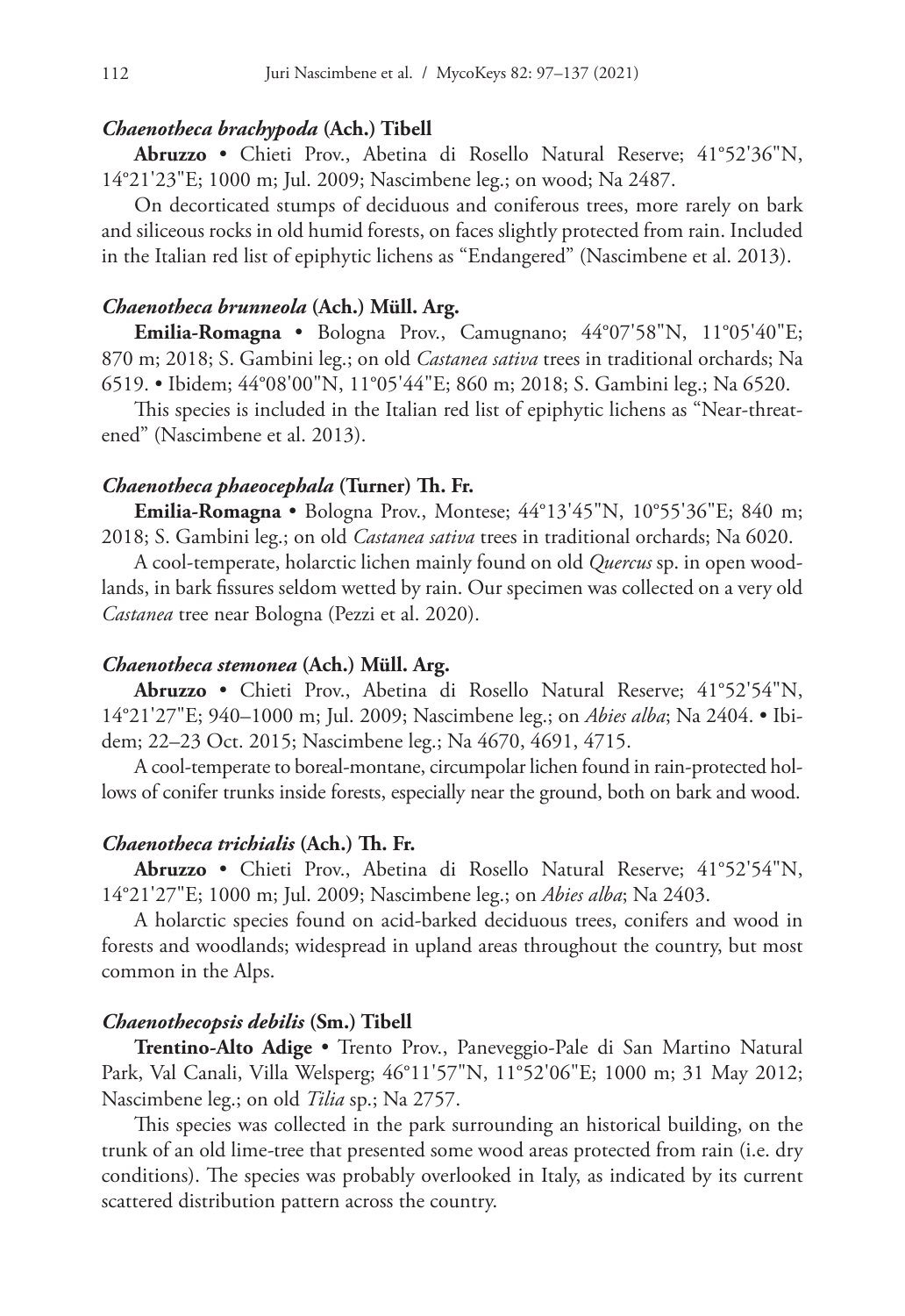#### *Cladonia arbuscula* **(Wallr.) Flot.**

**Marche** • Fermo Prov., Montefortino; 1846; D. Marzialetti leg.; Gheza det.; BOLO – Herb. Bertoloni (as *C. rangiferina*).

A circumpolar, boreal-subarctic-subalpine lichen, one of the most abundant elements of lichen-rich tundra-like vegetation on mineral soil in exposed habitats. This specimen was likely collected in the summit area of the mountains near Montefortino where altitude exceeds 2000 m.

# *Cladonia mitis* **Sandst.**

**Marche** • Fermo Prov., Montefortino; no date [probably 1846]; D. Marzialetti leg.; Gheza det.; BOLO – Herb. Bertoloni (as *C. rangiferina*).

A typical member of subalpine-alpine tundras, perhaps more common at higher altitudes than *C. arbuscula*. This specimen was probably collected in the same stand of *C. mitis* (see above). This is the southernmost record for Italy.

# *Diplotomma chlorophaeum* **(Leight.) Kr.P. Singh & S.R. Singh**

**Calabria** • Cosenza Prov., between Frascineto and Villapiana Scalo, along the Raganello river; 39°48'46"N, 16°19'54"E; 200 m; 04 Jun. 1979; Mayrhofer leg.; on rock; GZU – Ma 1142.

A temperate, perhaps holarctic early coloniser of basic siliceous rocks and roofing tiles; overlooked, and certainly more widespread in Italy.

# *Diplotomma lutosum* **A. Massal.**

**Trentino-Alto Adige** • Trento Prov., Paneveggio-Pale di San Martino Natural Park, Castellazzo; 46°18'28"N, 11°47'56"E; 2270 m; 14 Sep. 2020; Nascimbene leg.; on carbonatic rocks; Na 7134. • Ibidem; 46°18'26"N, 11°47'43"E; 2330 m; 14 Sep. 2020; Nascimbene leg.; Na 7135. – **Veneto** • Belluno Prov., Dolomiti Bellunesi National Park, near Passo Falzarego; 46°30'49"N, 12°00'26"E; 2170 m; 26 Sep. 1985; Mayrhofer leg.; on carbonatic rock; GZU – Ma 8313. – **Basilicata** • Potenza Prov., Piana del Pollino, NW Serra delIe Ciavole; 39°55'09"N, 16°12'57"E; 1900 m; 02 Jun. 1979; Josef Poelt leg.; on rock; GZU – Po 1180.

An apparently widespread but rare, or at least rarely distinguished species, characterised by four-celled spores and a J+ blue medulla .

## *Diplotomma murorum* **(A. Massal.) Coppins**

**Trentino-Alto Adige** • Trento Prov., Paneveggio-Pale di San Martino Natural Park, Passo Rolle, near Baita Segantini; 46°17'56"N, 11°48'13"E; 2200 m; 14 Sep. 2020; Nascimbene leg.; on arenaceous calciferous rocks (Werfen-formation), parasitic on *Caloplaca erythrocarpa*; Na 7119.

A mild-temperate lichen starting the life-cycle on species of the *Caloplaca teicholyta*complex, the peculiar biology of which deserves further study. It was certainly overlooked in Italy, as indicated by its current scattered distribution pattern across the country. It is similar to *D. scheideggerianum* that has shorter spores and usually grows on *Leproplaca*-species.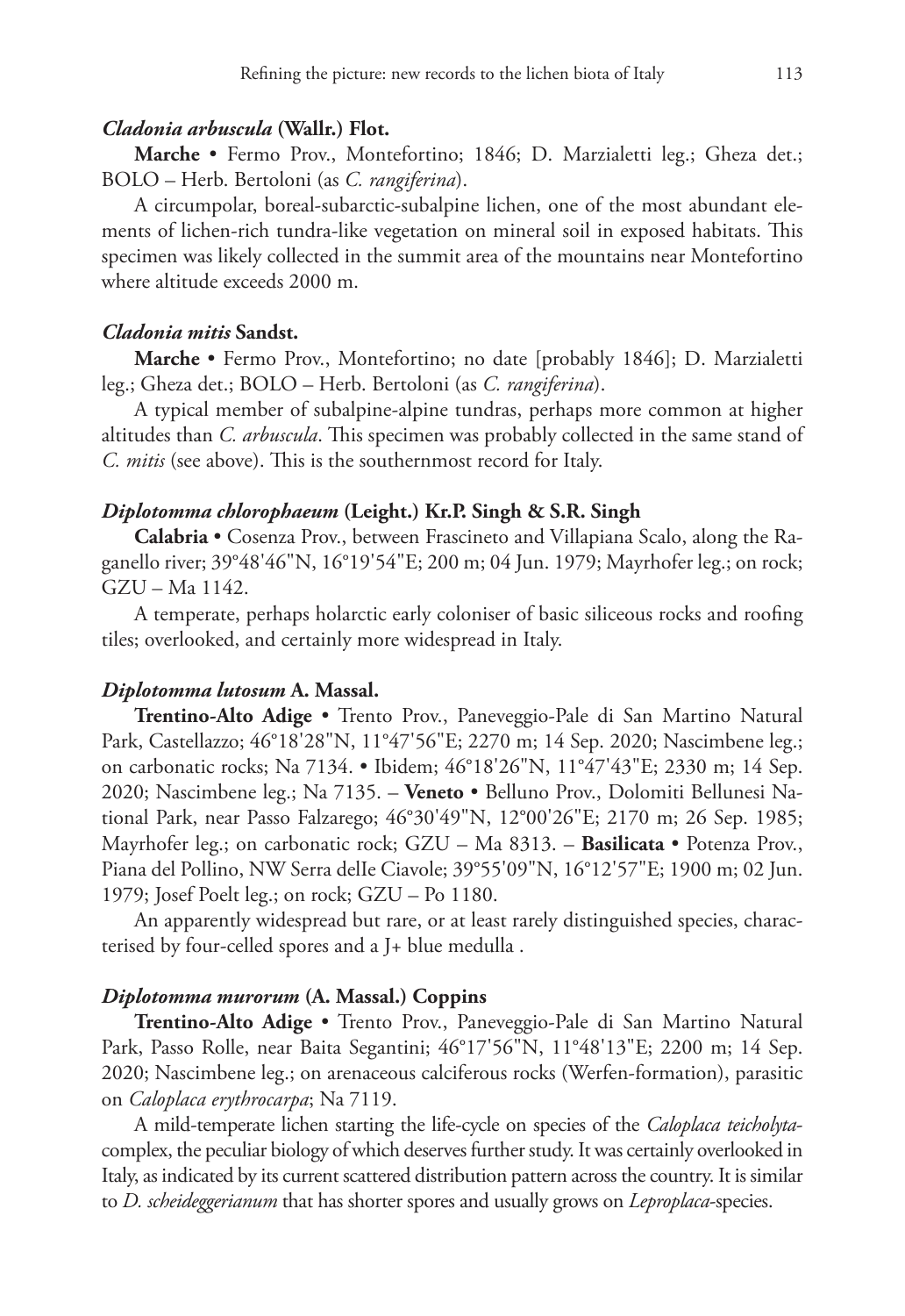# *Diromma dirinellum* **(Nyl.) Ertz & Tehler**

**Lazio** • Latina Prov., Borgo Montello; 41°30'28"N, 12°46'22"E; 30 m; Dec. 2011; Nascimbene leg.; on *Quercus cerris*; Na 2967. • Ibidem; 41°27'46"N, 12°47'18"E; 30 m; Dec. 2011; Nascimbene leg.; Na 2968. • Ibidem; 41°30'21"N, 12°45'48"E; 30 m; Dec. 2011; Nascimbene leg.; Na 2969.

A rare species living as a parasite on *Dirina ceratoniae*, strictly confined to the Mediterranean belt. Our specimen was collected on isolated trees in an agricultural landscape near the Tyrrhenian coast.

#### *Eiglera flavida* **(Hepp) Hafellner**

**Liguria** • Imperia Prov., Western Alps, Alpi Liguri, mountain ridge S above the village Monesi, on the ridge W above Col Garezzo; 44°02'50"N, 07°46'25"E; 1850 m; 21 Jul. 2000; Hafellner leg.; on small outcrops of calcareous schist in subalpine pasture, on almost horizontal faces of low outcrops; GZU – Ha 84338.

A very inconspicuous species which, on account of its mostly ochraceous to grey thallus and minute black aspicilioid apothecia, is often detected only in screenings of larger collections on limestone pebbles or rock pieces of low outcrops from higher altitudes. Diagnostic are the blue-green epihymenium and asci with a distinct tholus reacting intensely blue with Lugol's reagent, which is the distinguishing character from otherwise similar *Hymenelia*-species.

#### *Eiglera homalomorpha* **(Nyl.) Hafellner & Türk**

**Trentino-Alto Adige** • Trento Prov., Dolomites, Sass Becè, Pordoi; 46°28'50"N, 11°48'36"E; 2300 m; 25 Oct. 1984; Hafellner leg.; on a dolomitic rock; GZU. **Second record for Italy.**

This species is locally common in the Alps on limestone near the ground, such as on basal parts of steep cliffs in upland areas.

#### *Elixia flexella* **(Ach.) Lumbsch**

**Veneto** • Belluno Prov., Dolomiti d'Ampezzo Natural Park, Passo Tre Croci; 46°33'24"N, 12°12'55"E; 1750 m; 25 Sep. 1985; Mayrhofer leg.; GZU – Ma 8304. – **Friuli Venezia Giulia** • Udine Prov., Carnic Alps, Monte Tinisa; 46°25'00"N, 12°42'00"E; 1750 m; 19 Aug. 1994; Hafellner leg.; on wood; GZU – Ha 76953.

This species may easily be mistaken for a non-lichenised ascomycete with minute black, angular apothecia, as the thallus is regularly present as an endoxylic discontinuous crust only. Vertical faces of coniferous stumps in upper montane forests are the preferred ecological niche, the ecology being similar to that of *Calicium trabinellum*, which is present as accompanying species on the cited specimen from Friuli.

# *Fellhanera subtilis* **(Vězda) Diederich & Sérus.**

**Veneto** • Belluno Prov., Feltre, Vincheto di Celarda Natural Reserve; 46°01'17"N, 11°58'37"E; 310 m; Aug. 2011; Nascimbene leg.; on *Populus* sp. in a riparian forest; Na 5397. **Second record for Italy.**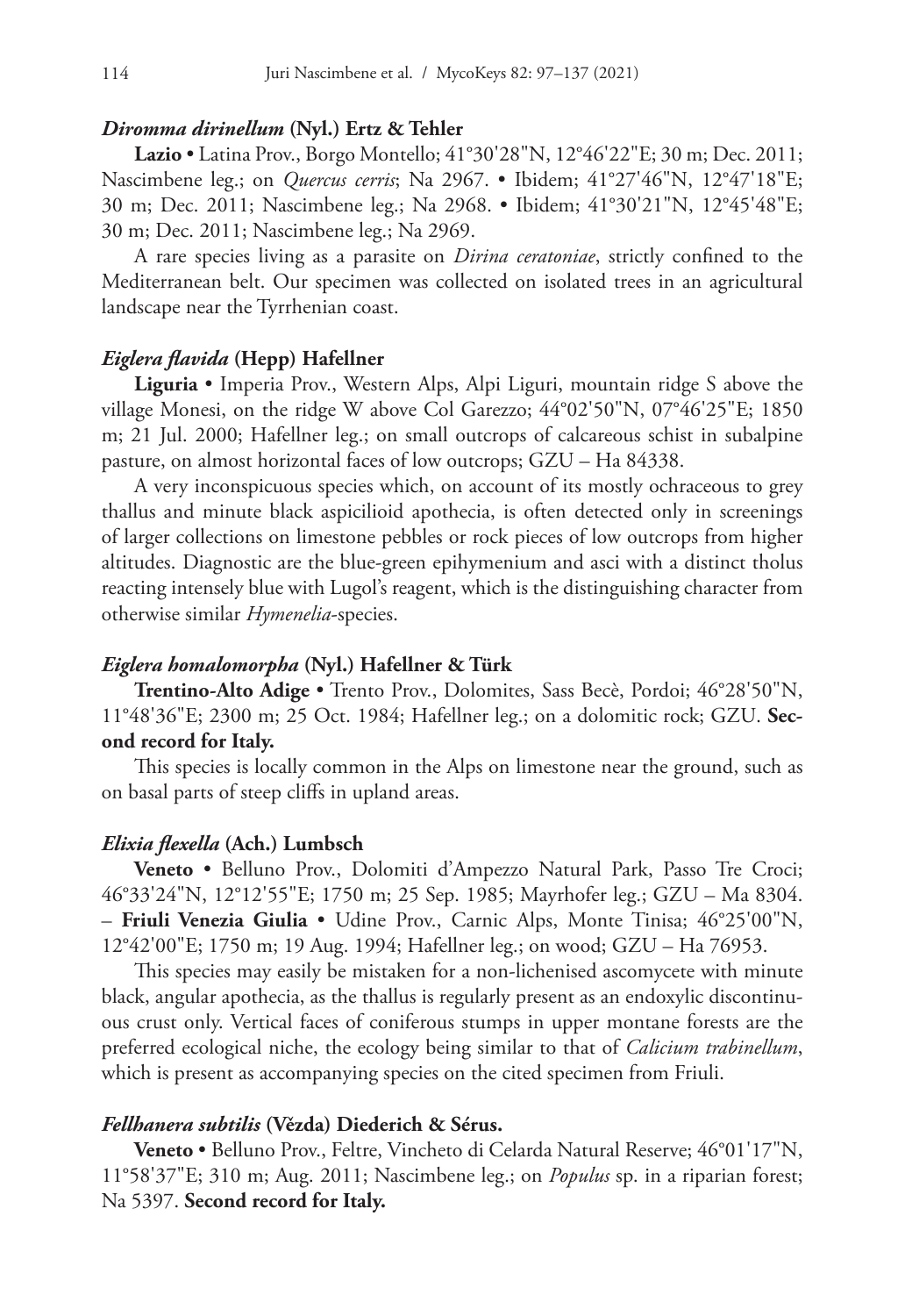Our specimen was collected at the bottom of the Piave Valley along the river, in a particular microclimatic condition (very humid and cold in winter, and dry-warm in summer). The species is currently included in the Italian red list of epiphytic lichens as "Endangered" (Nascimbene et al. 2013).

# *Flavoplaca limonia* **(Nimis & Poelt) Arup, Frödén & Søchting**

**Toscana** • Livorno Prov., Island of Pianosa, road from the prison to the east coast; 10 m; 22 Mar. 2005; Muggia and Tretiach leg.; on calcareous rocks; TSB 36728.

This species, described from the calcareous cliffs along the coast of the Island of Marettimo, is also known from inland localities, and is certainly more widespread in Italy; earlier records might be under *Caloplaca citrina* s.lat.

#### *Frutidella caesioatra* **(Schaer.) Kalb**

**Friuli Venezia Giulia** • Udine Prov., Carnic Alps, Mt. Crostis; 46°34'20"N, 12°53'20"E; 2240 m; 17 Aug. 1994; Hafellner leg.; on saxicolous mosses; GZU – Ha 84341.

This species, characterized by mostly whitish-grey minute almost granular areoles and lead-grey to blackish convex immarginate apothecia, is found on cushions of bryophytes on siliceous boulders and outcrops, mostly on N-facing slopes, from treeline to the alpine belt.

#### *Frutidella furfuracea* **(Anzi) M. Westb. & M. Svensson**

**Friuli Venezia Giulia** • Udine Prov., Carnic Alps, Monte Tinisa; 46°25'00"N, 12°42'00"E; 1750 m; 19 Aug. 1994; Hafellner leg.; on *Larix decidua*; GZU – Ha 76938.

Diagnostic for this species are the mostly brownish thallus with greenish-brownish, punctiform, flat, farinose soralia in combination with the lead-grey to blackish, convex, immarginate apothecia (recalling those of the type species of the genus, *F*. *caesioatra*, but larger and less convex). It grows on long-time moist sites from the montane belt to treeline, mostly on bark, more rarely on wood.

#### *Fuscopannaria ignobilis* **(Anzi) P.M. Jørg.**

**Molise** • Isernia Prov., Staffoli, near Vastogirardi; 41°45'36"N, 14°18'27"E; 1006 m; 23 Oct. 2015; Nascimbene leg.; on *Salix alba*; Na 4775.

This Mediterranean-Atlantic species was found in cracks of the bark of large trees (near the base of the boles) abundantly colonised by *Lobaria pulmonaria*, along a tree row near a small river.

# *Fuscopannaria praetermissa* **(Nyl.) P.M. Jørg.**

**Valle d'Aosta** • Aosta Prov., Western Alps, Monte Bianco (Mont Blanc) group, Val Veny W of Courmayeur, ridge W above the Rifugio Elisabetta Soldini; 45°45'45"N, 06°50'15"E; 2250 m; 30 Jul. 2001; Hafellner leg.; on soil among cliffs and boulders of Jurassic limestone on a N-exposed slope; GZU – Ha 75410. – **Toscana** • Pistoia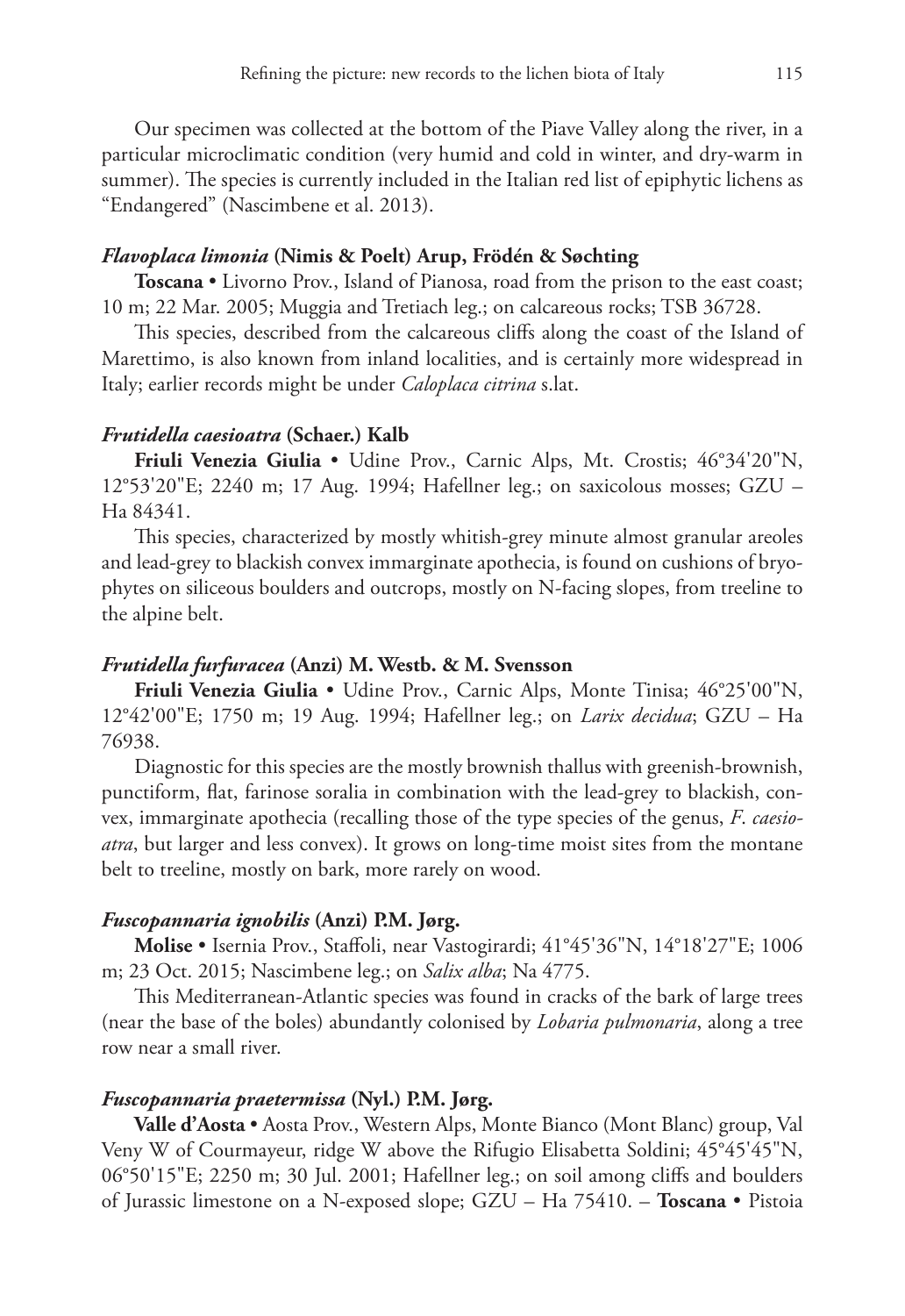Prov., Northern Appenines, Abetone, Val di Luce, Alpe Tre Potenze; 44°07'30"N, 10°37'60"E; 1500–1820 m; 27 Oct. 1978; Hafellner leg.; on saxicolous bryophytes; GZU – Ha 4344.

An arctic-alpine to boreal-montane, circumpolar lichen found on calciferous soil, mosses and plant debris, with optimum near and above treeline. It is usually sterile, with dark-grey to brownish thalli mainly consisting of small, suberect squamules which likely also act as vegetative diaspores. In old herbarium specimens, the triterpenoids often crystallize into long, translucent needles resembling glassy hairs, a diagnostic character to distinguish this species from sterile thalli of *Massalongia carnosa*.

#### *Gyalecta erythrozona* **Lettau**

**Veneto** • Belluno Prov., Dolomiti Bellunesi National Park, Vette Feltrine, Passo delle Vette Grandi; 46°05'24"N, 11°50'37"E; 2010 m; 13 Jun. 2020; Nascimbene leg.; on a selciferous carbonatic rock (Formazione di Fonzaso); Na 7200. **Second record for Italy.**

A species of the *G. leucaspis*-group characterised by the entire (rather than radially incised) apothecial margins, and the elongate-fusiform (rather than acicular) ascospores. It is widespread in the Holarctic region, and in the Central European orobiomes it mostly occurs near or above treeline. In the Alps it seems to be most frequent in the eastern sector (Nimis et al. 2018a). Our specimen was collected on a steeply inclined, N-exposed rock in very moist, shaded, conditions, under overhangs.

# *Gyalecta foveolaris* **(Ach.) Schaer.**

**Friuli Venezia Giulia** • Udine Prov., Carnic Alps, Monte Bivera; 46°26'40"N, 12°37'45"E; 2250 m; 30 Jul. 1993; Hafellner leg.; terricolous in crevices; GZU – Ha 32694a. – **Veneto** • Belluno Prov., Dolomiti Bellunesi National Park, Vette Feltrine, near Passo delle Vette Grandi; 46°05'25"N, 11°50'34"E; 2030 m; 10 Apr. 2021; Nascimbene leg.; on terricolous bryophytes; Na 7159. – **Valle d'Aosta** • Aosta Prov., Western Alps, Monte Bianco (Mont Blanc) group, Val Veny W of Courmayeur, ridge W above the Rifugio Elisabetta Soldini; 45°45'45"N, 06°50'15"E; 2250 m; 30 Jul. 2001; Hafellner leg.; on soil; GZU – Ha 75411.

A circumpolar, arctic-alpine lichen occasionally found in the lower alpine belt of calcareous mountains, where it mostly settles on long-time humid, subvertical soil stripes. The ecology is similar to that of *Ramonia melathelia* which may grow next on plant remnants.

# *Gyalidea fritzei* **(Stein) Vězda**

**Trentino-Alto Adige** • Bolzano/Bozen Prov., Sciliar Natural Park, Bad Ratzes; 46°31'41"N, 11°35'03"E; 1300 m; 25 Aug. 2006; Nascimbene leg.; on siliceous rock along a creek; Na 4836. **Third record for Italy.**

This is an overlooked, but certainly not common silicicolous species typical of periodically inundated sites.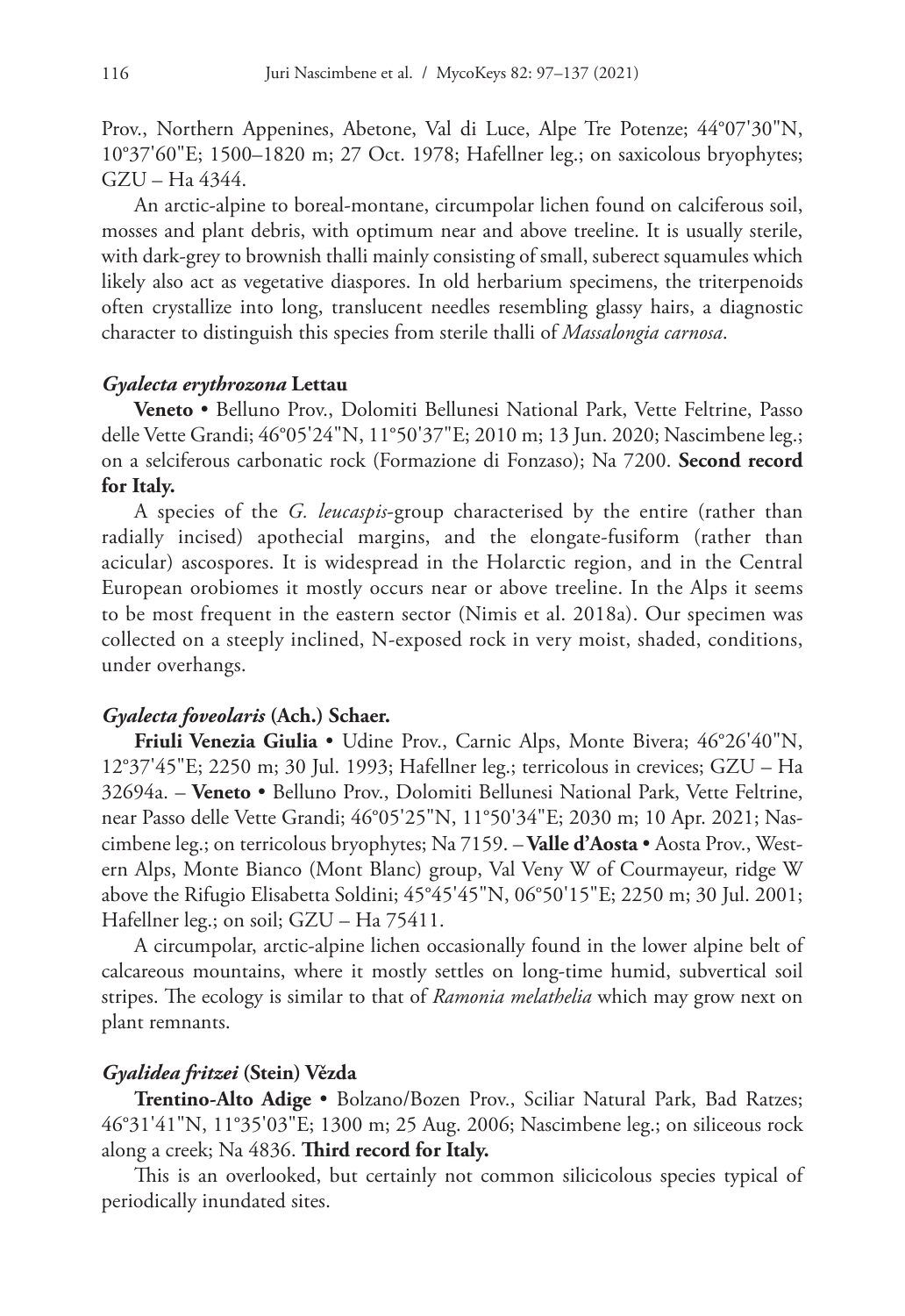# *Halecania lecanorina* **(Anzi) M. Mayrhofer & Poelt**

**Trentino-Alto Adige** • Bolzano/Bozen Prov., Sciliar Natural Park, Castelrotto; 46°30'42"N, 11°35'17"E; 2200 m; 18 Jul. 2007; Nascimbene leg.; on plant debris among dolomitic rocks; Na 4167.

An often overlooked, but certainly uncommon species, perhaps more widespread in the Alps over calcareous substrata, with optimum near treeline.

# *Heppia adglutinata* **(Kremp.) A. Massal.**

**Veneto** • Belluno Prov., Dolomiti d'Ampezzo Natural Park, Croda del Becco; 46°40'02"N, 12°04'56"E; 2400 m; 02 Aug. 1997; Nascimbene leg.; on calcareous soil; Na 641. • Belluno Prov., Dolomiti Bellunesi National Park, Vette Feltrine, Busa di Cavaren; 46°05'44"N, 17°49'40"E; 1950 m; 20 Nov. 1994; Nascimbene leg.; on calcareous soil; Na 642.

A cool-temperate to boreal-montane, circumpolar, ephemeral lichen of disturbed calciferous soil in dry, open grasslands.

# *Hymenelia heteromorpha* **(Kremp.) Lutzoni**

**Lombardia** • Brescia Prov., Adamello Natural Park, Val Paghera di Vezza along the path from Rifugio alla Cascata to Rifugio Aviolo; 46°12'38"N, 10°24'49"E; 1800 m; 25 Jul. 2006; Thor leg.; , on mortar; UPS-L-166762.

A probably holarctic species found on dolomite and hard limestone in rather sheltered situations, with optimum near treeline, as in the case of our record.

# *Hypotrachyna afrorevoluta* **(Krog & Swinscow) Krog & Swinscow**

**Trentino-Alto Adige** • Trento Prov., Paneveggio-Pale di San Martino Natural Park, Val Canali; 46°13'06"N, 11°54'32"E; 1200 m; 08 Aug. 2013; Nascimbene leg.; on *Abies alba*; Na 3807. **First record from the Italian Alps.**

This species, widely distributed on both Hemispheres, is very similar to *H. revoluta*  (for the main differences see Masson 2005), and some Italian records of the latter could refer to it. It seems to be widespread along the northern side of the Alps (Clerc 2006; Nimis et al. 2018a).

### *Lecania cyrtellina* **(Nyl.) Sandst.**

**Veneto** • Belluno Prov., Feltre, Villabruna; 46°03'05"N, 11°55'40"E; 350 m; 25 Jan. 2020; Nascimbene leg.; on *Malus* sp.; Na 6809. – **Abruzzo** • Chieti Prov., Abetina di Rosello Natural Reserve; 41°52'54"N, 14°21'27"E; 1000 m; Jul. 2009; Nascimbene leg.; on an isolated tree with *Athallia alnetorum* and *Lecanora horiza*; Na 2476.

A species found on the base-rich bark of more or less isolated deciduous trees, not always distinguished from *L. cyrtella* by Italian authors.

#### *Lecanora cavicola* **Creveld**

**Trentino-Alto Adige** • Bolzano/Bozen Prov., Val di Roja, east ridge of the Outer Nockenkopf, just below the summit; 46°49'25"N, 10°27'50"E; 2700 m; 22 Apr. 1984;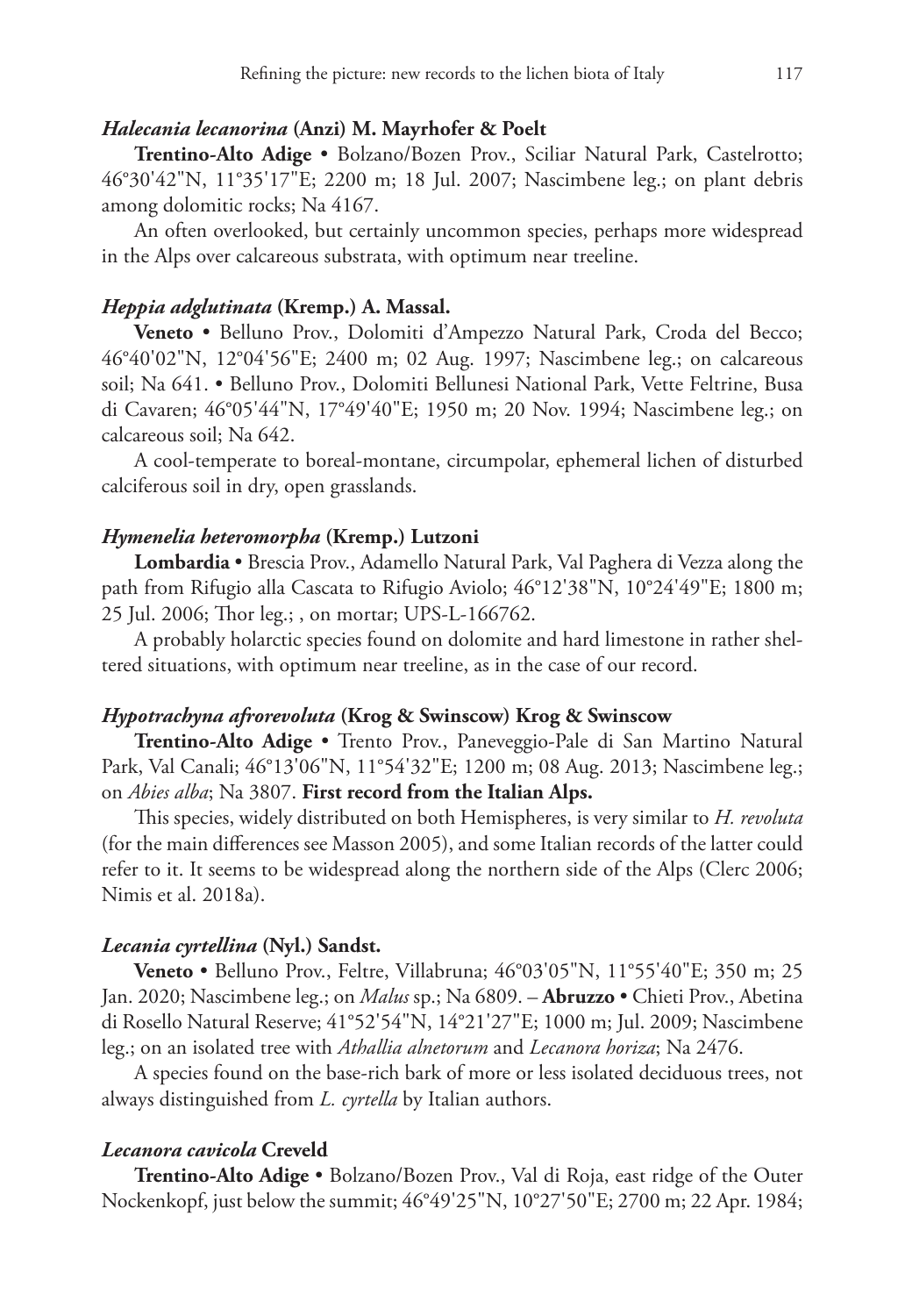Hafellner leg.; on overhanging siliceous rock; GZU – Ha 12476. • Bolzano/Bozen Prov., Upper Venosta Valley/Vintschgau, NE slopes of the Elferspitze; 46°46'55"N, 10°29'35"E; 2650 m; 25 Jul. 2006; Hafellner leg.; on overhanging siliceous rock; GZU – Ha 12329. – **Lombardia** • Brescia Prov., Adamello Natural Park, Edolo, Passo Gallinera; 46°10'55"N, 10°24'45"E; 2340 m; 25 Jul. 2006; Hafellner leg.; on overhanging rock faces of cliffs of siliceous schist on the crest; GZU – Ha 85845.

This sorediate and only rarely fertile species has a peculiar chemistry (atranorin and alectorialic acid, Poelt and Leuckert 1984), the latter causing a reddish miscoloration of the freshly yellowish-ochre areoles after some time of storage in the herbarium. It is a characteristic colonizer of overhangs of siliceous rocks, from treeline high up in the alpine belt, where *Aspicilia mashiginensis*, *Lecanora orbicularis*, *L. swartzii*, *Psorinia conglomerata*, and *Sporastatia polyspora* are among the accompanying species. It is fairly common in the siliceous mountains near the eastern border areas of the Alps, but apparently much rarer in the central and western parts.

# *Lecanora epibryon* **(Ach.) Ach. var.** *bryopsora* **Doppelb. & Poelt**

**Lombardia** • Brescia Prov., Adamello Natural Park, Passo del Tonale, Cima di Cadì, on the top and below on the south-east ridge; 46°16'33"N, 10°34'15"E; 2590 m; 28 Jul. 2006; Hafellner and Muggia leg.; on soil and plant debris; TSB 38476, GZU. – **Trentino-Alto Adige** • Bolzano/Bozen Prov., Dolomites, Puez-Odle Natural Park, Ortisei/St.Ulrich, M. Seceda; 46°36'05"N, 11°44'17"E; 2470 m; 02 Sep. 2002; Hafellner leg.; on crevices and plant debris; GZU.

This is a sorediate lichen known from Piedmont (Nimis et al. 2018a), but certainly more widespread in the Alps. Difficult to recognise, being often sterile, it is perhaps just a sorediate morph of *L. epibryon* (Nimis 2016).

## *Lecanora horiza* **(Ach.) Linds.**

**Trentino-Alto Adige** • Trento Prov., Val del Merlo, Monte Bondone Natural Reserve; 46°00'25"N, 11°02'04"E; 1640 m; Oct. 2003; Nascimbene leg.; on *Fagus sylvatica* in a thermophilous open stand; Na 4095.

A mainly Mediterranean species found on smooth bark of broad-leaved trees. It is rarer in the Alps than in the Mediterranean mountains, as indicated by the few records from northern Italy. Our specimen was collected on isolated *Fagus sylvatica* trees.

## *Lecanora lojkaeana* **Szatala**

**Veneto** • Belluno Prov., Dolomiti Bellunesi National Park, Vette Feltrine, Passo delle Vette Grandi; 46°05'24"N, 11°50'37"E; 2010 m; 13 Jun. 2020; Nascimbene leg.; on a selciferous carbonatic rock under overhangs; Na 7201. **Second record for Italy.**

A rarely collected species known from the Alps, the Central European mountains and Scandinavia, found beneath underhanging surfaces of siliceous rocks in upland areas; perhaps overlooked and more widespread in the Alps, being almost always sterile. Our specimen was collected on flint nodules in overhanging rocks of the late Jurassic formation "Formazione di Fonzaso".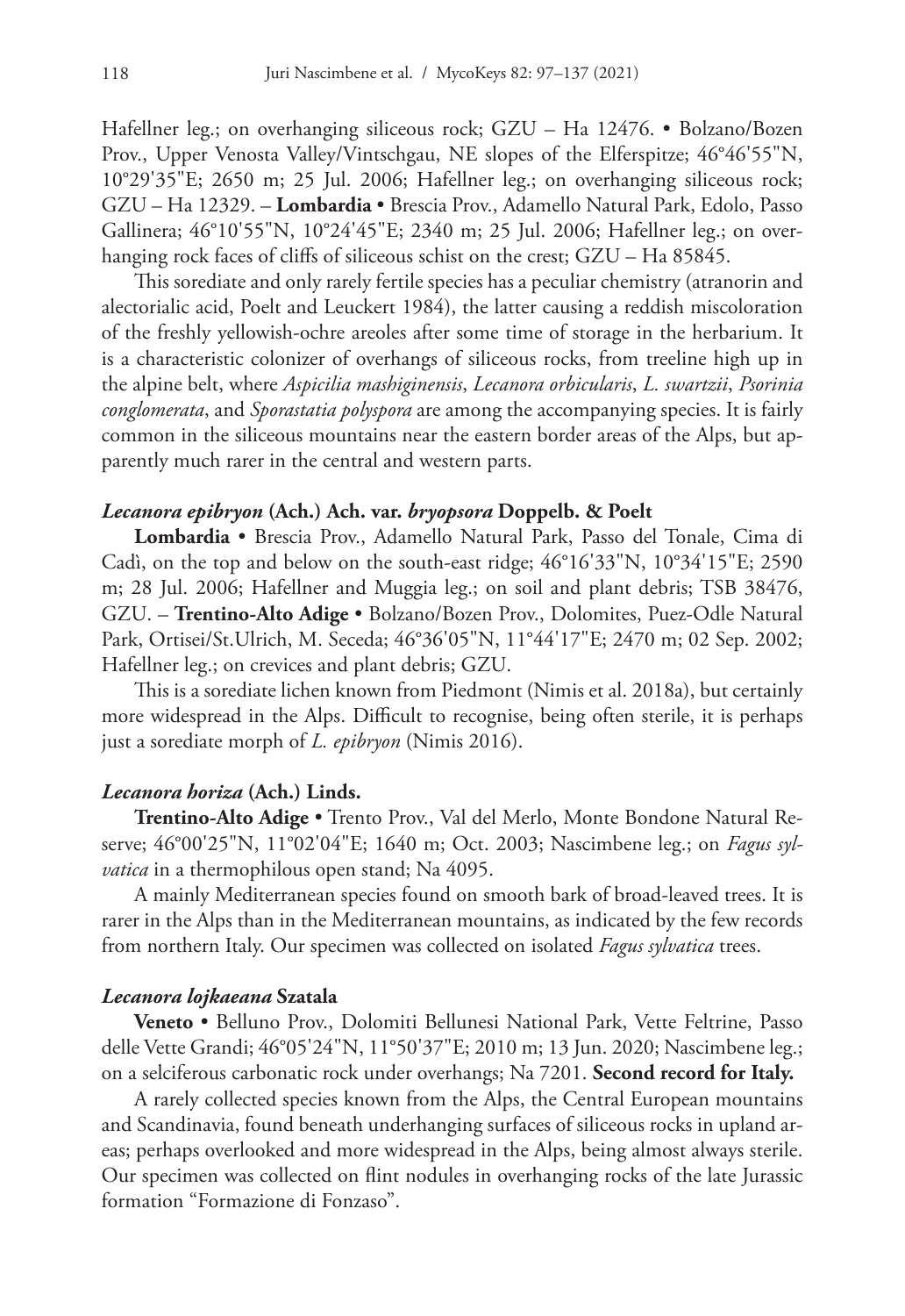## *Lecanora silvae-nigrae* **V. Wirth**

**Lombardia** • Brescia Prov., Adamello Natural Park, Edolo, Passo Gallinera; 46°10'55"N, 10°24'45"E; 2340 m; 25 Jul. 2006; Hafellner leg.; on inclined siliceous schist faces; GZU – Ha 85842. – **Toscana** • Pistoia Prov., Abetone, Val di Luce, Alpe Tre Potenze; 44°07'60"N, 10°37'60"E; 1500–1820 m; 27 Oct. 1978; Josef Poelt leg.; on siliceous rock; TLC: usnic, protocetraric, rangiformic, norrangiformic (analysed by H. Vänskä); GZU.

This species recalls *L. alpigena*, a large-fruiting species of the *L. polytropa*-group, but apothecial discs and margins are more discolourous, the discs being mostly reddish-brown, and the margins react P+ orange due to protocetraric acid;.the apothecia are often arranged in scattered groups on a poorly developed thallus. It grows on siliceous boulders including metal-rich rocks, mostly in the upper montane to lower alpine belts.

#### *Lempholemma intricatum* **(Arnold) Zahlbr.**

**Veneto** • Belluno Prov., Dolomiti Bellunesi National Park, Vette Feltrine, near Passo delle Vette Grandi; 46°05'25"N, 11°50'34"E; 2030 m; 10 Apr. 2021; Nascimbene leg.; on marly limestone (Rosso Ammonitico Superiore); Na 7167.

On steeply inclined surfaces of calcareous or basic siliceous rocks in seepage tracks, mostly in humid areas, as in our site.

#### *Lepra schaereri* **(Hafellner) Hafellner**

**Lombardia** • Brescia Prov., Adamello Natural Park, Edolo, Passo Gallinera; 46°10'49"N, 10°24'49"E; 2320 m; 16 Jun. 2004; Nascimbene leg.; on base-rich siliceous rock; Na 5390, 5392.

This species seems to be restricted to high-elevation sites of the Alps and the Apennines, reaching the nival belt.

#### *Lepra teneriffensis* **(Vain.) Hafellner**

**Sardegna** • Olbia-Tempio Prov., Archipelago della Maddalena, Island of Caprera; 41°12'22"N, 09°27'48"E; near sea level; 14 Apr. 2003; Tretiach leg.; T. Craighero and M. Tretiach rev.; on siliceous rocks; TSB 43336, 43337. • Olbia-Tempio Prov., Arcipelago della Maddalena, Island of Spargi; 41°12'33"N, 09°27'48"E; 14 Apr. 2003; Tretiach leg.; T. Craighero and M. Tretiach rev.; on siliceous rock; TSB 43335. **Second records from Italy.**

A Mediterranean-Macaronesian silicicolous species, for Italy previously known only from the island of Linosa.

#### *Leptogium byssinum* **(Hoffm.) Nyl.**

**Lombardia** • Brescia Prov., Adamello Natural Park, Breno, Passo di Crocedomini, Val Fredda, Passo di Val Fredda, above the saddle on the south-east side of Mt. Frerone; 2340 m; 26 Jul. 2006; Hafellner and Muggia leg.; on soil over siliceous substrata; TSB 38503. **Second record from Italy.**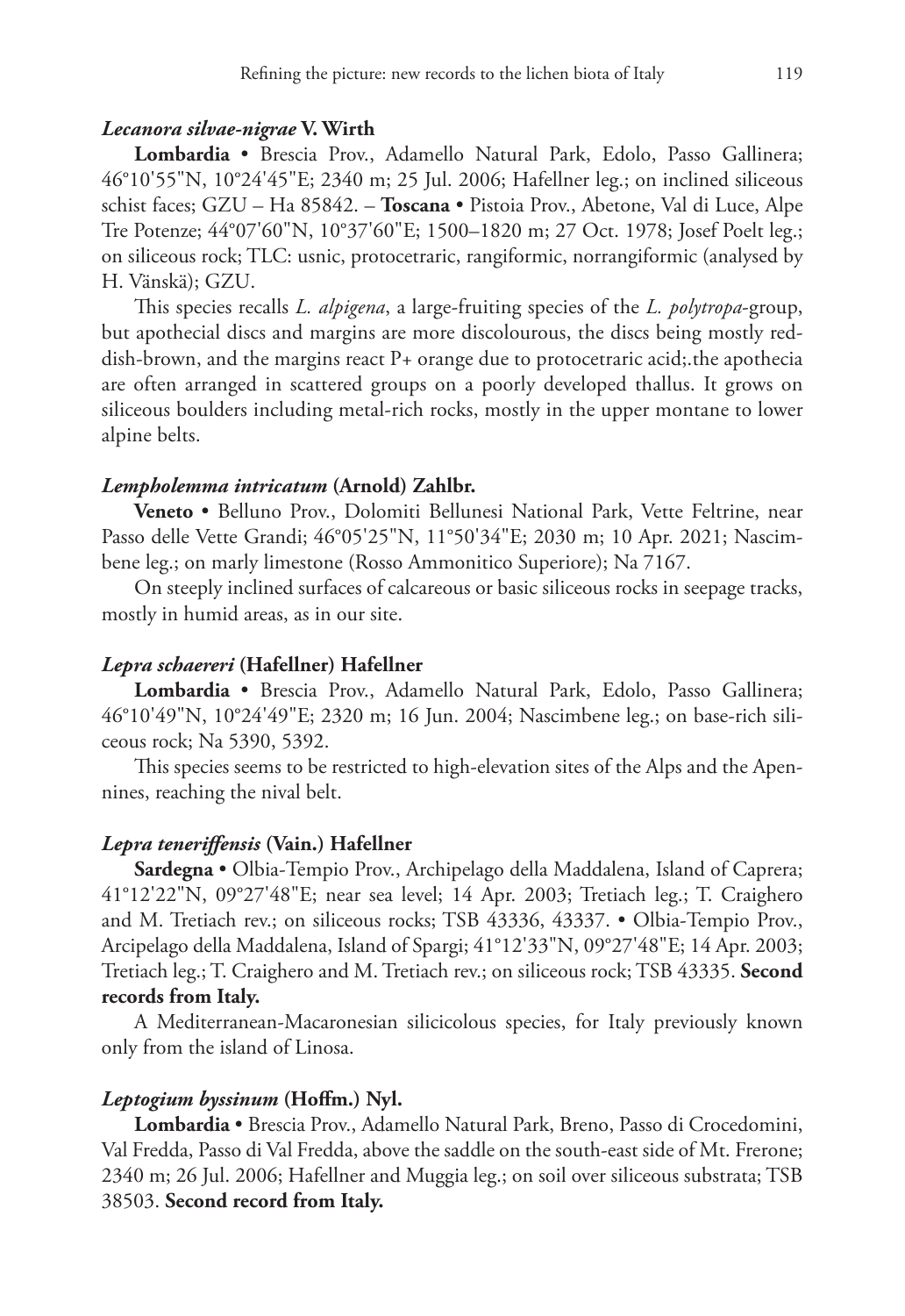An inconspicuous, perhaps overlooked, ephemeral lichen, previously known in Italy only from Trentino-Alto Adige/Südtirol (Nimis 2016; Nimis et al. 2018a).

#### *Lobothallia alphoplaca* **(Wahlenb.) Hafellner**

**Emilia-Romagna** • Parma Prov., Gravene, Prato Grande, Borgotaro; 44°28'53"N, 09°46'18"E; 500 m; 26 Jun. 1980; G. Caniglia leg.; on siliceous rocks; Na 5385.

A widespread species with an apparently disjunct distribution in mountain areas of the Northern Hemisphere, found on compact siliceous rocks wetted by rain in upland areas. It is locally abundant in the Alps, rarer in the Apennines.

## *Massalongia carnosa* **(Dicks.) Körb.**

**Trentino-Alto Adige** • Trento Prov., Paneveggio-Pale di San Martino Natural Park, Cima Bocche; 46°20'03"N, 11°44'45"E; 2100 m; 04 Sep. 2020; Nascimbene leg.; on bryophytes on porphyric rock, and directly on rock; Na 6910. • Trento Prov., Stelvio National Park, Val de la Mare, Bosco di Celvestré near Malga Prabon; 46°24'22"N, 10°41'40"E; 1780 m; 27 Jul. 2006; Thor leg.; on mosses over siliceous boulders; UPS-L-166815. – **Toscana** • Pistoia Prov., Abetone, Val di Luce, Alpe Tre Potenze; 44°07'30"N, 10°37'60"E; 1500–1820 m; 27 Oct. 1978; Josef Poelt leg.; on saxicolus bryophytes; GZU.

A circumpolar, arctic-alpine to boreal-montane lichen that at first sight is similar to *Fuscopannaria praetermissa*, but the thalli are mostly paler brown, often forming small rosettes, and the isidia-like lobules are less dense and mostly marginal. As the thalli are devoid of lichen substances, no extruding needle-like crystals develop with age, a diagnostic character to distinguish sterile herbarium specimens of both species under the dissecting microscope. Fertile thalli with red-brown, sessile apothecia are not rare, as in the specimen from Tuscany.

# *Micarea globulosella* **(Nyl.) Coppins**

**Abruzzo** • Chieti Prov., Abetina di Rosello Natural Reserve; 41°52'36"N, 14°21'23"E; 940 m; 22 Oct. 2015; Nascimbene leg.; on *Abies alba*; Na 5086, 5087.

A temperate to probably circumboreal-montane species found on bark of conifers and *Quercus* spp. in humid forests, more rarely on wood. Included in the Italian red list of epiphytic lichens as "Data Deficient" (Nascimbene et al. 2013).

#### *Miriquidica instrata* **(Nyl.) Hertel & Rambold**

**Lombardia** • Brescia Prov., Adamello Natural Park, Passo del Tonale towards Passo del Paradiso; 46°15'10"N, 10°34'45"E; 1950 m; 24 Jul. 2006; Hafellner & Muggia leg.; on inclined faces of big granitic boulders, parasitic on *Lecanora alpigena*, *Lecidea confluens*, *Rhizocarpon geographicum*; GZU – Ha 85837. – **Sardegna** • Sassari Prov., Mt. Limbara; 1250–1300 m; 07 May 1986; Josef Poelt leg.; parasitic on *Rhizocarpon geographicum*; GZU. • Ibidem; Mayrhofer leg.; GZU – Ma 6379.

This species is morphologically characterised by brown, slightly concave to flat, often compound areoles with paler greyish margins, recalling those of *M. intrudens*, but has aspicilioid apothecia, while the latter is sorediate. In early stages of development, it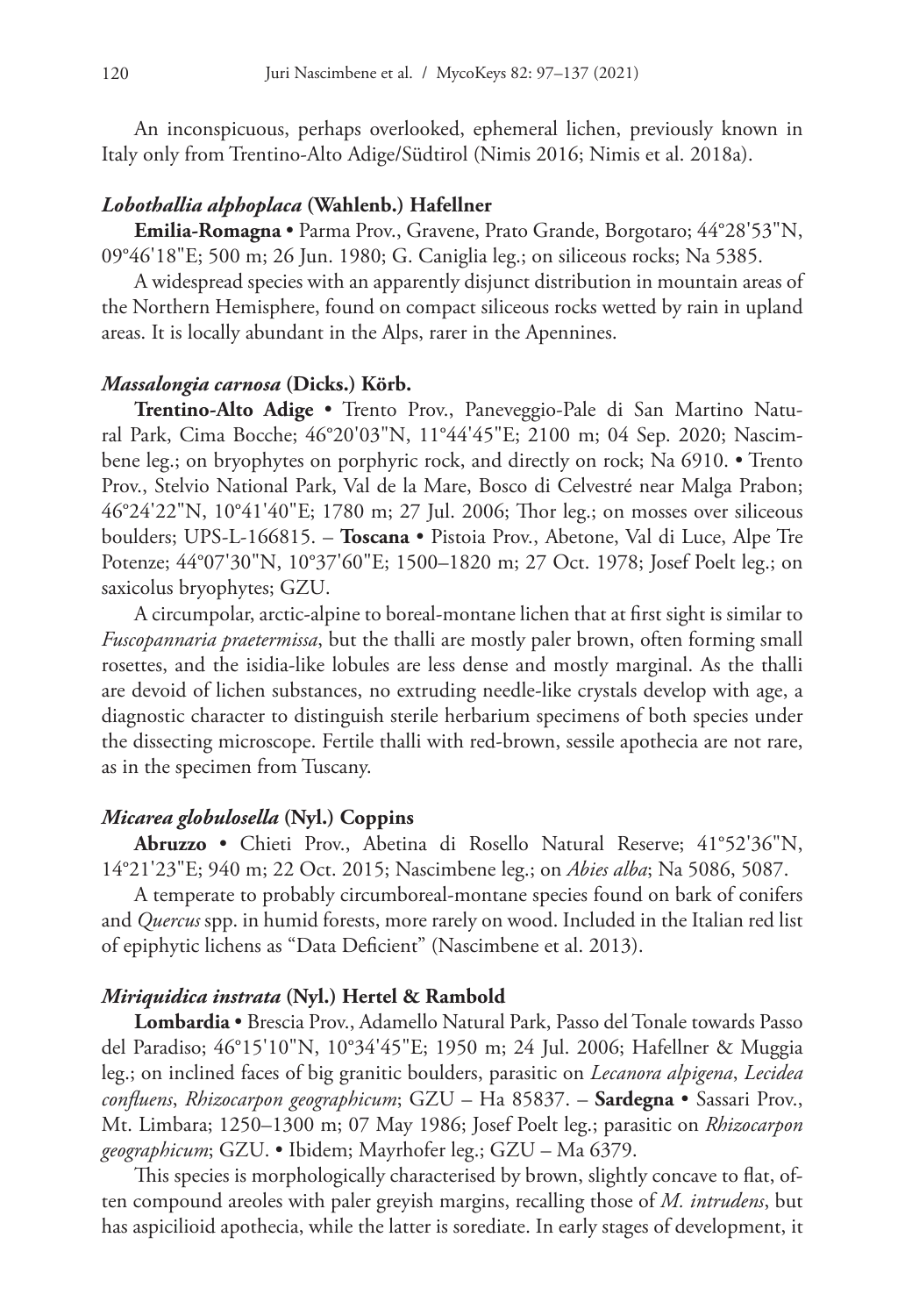grows parasitically on a wide range of silicicolous crusts, including species of *Aspicilia*, *Lecanora*, *Lecidea* and *Rhizocarpon*. Later on, the lichenicolous behaviour may not be obvious. Preferred microhabitats are horizontal to slightly inclined rock faces of siliceous boulders, from the montane to the lower alpine belt.

# *Mycobilimbia epixanthoides* **(Nyl.) Hafellner & Türk**

**Lombardia** • Como Prov., Lanzo d'Intelvi, Foresta Monte Generoso; 45°57'23"N, 09°01'33"E; 1097 m; 26 Oct. 2018; Gheza leg.; on *Acer pseudoplatanus*; Herb. Gheza. • Brescia Prov., Paisco Loveno, Foresta Legnoli; 46°03'29"N, 10°14'52"E; 1286 m; 04 Aug. 2019; Gheza leg.; on *Acer pseudoplatanus*; Herb. Gheza. • Brescia Prov., Cisano, Foresta Gardesana Occidentale, surroundings of Malga Lorina; 45°48'30"N, 10°39'39"E; 1333 m; 02 Aug. 2019; Gheza leg.; on *Fagus sylvatica*; Herb. Gheza.

On mossy trunks of deciduous trees, more rarely on siliceous rocks, with a few records from the Italian Alps, probably locally overlooked. The three sites are located in the Prealps of Lombardy suggesting that the whole prealpine area of this region could potentially host this species. It was found in moist broadleaved forest stands.

#### *Mycocalicium subtile* **(Pers.) Szatala**

**Abruzzo** • Chieti Prov., Abetina di Rosello Natural Reserve; 41°52'36"N, 14°21'23"E; 1000 m; Jul. 2009; Nascimbene leg.; on *Abies alba*; Na 2410.

A saprophyte on dry, hard wood, especially of conifers, in open situations, mostly in the montane and subalpine belts.

#### *Naetrocymbe fraxini* **(A. Massal.) R.C. Harris**

**Lombardia** • Brescia Prov., Adamello Natural Park, Val Paghera di Vezza, along the path from Rifugio alla Cascata to Rifugio Aviolo; 46°12'06"N, 10°24'52"E; 1730 m; 25 Jul. 2006; Thor leg.; on *Sorbus aucuparia*; UPS-L-166798.

A mild-temperate species found on smooth bark of (mostly) deciduous trees; most probably non-lichenised.

### *Opegrapha vermicellifera* **(Kunze) J.R. Laundon**

**Veneto** • Belluno Prov., Feltre, Villabruna; 46°03'00"N, 11°55'46"E; 385 m; 02 Dec. 2017 and 26 Nov. 2017; Nascimbene leg.; on *Juglans regia* and *Carpinus betulus*; Na 5293, 5301. – **Abruzzo** • Chieti Prov., Abetina di Rosello Natural Reserve; 41°52'54"N, 14°21'26"E; 950 m; 23 Oct. 2015; Nascimbene leg.; on *Abies alba*; Na 4716, 4721, 4722, 4763.

A mild-temperate lichen found on old trees in humid areas, especially near rivers, on faces seldom wetted by rain. In the Italian Alps it seems to be rare. In both regions our specimens were collected along a north exposed, deep valley, very close to a river.

#### *Pertusaria flavicans* **Lamy**

**Veneto** • Belluno Prov., Dolomiti Bellunesi National Park, Vette Feltrine, near Passo delle Vette Grandi; 46°05'24"N, 11°50'37"E; 2010 m; 13 Jun. 2020; Nascimbene leg.; on selciferous carbonatic rocks; Na 6972. • Ibidem; 12 Jul. 2020; Nascim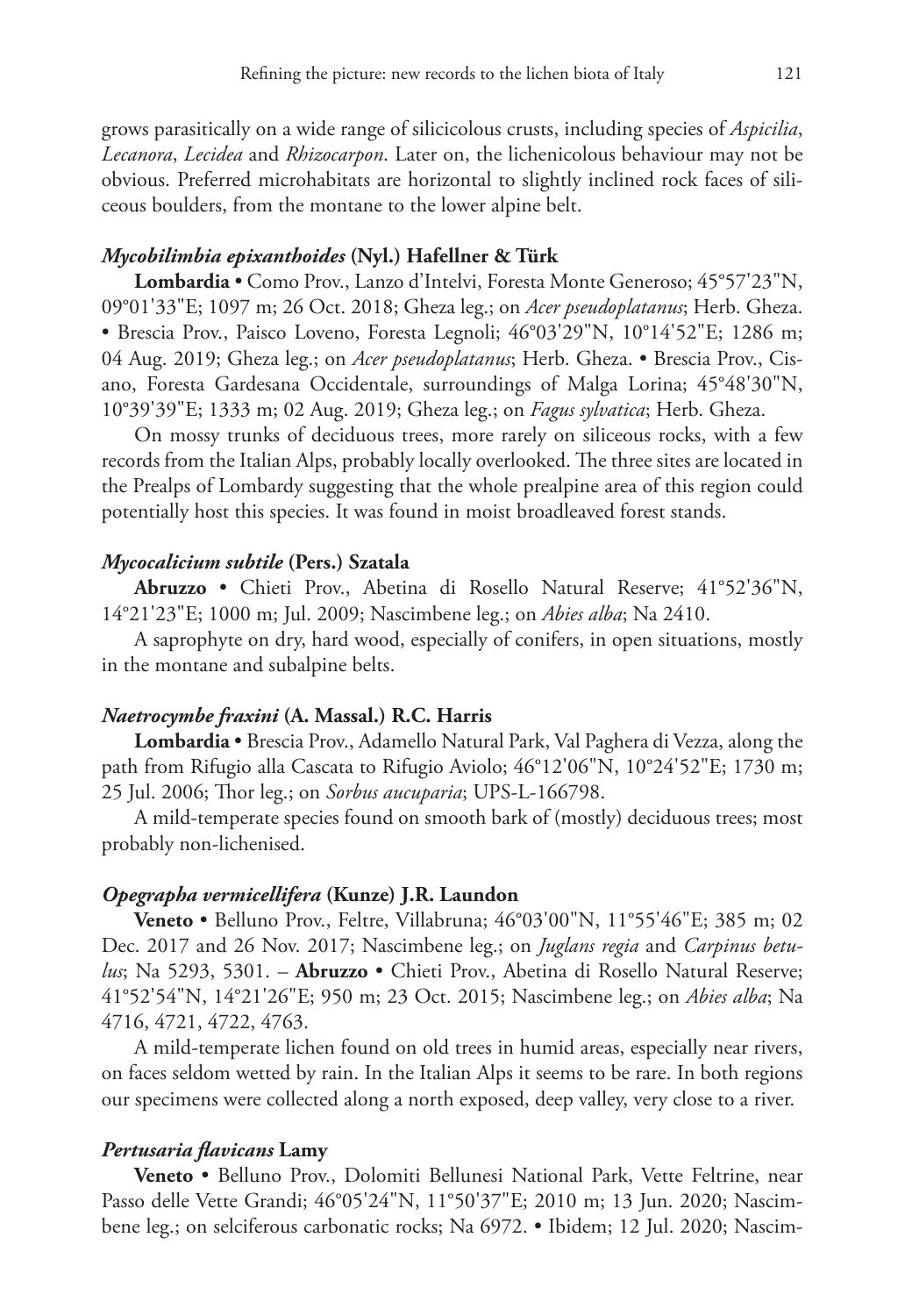bene leg.; Na 6975. • Belluno Prov., Dolomites, Arabba, Porta Vescovo; 46°27'43"N, 11°53'12"E; 2400 m; 16 Apr. 1979; Hafellner leg.; on basic siliceous rocks; GZU – Ha 4587 (as host of *Sclerococcum saxatile* under the name of the lichenicolous fungus).

This chemically variable species grows on lime-free but mineral-rich siliceous rocks, mostly on sheltered, steeply inclined surfaces. The specimens from Passo delle Vette Grandi belong to the chemotype with stictic acid in addition to the common thiophaninic acid, and were collected on flint nodules or decalcified strata in overhanging rocks of the late Jurassic formation "Formazione di Fonzaso".

### *Pertusaria glomerata* **(Ach.) Schaer.**

**Valle d'Aosta** • Aosta Prov., Western Alps, Monte Bianco (Mont Blanc) group, Val Veny W of Courmayeur, ridge W above the Rifugio Elisabetta Soldini; 45°45'45"N, 06°50'15"E; 2250 m; 30 Jul. 2001; Hafellner leg.; on plant remains; GZU – Ha 75436.

A rather conspicuous species characterised by perithecioid apothecia sunken into yellowish-white, subglobose thalline warts reacting K+ yellow turning red, due to norstictic acid (Hanko 1983). It is regularly found encrusting bryophytes and plant debris over calciferous soil, mostly in the lower alpine belt.

#### *Phaeophyscia pusilloides* **(Zahlbr.) Essl.**

**Trentino-Alto Adige** • Trento Prov., Paneveggio-Pale di San Martino Natural Park, Val Canali, Villa Welsperg; 46°11'57"N, 11°52'06"E; 1000 m; 31 May 2012; Nascimbene leg.; on *Tilia* sp.; Na 2752.

A temperate species found on isolated deciduous trees with nutrient-rich bark, in montane valleys as in the case of our specimen.

#### *Placidiopsis pseudocinerea* **Breuss**

**Lombardia** • Brescia Prov., Adamello Natural Park, Edolo, Passo Gallinera; 46°10'49"N, 10°24'49"E; 2320 m; 16 Jun. 2004; Nascimbene leg.; on soil; Na 5388.

An arctic-alpine, circumpolar lichen growing on soil and on moribund bryophytes on siliceous, base-rich or slightly calciferous soil (e.g. on calcareous schist), with optimum near and above treeline. It is certainly widespread through the Italian Alps, and also occurs in the central Apennines.

#### *Placynthium dolichoterum* **(Nyl.) Trevis.**

**Veneto** • Belluno Prov., Dolomiti Bellunesi National Park, Vette Feltrine, near Passo delle Vette Grandi; 46°05'25"N, 11°50'34"E; 2030 m; 10 Apr. 2021; Nascimbene leg.; on marly limestone (Rosso Ammonitico Superiore); Na 7166.

A poorly known species of the *P. nigrum* complex growing in humid-sheltered situations near or above treeline on basic siliceous or slightly calciferous rocks, as in our collection site.

#### *Placynthium filiforme* **(Garov.) M. Choisy**

**Veneto** • Belluno Prov., Dolomiti Bellunesi National Park, Vette Feltrine, Col dei Cavai; 46°04'23"N, 11°50'02"E; 1450 m; 15 Oct. 2001; Nascimbene leg.; on calcare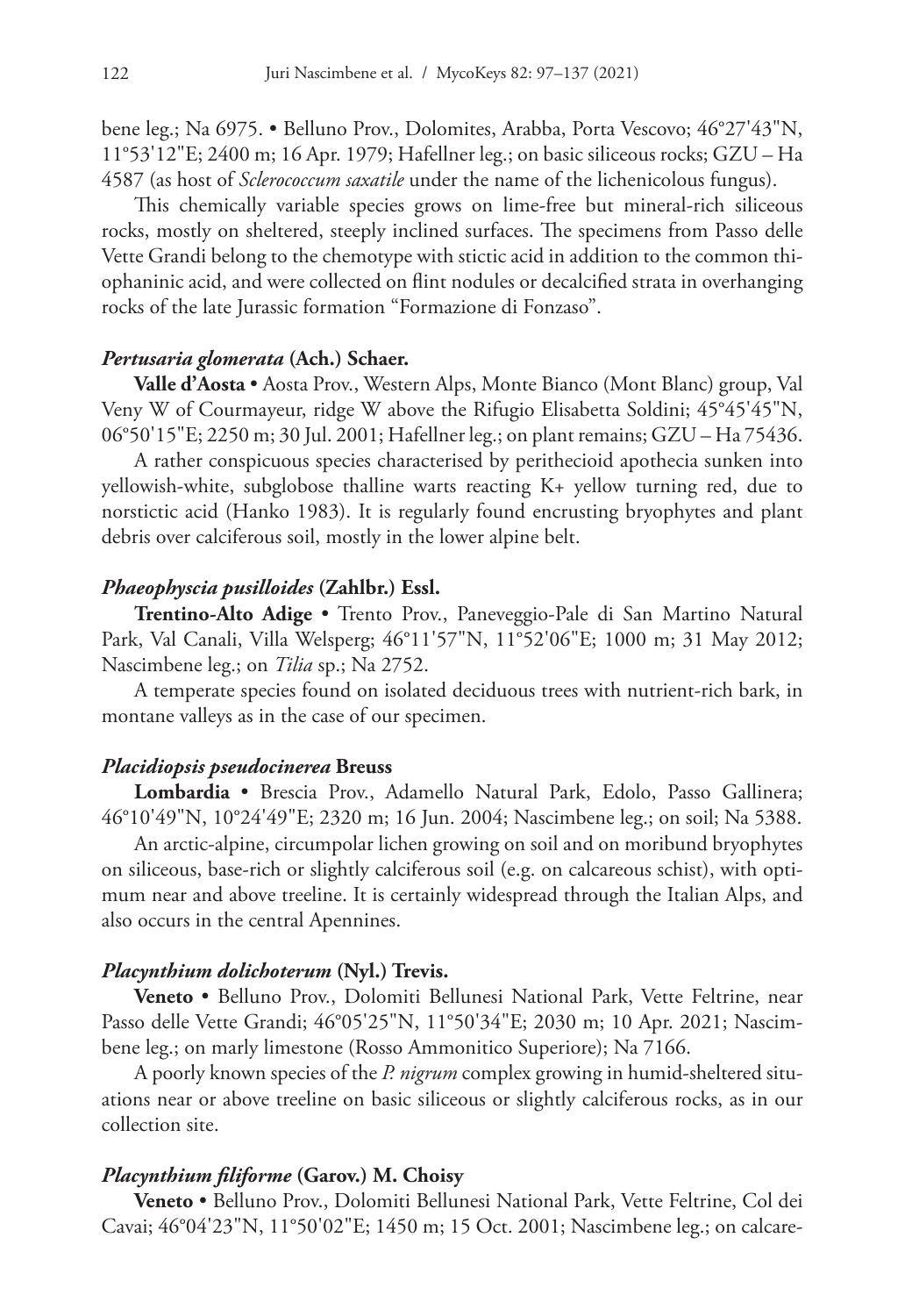ous rock; Na 1259. • Belluno Prov., Dolomiti Bellunesi National Park, Vette Feltrine, Erera-Brendol; 46°09'39"N, 11°58'35"E; 1700 m; 18 Oct. 2020; Nascimbene leg.; on calcareous rock; Na 7029.

A Mediterranean (-montane) to mild-temperate lichen growing on steeply inclined seepage tracks of calcareous rocks, with a rather wide altitudinal range. Our specimens were collected on the Jurassic "Calcari Grigi" and "Rosso Ammonitico Superiore" formations.

## *Polysporina urceolata* **(Anzi) Brodo**

**Veneto** • Belluno Prov., Carnic Alps, M. Tiarfin; 46°28'10"N, 12°35'50"E; 2200 m; 27 Jul. 1993; Hafellner leg.; on calcareous rocks; GZU – Ha 32725.

A rarely recorded species. The taxonomic value of the genus *Polysporina* is so far unresolved (Westberg et al. 2015) and the generic placement of the species treated here appears to be provisional.

# *Porina byssophila* **(Körb. ex Hepp) Zahlbr.**

**Veneto** • Belluno Prov., Dolomiti Bellunesi National Park, Vette Feltrine, Colle Cesta; 46°05'24"N, 11°50'37"E; 2010 m; 13 Jun. 2020; Nascimbene leg.; on selciferous calcareous rocks (Formazione di Fonzaso); Na 6829.

A mild-temperate to humid subtropical species found on calcareous rocks in damp and shaded habitats. Our specimen was collected on an N-exposed selciferous carbonatic rock in very moist, shaded conditions, together with other species with a trentepohlioid photobiont (e.g. *Dirina massiliensis*, very abundant, *Gyalecta erythrozona*, and *G. hypoleuca*).

# *Protoblastenia aurata* **Poelt & Vězda**

**Trentino-Alto Adige** • Trento Prov., Paneveggio-Pale di San Martino Natural Park; 46°18'28"N, 11°47'48"E; 2270 m; 14 Sep. 2020; Nascimbene leg.; on compact calcareous rocks; Na 7078. **Third record for Italy.**

A rarely collected species of calciferous rocks in upland areas. Its distribution in Italy, as well as in the Alps, is currently poorly known (Nimis et al. 2018a).

### *Protoblastenia terricola* **(Anzi) Lynge**

**Valle d'Aosta** • Aosta Prov., Western Alps, Monte Bianco (Mont Blanc) group, Val Veny W of Courmayeur, ridge W above the Rifugio Elisabetta Soldini; 45°45'45"N, 06°50'15"E; 2250 m; 30 Jul. 2001; Hafellner leg.; on soil in open alpine vegetation; GZU – Ha 84337.

This is the terricolous counterpart of the closely related saxicolous *P. siebenhaariana*, indicated by a sister position of both taxa in a phylogenetic reconstruction (Ekman and Blaalid 2011). It occasionally transgrades from mineral-rich soil layers covering strongly weathered calciferous rocks to solid rock, and then distinguishing both taxa may be difficult.

# *Protoparmeliopsis muralis* **var.** *dubyi* **(Müll. Arg.) Hafellner & Türk**

**Veneto** • Belluno Prov., Dolomiti Bellunesi National Park, Vette Feltrine, Erera-Brendol; 46°09'44"N, 11°58'57"E; 1710 m; 18 Oct. 2020; Nascimbene leg.; on a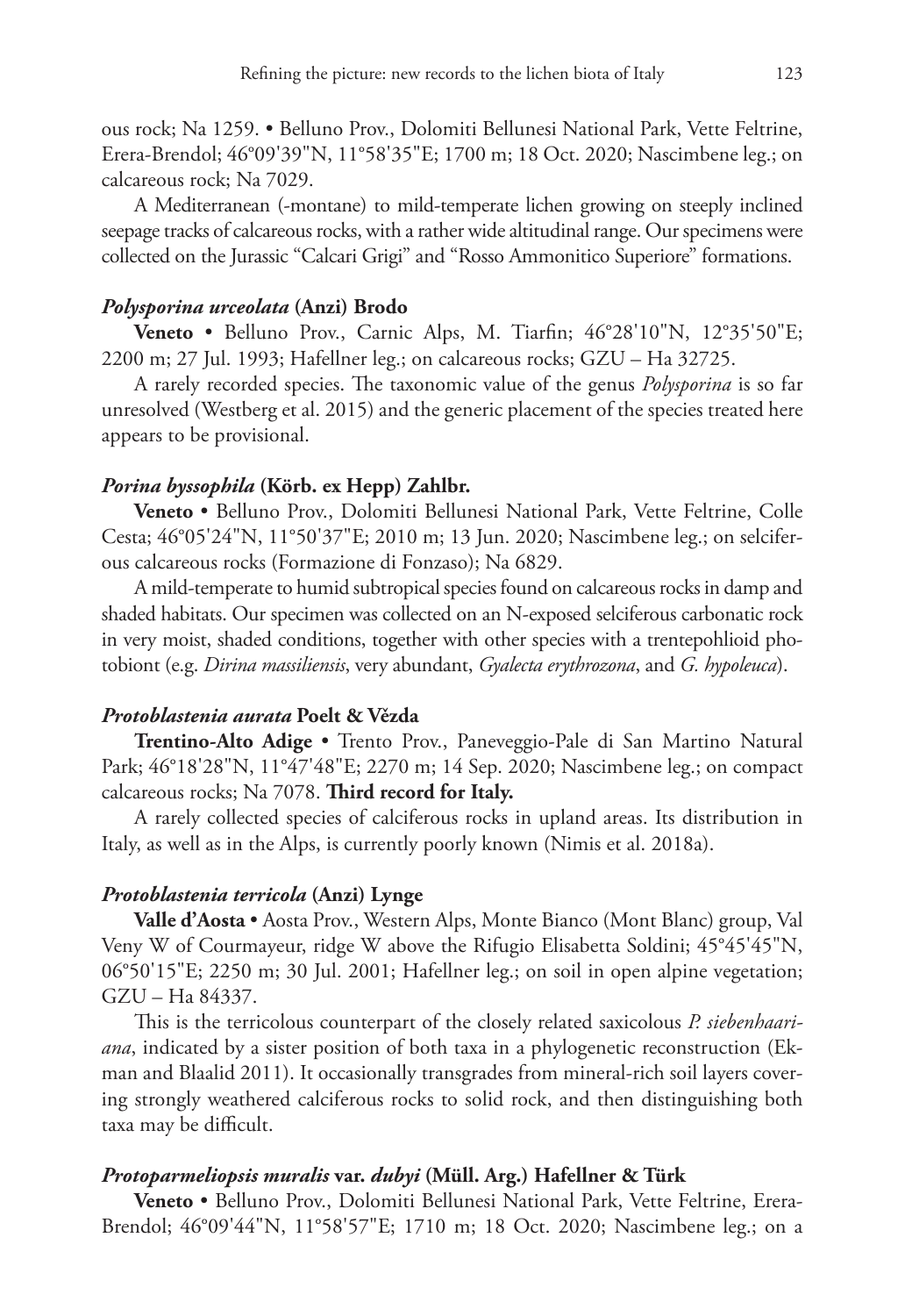wooden fence near a hut; Na 7010. • Belluno Prov., Dolomites, Arabba, Porta Vescovo; 46°27'43"N, 11°53'12"E; 2400 m; 16 Apr. 1979; Hafellner leg.; on basic siliceous rock; GZU – Ha 4600.

This lichen usually grows on weakly calciferous or base-rich siliceous rocks in upland areas, with optimum near and above treeline, but it may also occur on wood, as in the case of our collection. In the Italian Alps it is fairly common.

#### *Pseudothelomma ocellatum* **(Körb.) M. Prieto & Wedin**

**Veneto** • Belluno Prov., Dolomites, Croda da Lago; 46°29'32"N, 12°06'11"E; 2100 m; 08 Oct. 2006; D. Cester leg.; on a decaying stump of *Larix*; Na 1786.

A circumboreal-montane species growing on hard rotting wood, e.g. on poles and fences, more rarely on *Larix* and *Pinus cembra* in the subalpine belt. This floristic note rectifies the erroneous attribution to Trentino-Alto Adige by Nascimbene et al. (2008).

# *Psoroma tenue* **Henssen var.** *boreale* **Henssen**

**Veneto** • Belluno Prov., Dolomiti d'Ampezzo Natural Park, Foses; 46°38'23"N, 12°05'54"E; 2100 m; Aug. 2002; Nascimbene leg.; on soil; Na 1339, 1340.

An arctic-alpine, circumpolar lichen weak in competition, found on wet, naked soil, near glaciers or late snow-beds over acidic substrata.

### *Psorotichia lugubris* **(A. Massal.) Arnold**

**Friuli Venezia Giulia** • Udine Prov., Julian Pre-Alps, high Torre-Valley above Tanataviele, gorge of Rio Zaturran; about 750 m; 28 Nov. 1992; V. Calatayud and M. Tretiach leg.; on limestone in shade; TSB 16661. **Second record for Italy.**

Perhaps related to *P. murorum*, but with a verruculose to squamulose thallus and inconspicuous apothecia which are at first immersed, later prominent, and somewhat wider ascospores; overall distribution poorly known, with a few scattered records from the Alps.

#### *Punctelia jeckeri* **(Roum.) Kalb**

**Sardegna** • Nuoro Prov., Gennargentu National Park, Punta Salinas, Baunei, Ogliastra; 40°06'03"N, 09°41'39"E; 450 m; Jul. 2010; Nascimbene leg.; on *Juniperus*; Na 2652.

This recently-resurrected species was often not distinguished from *P. subrudecta* in earlier studies. The predominantly marginal soralia and pruinose lobe tips are diagnostic. It grows on bark of isolated deciduous trees and is certainly widespread throughout Italy, including Mediterranean regions.

### *Pyrenodesmia erodens* **(Tretiach, Pinna & Grube) Søchting, Arup & Frödén**

**Sicilia** • Palermo Prov., Madonie Mnts., top of Pizzo Carbonara; 1979 m; 17 Aug. 2011; L. Muggia and Ha. Weingartmann leg.; on limestone; TSB 42254.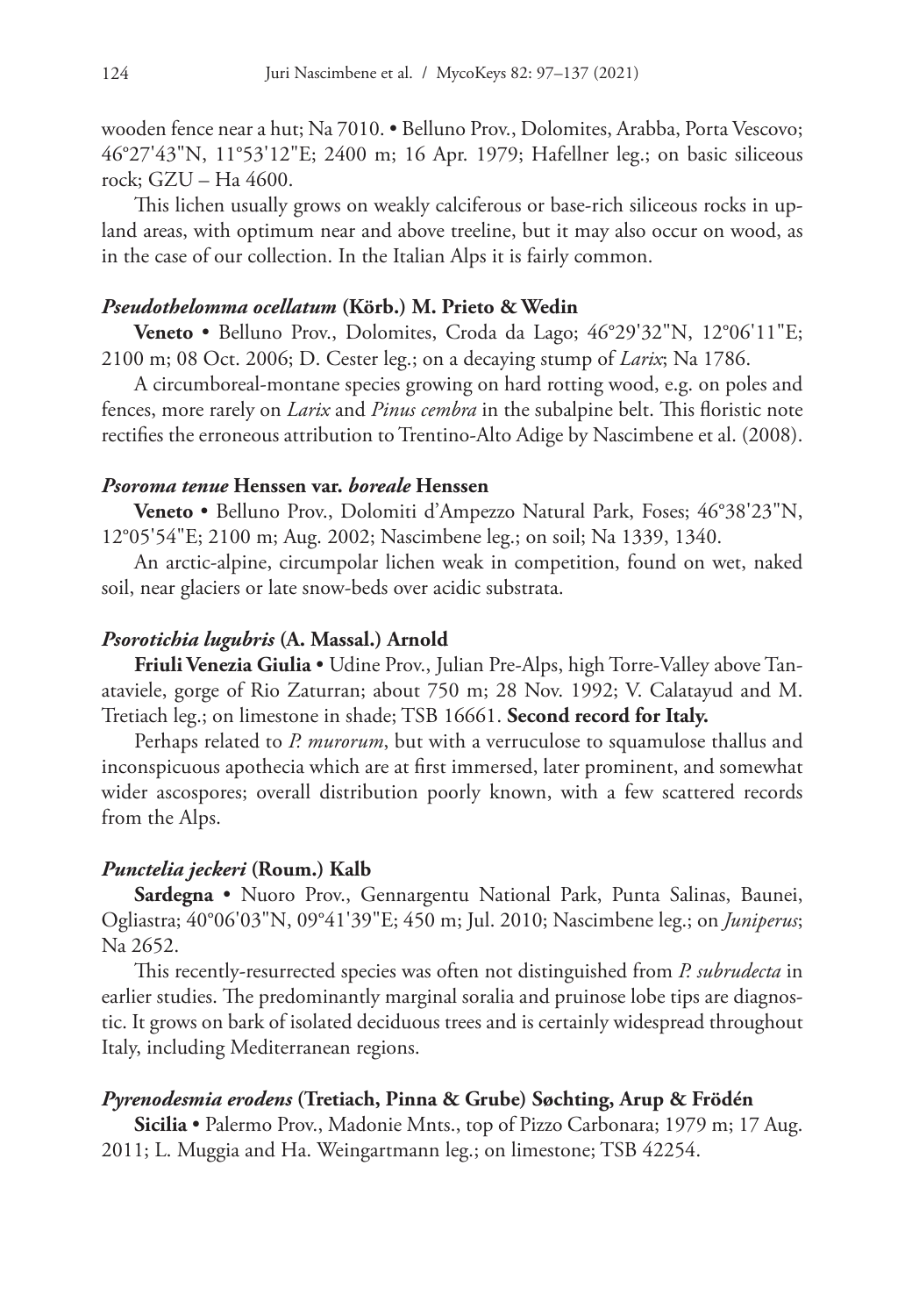This specis grows on exposed, subvertical faces of limestone and dolomite, including old monuments, in dry sites of the montane and subalpine belts. The total distribution extends to the Irano-Turanian Region.

# *Ramalina subgeniculata* **Nyl.**

**Abruzzo** • Chieti Prov., Abetina di Rosello Natural Reserve; 41°52'57"N, 08°21'16"E; 990 m; 22 Oct. 2015; Nascimbene leg.; on *Quercus cerris*; Na 4489, 4493.

A Mediterranean-Macaronesian species mainly found on twigs of shrubs and young trees in warm-humid Mediterranean areas. Our specimen was collected in a humid *Quercus cerris* forest.

## *Ramonia melathelia* **(Nyl.) Ertz**

**Valle d'Aosta** • Aosta Prov., Western Alps, Monte Bianco (Mont Blanc) group, Val Veny W of Courmayeur, ridge W above the Rifugio Elisabetta Soldini; 45°45'45"N, 06°50'15"E; 2250 m; 30 Jul. 2001; Hafellner leg.; on plant remains; GZU – Ha 75426.

This species is regularly found on plant remnants in *Caricion firmae*–communities, mostly in humid, N-exposed sites. The ecology is similar to that of *Gyalecta foveolaris*, which has also been observed in the collection site.

#### *Rhizocarpon atroflavescens* **Lynge**

**Veneto** • Belluno Prov., Dolomiti Bellunesi National Park, Vette Feltrine, Colle Cesta; 46°05'24"N, 11°50'37"E; 2010 m; 13 Jun. 2020; Nascimbene leg.; on selciferous calcareous rocks (Formazione di Fonzaso); Na 6831, 6833.

A cool-temperate to arctic-alpine species growing on steeply inclined surfaces of base-rich, or weakly calciferous siliceous rocks. In Italy it is common in the subalpine and alpine belts, especially in the Alps. In our collection site it was abundant.

#### *Rhizocarpon furax* **Poelt & V. Wirth**

**Piemonte •** Torino Prov., Mountains W of Pinerolo, northeastern slopes and ridges of the Punta Cialáncia; 44°52'60"N, 07°07'20"E; 2350 m; 26 Jul. 2001; Hafellner leg.; on siliceous boulders, parasitic on *Lecidea lapicida* agg.; GZU – Ha 69377, 69378.

An invader of the thalli of *Lecidea lapicida* s lat. It may be distinguished from the macroscopically similar *R. geographicum* by the frequently angular apothecia with at least partly rough, umbonate to subgyrose discs, and the soon pigmented, mostly 3-septate ascospores. It is widespread in the siliceous Alps, mainly in the lower alpine belt, but apparently it was often overlooked.

#### *Rhizocarpon norvegicum* **Räsänen**

**Trentino-Alto Adige** • Trento Prov., Paneveggio-Pale di San Martino Natural Park, Cima Bocche; 46°20'48"N, 11°45'30"E; 2560 m; 13 Sep. 2020; Nascimbene leg.; porphyritic blocks of a military trench of WW1; Na 7202. • Bolzano/Bozen Prov.,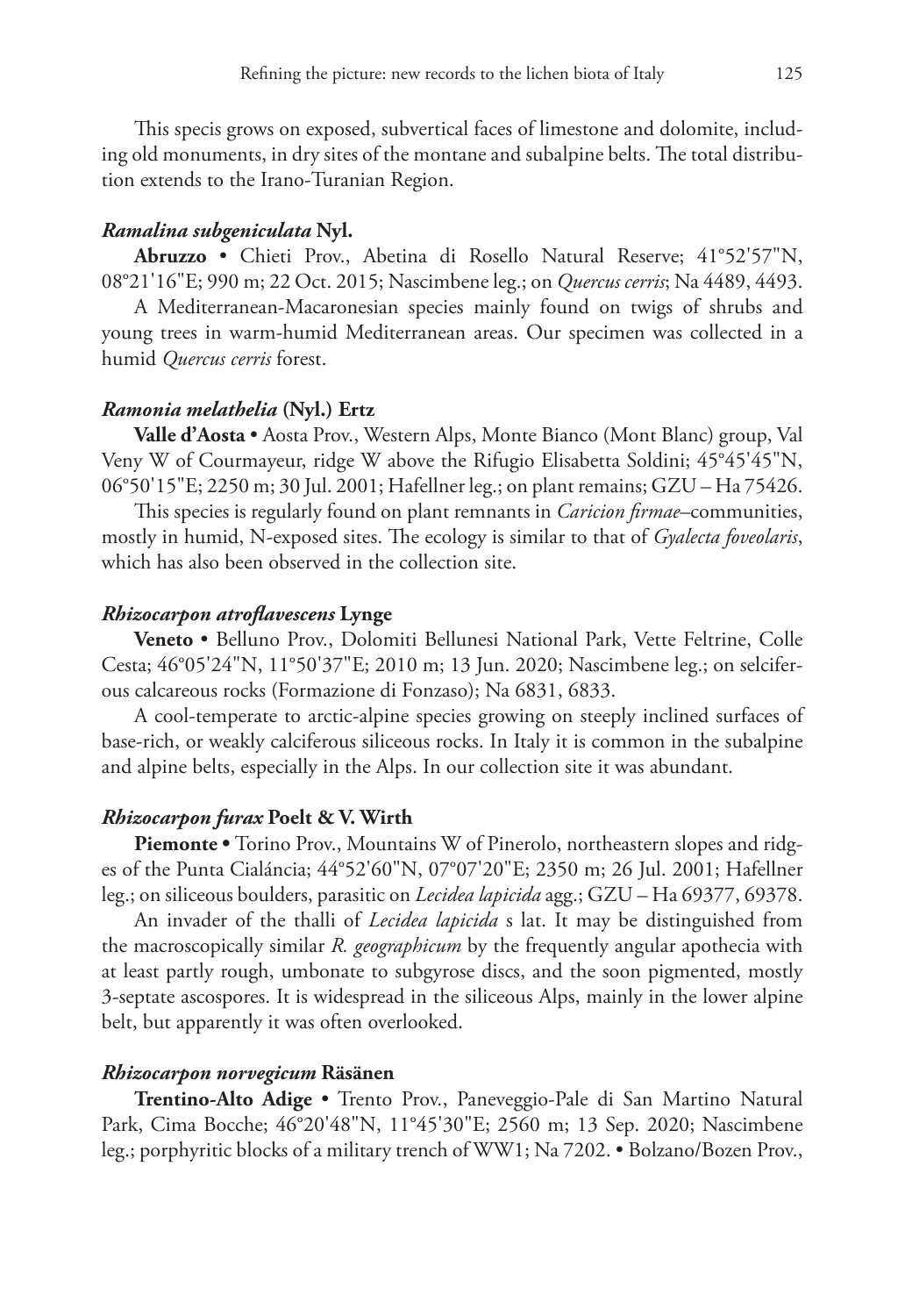Melago, Vallelunga; 46°49'53"N, 10°39'57"E; 1920 m; Hafellner leg.; on iron-containing rocks; GZU – Ha 12395 (2 specimens). • Bolzano/Bozen Prov., Rojental, east ridge of the Outer Nockenkopf, just below the summit; 46°49'25"N, 10°27'50"E; 2700 m; 22 Apr. 1984; Hafellner leg.; on iron-containing rocks; GZU – Ha 12473. **Second records for Italy.**

A pioneer species of schistose, slightly calciferous or basic eruptive rocks in upland areas, which occasionally starts the life-cycle on members of Acarosporaceae, e.g. *Acarospora sinopica* when on metal-rich schists.

#### *Rinodina albana* **(A. Massal.) A. Massal.**

**Sicilia** • Messina Prov., Nebrodi National Park, Cesarò, along the road to Monte Soro, 0.8 km WSW of the top; 37°55'43"N, 14°41'08"E; 1740 m; 05 May 2012; J. Malíček, I. Frolov and J. Vondrák leg.; *Fagus sylvatica* forest, on *Fagus sylvatica*; Herb. Malíček 7589.

A temperate species found on isolated deciduous trees with more or less smooth bark.

## *Rinodina aspersa* **(Borrer) J.R. Laundon**

**Piemonte •** Vercelli Prov., Borgosesia, basal part of M. Fenera; 22 May 1876; A. Carestia leg.; on porphyric rocks; RO (as *Rinodina trachytica*). **Third record for Italy.**

On hard siliceous rocks near the ground in cold-humid habitats, sometimes on walls, mostly below the montane belt.

# *Rinodina capensis* **Hampe**

**Veneto** • Belluno Prov., Dolomites, Passo Tre Croci; 46°33'24"N, 12°11'46"E; 1720–1780 m; 25 Sep. 1985; Mayrhofer leg.; on *Picea abies*; GZU – Ma 8298.

A cool-temperate to boreal-montane pioneer species, mostly found on smooth bark, but also on wood, with optimum in the subalpine and montane belts.

#### *Rinodina castanomela* **(Nyl.) Arnold**

**Veneto** • Belluno Prov., Dolomites, saddle of M. Sief, Col di Lana; 46°30'23"N, 11°57'19"E; 2200 m; 30 Aug. 1981; T. Feuerer leg.; on sand-lime rocks (Wengen formation, middle Triassic); Herb. Feuerer 12181, HBG. **Second record for Italy.**

An arctic-alpine to boreal-montane, perhaps circumpolar lichen found under overhanging cliffs of weakly calcareous or basic siliceous rocks, marl and calciferous schist near or above treeline.

#### *Rinodina castanomelodes* **H. Mayrhofer & Poelt**

**Friuli Venezia Giulia** • Udine Prov., Carnic Alps, near Casera Novarzutta, north of Lateis, Sauris; 1600 m; 10 Sep. 1987; Josef Poelt leg.; on calcareous rocks; GZU.

An arctic-alpine to boreal-montane, perhaps circumpolar lichen found on limestone, marl and calcareous schists at and above treeline; widespread but not common in the Alps, where it can reach the nival belt, and also reported from the mountains of southern Italy.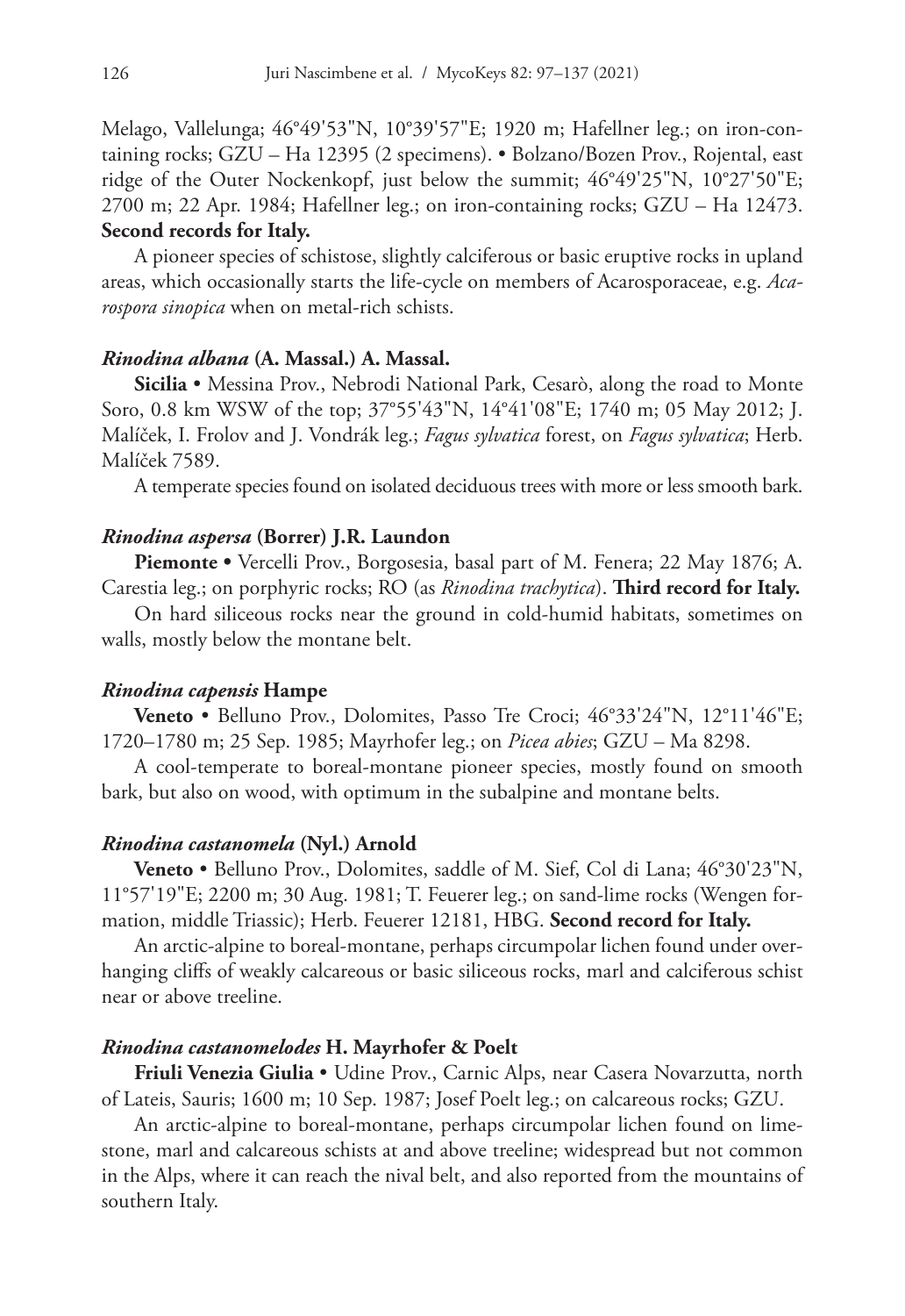#### *Rinodina cretica* **H. Mayrhofer**

**Sicilia •** Palermo Prov., Madonie, slopes above Geraci Siculo, SW Castelbuono; 1200 m; Jun. 1988; M. Pietschmann leg.; on calcareous rocks; M. **Second record for Italy.**

A Mediterranean calcicolous species, probably somehow more widespread in southern Italy.

### *Rinodina dubyana* **(Hepp) J. Steiner**

**Liguria** • Imperia Prov., Ligurian Alps, Monte de la Guardia; 1600 m; 14 Sep. 1970; H. Wunder leg.; on rock; M 1345.

A mainly temperate species found on steeply inclined to underhanging, sunny surfaces of limestone and dolomite wetted by rain, sometimes also on pebbles on the ground, with optimum below the subalpine belt.

#### *Rinodina luridescens* **(Anzi) Arnold**

**Liguria** • Genova Prov., "in montibus di Reppia"; Caldesi leg.; MOD.

A Mediterranean-Atlantic lichen described from Tuscany, found on hard siliceous rocks subject to frequent humid winds, often near the coast; not uncommon in some parts of Mediterranean Italy.

### *Rinodina obnascens* **(Nyl.) H. Olivier**

**Trentino-Alto Adige** • Bolzano/Bozen Prov., Venosta valley/Vintschgau, near Lasa; 900 m; 05 Sep. 1992; Hafellner leg.; on siliceous rocks; GZU – Ha 30594.

A Mediterranean-Atlantic lichen found on weakly inclined to horizontal surfaces of siliceous rocks wetted by rain, starting the life-cycle especially on *Aspiciliella intermutans*, but sometimes on other lichens, e.g. *Rhizocarpon*-species.

#### *Rinodina oleae* **Bagl.**

**Emilia-Romagna** • Parma Prov., Parma, Strada Ugozzolo, Case Nuove; 44°49'51"N, 10°20'21"E; 45 m; 03 Mar. 2015; Nascimbene leg.; on *Tilia* sp.; Na 4898, 4899.

A submediterranean-Mediterranean epiphytic lichen which was overlooked or confused with similar species in the past. Our specimen was collected in an urban environment of the Po-Plain.

#### *Rinodina olivaceobrunnea* **C.W. Dodge & G.E. Baker**

**Calabria** • Reggio Calabria Prov., Aspromonte, Pietra Impiccata; 1700–1750 m; 12 Jul. 1988; Josef Poelt leg.; GZU.

An arctic-alpine, circumpolar species found on soil, bryophytes and plant debris in tundra-like environments over siliceous substrata; certainly widespread throughout the Alps, and also reported from the high Mediterranean mountains.

### *Rinodina pityrea* **Ropin & H. Mayrhofer**

**Calabria** • Catanzaro Prov., Serre di Catanzaro, Serra S. Bruno; 38°34'36"N, 16°19'45"E; 780 m; 14 Jul. 1988; R. Türk leg.; on *Populus* sp.; Herb. Türk 10040.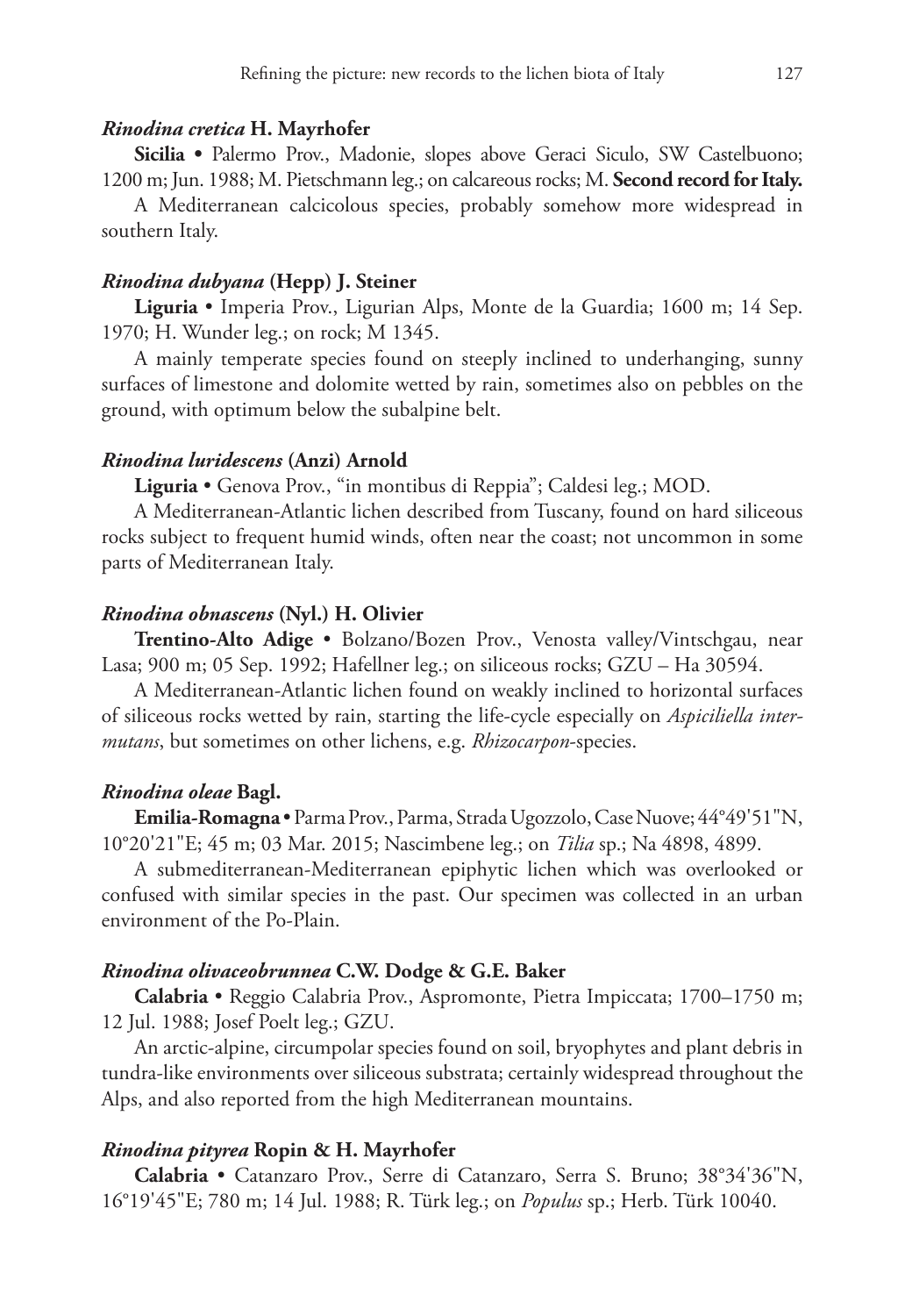A temperate species found on asbestos-cement and mortar, often on walls, more rarely on dust-impregnated bark; easy to overlook, being often sterile.

# *Rinodina roscida* **(Sommerf.) Arnold**

**Friuli Venezia Giulia** • Udine Prov., Carnic Alps, M. Tinisa, near the summit; 46°24'48"N, 12°43'07"E; 2100 m; 29 Jul. 1993; Hafellner leg.; plant debris in crevices; GZU – Ha.

An arctic-alpine, circumpolar species found on soil, bryophytes and plant debris over calcareous substrata in tundra-like habitats; widespread throughout the Alps.

#### *Rinodina teichophila* **(Nyl.) Arnold**

**Emilia-Romagna** • Parma Prov., M. Testanello; Aug. 1899; C. Zanfrognini leg.; on rock; MOD. • Parma Prov., M. Santa Donna; Aug. 1899; C. Zanfrognini leg.; on rock; MOD. • Bologna Prov., Lizzano, Fiammineda; Aug. 1896; C. Zanfrognini leg.; on rock; MOD.

A widespread species growing on base-rich siliceous rocks, mostly on more or less calciferous sandstone, especially in nutrient-enriched situations such as on walls, tiles, brick or gravestones, mostly below the montane belt, also found in large conurbations.

### *Rinodina tephraspis* **(Tuck.) Herre**

**Lombardia** • Sondrio Prov., near Liro river; 1100 m; M. Anzi leg.; on mica schist (*Ad saxa micaceo-schistosa juxta flumen Liri*); UPS, Anzi: Lich. rar. Lang. exs. 561 (as *Rinodina confragosa*). **Second record for Italy.**

This exsiccatum was erroneously cited by Mayrhofer and Poelt (1979) and Mayrhofer (1984) under *Rinodina arnoldii*. The species grows on siliceous rocks in upland areas, in moist and often shaded situations such as near waterfalls, rapids, gorges and shores of lakes, often associated with Cyanobacteria (*Stigonema*).

#### *Rinodina turfacea* **(Wahlenb.) Körb.**

**Veneto** • Belluno Prov., Carnic Alps, near the saddle between Col Marende and M. Tiarfin; 2000 m; 27 Jul. 1993; Hafellner leg.; on mosses and plant debris; GZU – Ha 32752.

An arctic-alpine, circumpolar lichen found on soil rich in humus and plant remains in tundra-like habitats.

## *Rinodinella dubyanoides* **(Hepp) H. Mayrhofer & Poelt**

**Puglia** • Foggia Prov., Gargano, Monte Saraceno; 41°41'48"N, 16°03'04"E; 100 m; 25 May 1972; H. Wunder leg.; on calcareous rock; M.

A mild-temperate to Mediterranean species found on hard, compact calcareous rocks, mostly on steeply inclined faces wetted by rain.

### *Rostania ceranisca* **(Nyl.) Otálora, P.M. Jørg. & Wedin**

**Trentino-Alto Adige** • Bolzano/Bozen Prov., Dolomiti di Sesto Natural Park, Tre Cime di Lavaredo; 46°37'14"N, 12°17'13"E; 2354 m; 19 Sep. 2020; Nascimbene leg.; on calcareous soil; Na 7007. **Third record for Italy.**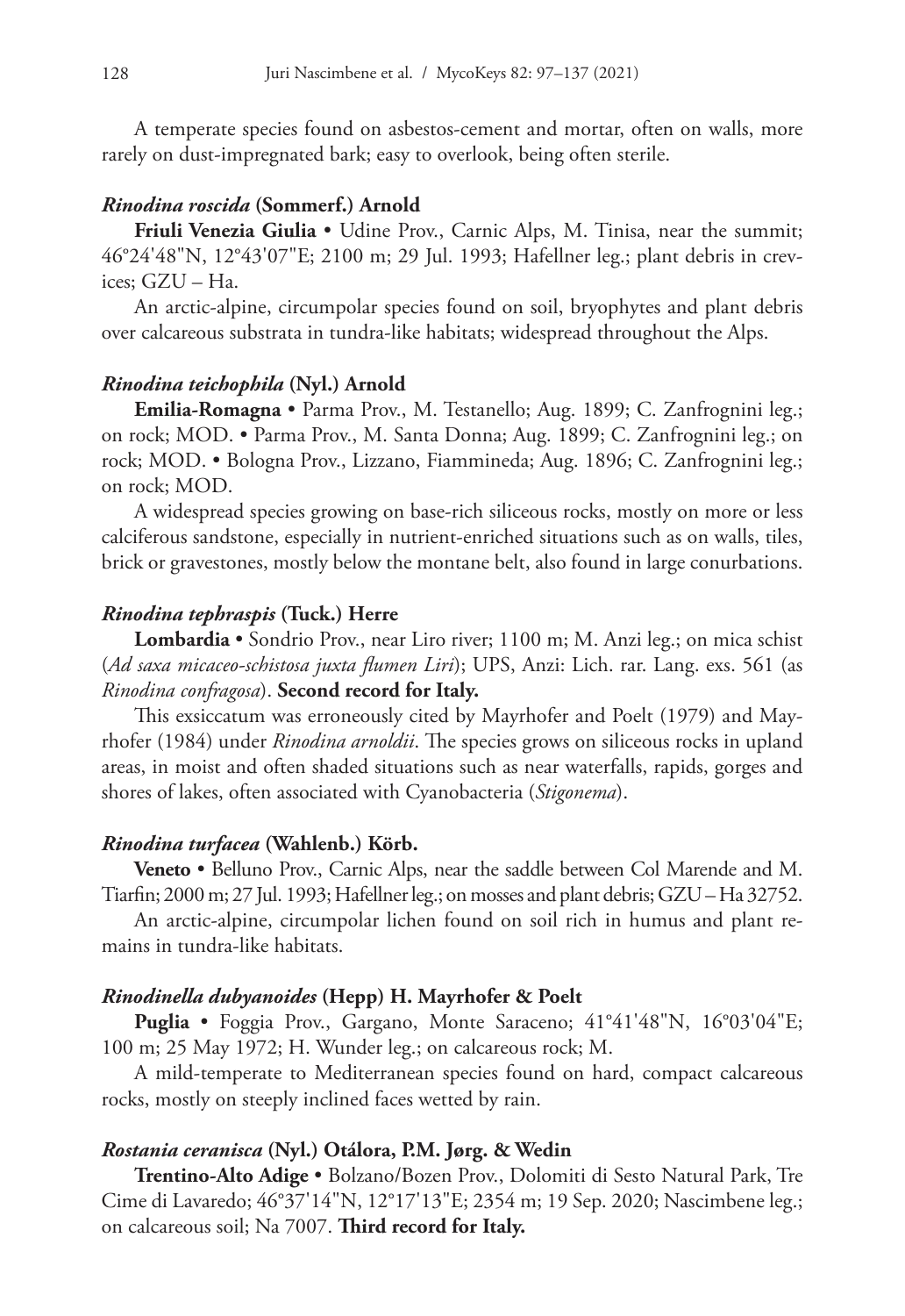An arctic-alpine lichen that typically grows over frost-disturbed, weakly calcareous soil above treeline, as in the case of our collection site.

# *Sarcogyne fallax* **H. Magn.**

**Trentino-Alto Adige** • Bolzano/Bozen Prov., Passo della Mendola; 30 Apr. 1965; Josef Poelt leg.; on rock; GZU.

A mainly mild-temperate lichen found on steeply inclined to underhanging surfaces of base-rich siliceous rocks, more rarely on calcareous rocks.

## *Scutula circumspecta* **(Vain.) Kistenich, Timdal, Bendiksby & S. Ekman**

**Veneto** • Belluno Prov., Feltre, Vincheto di Celarda Natural Reserve; 46°00'49"N, 11°58'37"E; 310 m; 2005; Nascimbene leg.; on *Sambucus nigra*; Na 2326.

A mild-temperate lichen growing on old trees in open, humid woodlands below the subalpine belt, more rarely on primarily acid, but nutrient-enriched bark. Our material was collected in a humid riparian forest.

# *Scytinium aragonii* **(Otálora) Otálora, P.M. Jørg. & Wedin**

**Veneto** • Belluno Prov., Dolomiti Bellunesi National Park, Vette Feltrine, Cordin delle Vette, Busa delle Vette; 46°05'17"N, 11°51'06"E; 1950 m; 31 Oct. 2020; Nascimbene leg.; on pleurocarpous mosses in rock crevices at the base of a N-exposed calcareous wall; Na 7057. • Ibidem; 46°05'20"N, 11°51'09"E; 1950 m; 13 Jun. 2021; Nascimbene leg.; Na 7231.

A recently-described species, widespread throughout Europe growing on pleurocarpous mosses close to the base of trunks, over mossy walls or calcareous rocks within forests, or on mosses in rock fissures within dry subalpine grasslands.

# *Scytinium imbricatum* **(P.M. Jørg.) Otálora, P.M. Jørg. & Wedin**

**Trentino-Alto Adige** • Bolzano/Bozen Prov., Sciliar Natural Park, Tuffal, Fiè; 46°30'18"N, 11°32'51"E; 1700 m; Jul. 2006; Nascimbene leg.; on terricolous mosses and soil in alpine grasslands; Na 4285. • Bolzano/Bozen Prov., Sciliar Natural Park, Rifugio Bolzano; 46°30'33"N, 11°34'00"E; Jul. 2007; Nascimbene leg.; on terricolous mosses and soil in alpine grasslands; Na 3033. – **Veneto** • Belluno Prov., Dolomiti Bellunesi National Park, Vette Feltrine, Colle Cesta, near Rifugio Dal Piaz; 46°05'24"N, 11°50'37"E; 2010 m; 13 Jun. 2021; Nascimbene leg.; on terricolous mosses; Na 7234.

This species seems to be bound to high elevations and is likely to be widespread in the Alps, as well as in the higher mountains of the Apennines.

#### *Scytinium massiliense* **(Nyl.) Otálora, P.M. Jørg. & Wedin**

**Veneto** • Belluno Prov., Feltre, Rocchetta di San Vittore; 46°00'11"N, 11°56'43"E; 400 m; 16 May 2021; Nascimbene leg.; on limestone; Na 7216.

A mild-temperate to Mediterranean species found on steeply inclined surfaces of calcareous rocks with periodical seepage of water.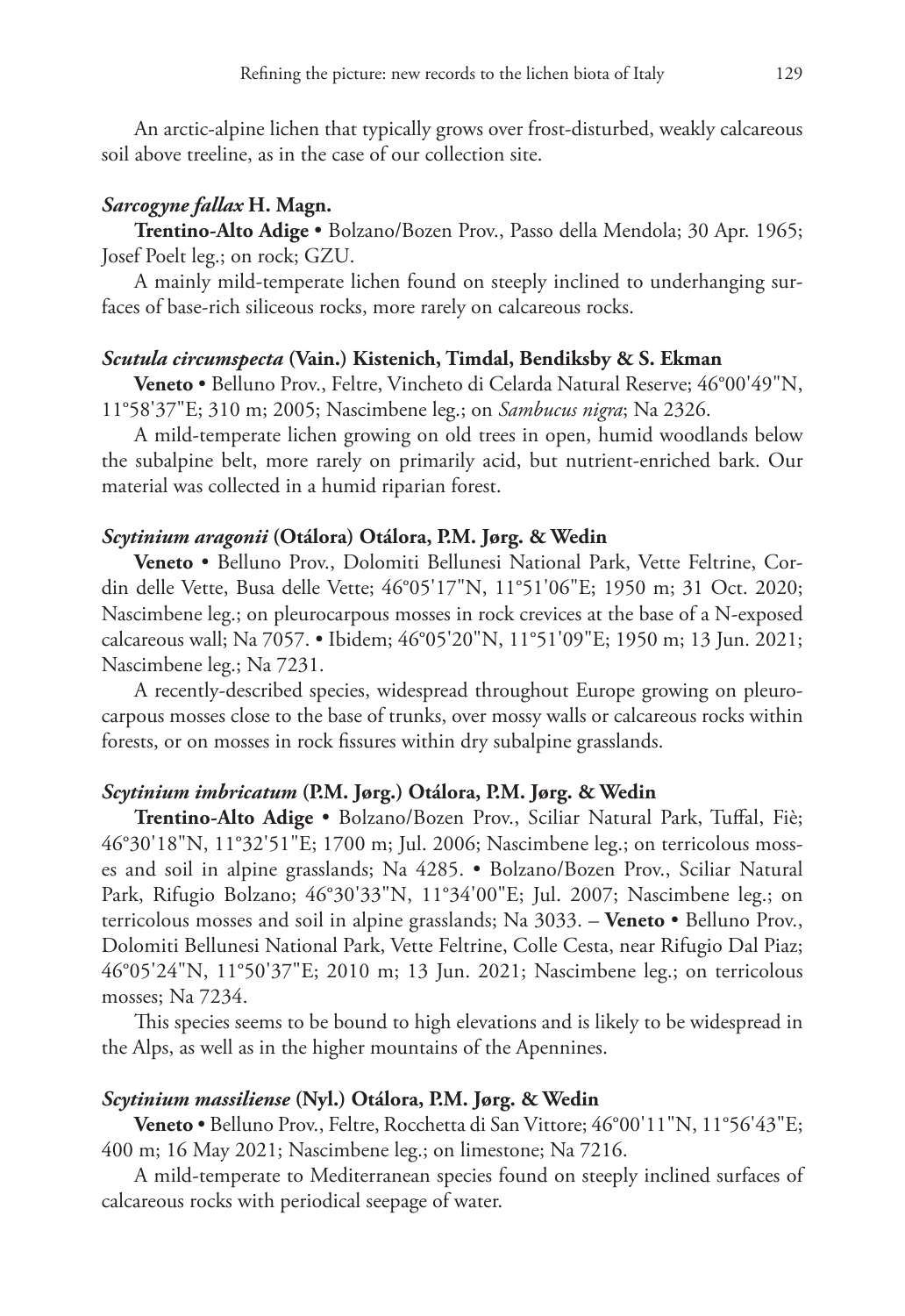## *Sphinctrina leucopoda* **Nyl.**

**Abruzzo** • Chieti Prov., Abetina di Rosello Natural Reserve; 41°52'57"N, 08°21'16"E; 1000 m; Jul. 2009; Nascimbene leg.; parasitic on *Lepra albescens* on *Quercus cerris*; Na 2405, 2406.

A non-lichenized parasite on the thalli of epiphytic crustose lichens, certainly declining.

# *Sticta limbata* **(Sm.) Ach.**

**Trentino-Alto Adige** • Trento Prov., Val Noana; 46°07'52"N, 11°50'31"E; 1200 m; 23 Jul. 2014; Nascimbene leg.; on *Fagus sylvatica* in a mixed, humid *Fagus sylvatica*-*Abies alba* forest; Na 4430.

A humid subtropical to Mediterranean-Atlantic species growing on bark, often associated with bryophytes, on mossy rocks and soil in very humid situations, certainly worthy of protection in Italy, being included in the Italian red list of epiphytic lichens as "Vulnerable" (Nascimbene et al. 2013). In Northern Italy, it seems to be restricted to the eastern Alps where it is extremely rare.

# *Thelidium dionantense* **(Hue) Zschacke**

**Veneto** • Belluno Prov., Dolomiti Bellunesi National Park, Vette Feltrine, near Passo delle Vette Grandi; 46°05'25"N, 11°50'34"E; 2010 m; 09 May 2021; Nascimbene leg.; on marly limestone (Rosso Ammonitico Superiore); Na 7227. • Belluno Prov., Dolomiti Bellunesi National Park, Vette Feltrine, Colle Cesta, near Rifugio Dal Piaz; 46°05'24"N, 11°50'37"E; 2010 m; 13 Jun. 2021; Nascimbene leg.; on marly limestone (Rosso Ammonitico Superiore); Na 7228.

On steeply inclined surfaces of calciferous rocks in upland areas, with several scattered records throughout the Alps (outside the Italian territory); known from the Central Apennines, probably more widespread in the Italian Alps.

# *Thelidium zwackhii* **(Hepp) A. Massal.**

**Trentino-Alto Adige** • Trento Prov., Dolomites, Boè Group, Antersass; 46°31'12"N, 11°48'48"E; 2710 m; 24 Jul. 2019; Nascimbene leg.; on humid mineral soil; Na 6896.

A mainly temperate, ecologically broad-ranging pioneer species found on both calcareous and siliceous rocks and on thin layers of soil, occasionally also in periodically submerged sites. Our specimen was collected on mineral, poorly developed sandy soil abundantly colonised by *Carex bicolor*, indicative of periodically inundated conditions.

#### *Thelocarpon lichenicola* **(Fuckel) Poelt & Hafellner**

**Veneto** • Belluno Prov., Dolomites, Croda da Lago; 46°29'32"N, 12°06'11"E; 2100 m; 08 Oct. 2006; D. Cester leg.; on *Placynthiella uliginosa* on wood in *Larix*forest; Na 1939.

On clay soil in disturbed sites, often in *Calluna*-heaths, doubtfully lichenised.

# *Varicellaria rhodocarpa* **(Körb.) Th. Fr.**

**Valle d'Aosta** • Aosta Prov., Western Alps, Monte Bianco (Mont Blanc) group, Val Veny W of Courmayeur, ridge W above the Rifugio Elisabetta Soldini; 45°45'45"N,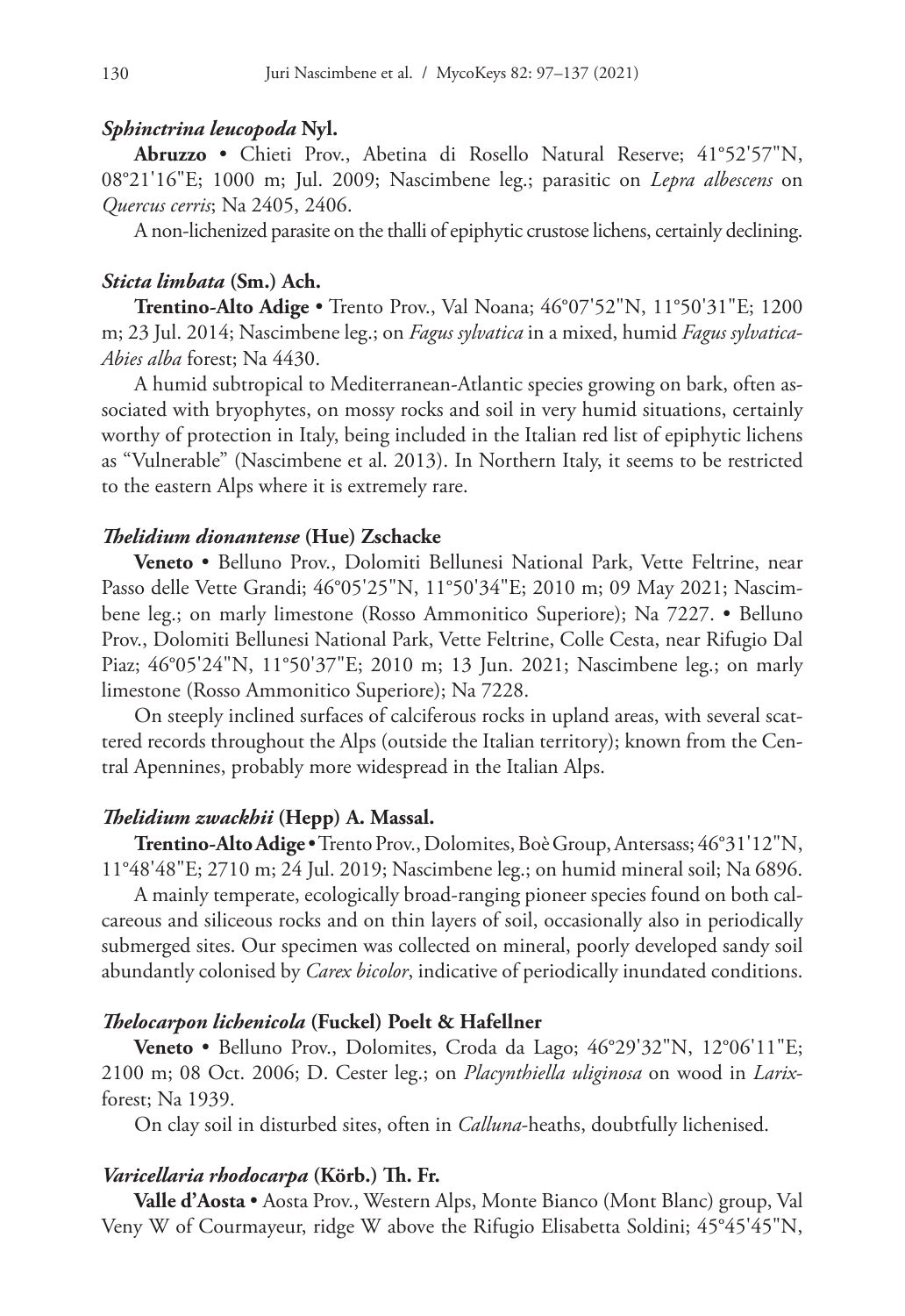06°50'15"E; 2250 m; 30 Jul. 2001; Hafellner leg.; on plant remains; GZU – Ha 75427 (fertile material).

Alpine thalli are usually thick, whitish pustulate, virtually sterile crusts reacting C+ red. The pustules soon become rough (sorediate state) and later rather frequently contain inconspicuous (often slightly pink), immersed ascomata, indicating that in some genera (e.g., *Varicellaria*, *Lepra*) soralia may be derived from ascomata. In the Alps, the species is mostly a coloniser of plant remains in alpine mats over acidic soils, with a preference for wind-exposed ridges. Over superficially decalcified substrata it may also occur on limestone or calcareous schists, as in the case of our site.

## *Variospora australis* **(Arnold) Arup, Søchting & Frödén**

**Basilicata** • Potenza Prov., Piana del Pollino, NW Serra delle Ciavole; 39°55'09"N, 16°12'57"E; 1850 m; 02 Jun. 1979; Mayrhofer leg.; on calcareous rocks; GZU – Ma 21936. • Potenza Prov., Mt. Pollino, near Bosco di Chiaromonte; 1700 m; 02 Jun. 1979; Hafellner leg.; on calcareous rocks; GZU – Ha 4696.

On exposed calciferous rocks near or above treeline, e.g. on the top of large, isolated boulders and on steeply inclined to vertical surfaces.

#### *Verrucaria praetermissa* **(Trevis.) Anzi**

**Veneto** • Belluno Prov., Feltre, Torbiera di Lipoi; 46°02'15"N, 11°57'23"E; 320 m; 20 Apr. 2021; Nascimbene leg.; on periodically submerged calcareous stones along a small creek near the peat bog; Na 7171.

A probably circumboreal freshwater species, submerged only for very short periods, mostly found along creeks, on mineral-rich siliceous rocks, more rarely on calcareous substrata.

# *Violella fucata* **(Stirt.) T. Sprib.**

**Friuli Venezia Giulia** • Udine Prov., Carnic Alps, Sauris Lake, Bosco della Stua; 46°26'35"N, 12°42'50"E; 1100 m; 16 Aug. 1994; Hafellner leg.; on *Alnus incana*; GZU – Ha 84339.

This species forms sterile thalli with whitish convex areoles reacting K+ yellow, P+ orange-red and UV- (due to the presence of atranorin and fumarprotoetraric acid), and becoming apically sorediate with coarse soredia, the outermost ones often being slightly bluish. Frequently the thalli are parasitized by *Tremella lichenicola* and the presence of its galls is a good hint as to the identity of the host. *V. fucata* colonises both the bark of a wide range of trees and wood (e.g. rotting snags), in Central Europe from the colline to the montane belt.

# *Xylographa pallens* **(Nyl.) Harm.**

**Veneto** • Belluno Prov., Croda da Lago; 46°29'32"N, 12°06'11"E; 2100 m; 08 Oct. 2006; D. Cester leg.; on a stump; Na 1933, 3052.

Widespread in the Northern Hemisphere on wood, especially in exposed habitats becoming dry in summer, mainly in montane to subalpine coniferous forests, with a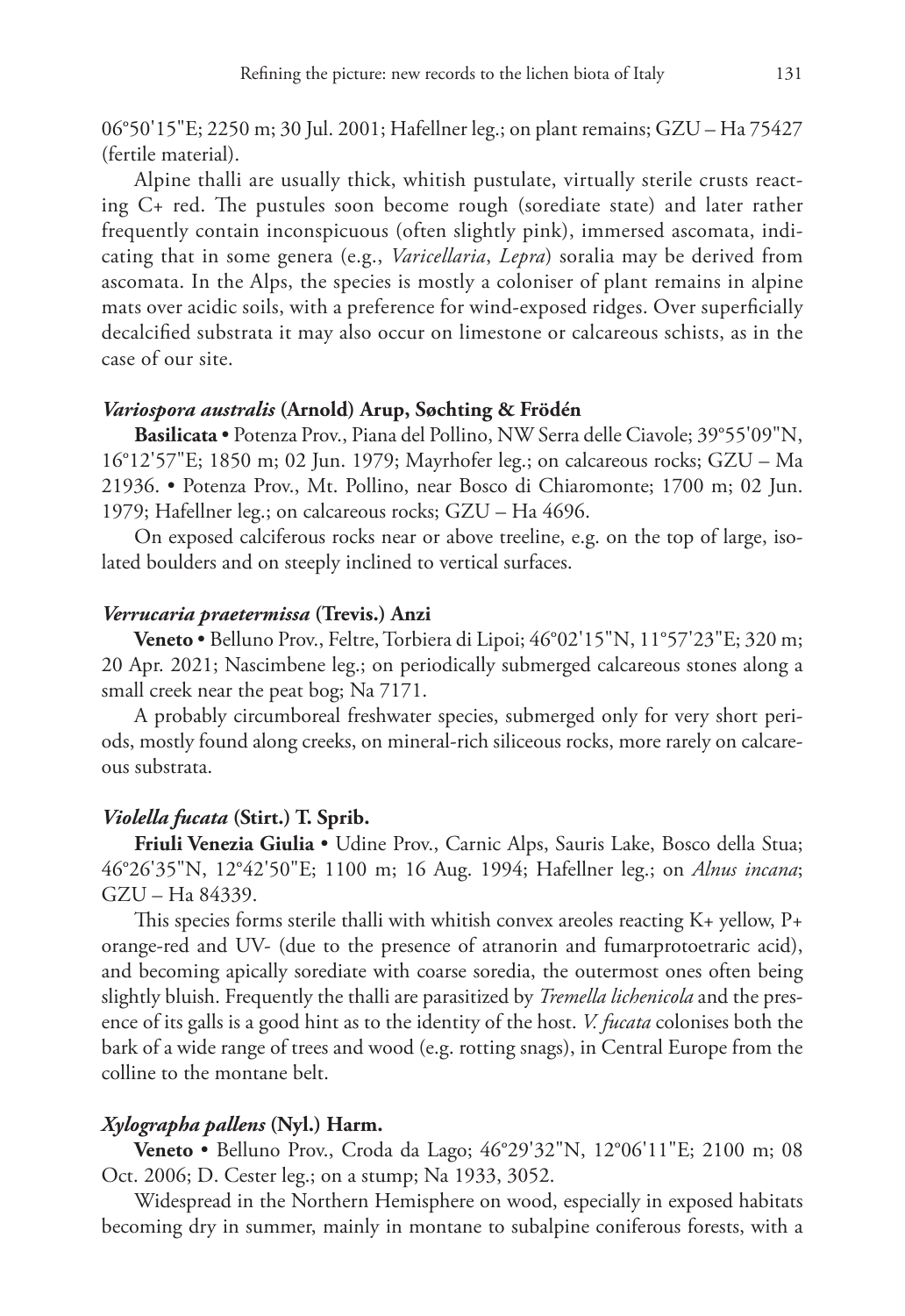few scattered records from the Alps (Nimis et al. 2018a). The samples collected on a slightly decomposed stump contain stictic acid.

#### *Xylographa vitiligo* **(Ach.) J.R. Laundon**

**Basilicata** • Potenza Prov., Piana del Pollino, NW Serra delle Ciavole; 39°55'09"N, 16°12'57"E; 1900 m; 02 Jun. 1979; Mayrhofer leg.; on *Pinus leucodermis*; GZU – Ma 1180.

A mainly boreal-montane species found on decaying, decorticated but still hard wood, mostly of conifers, especially near the base, or on fallen trunks, with optimum near treeline.

# **Discussion**

The list includes 225 records of 153 taxa. Twenty taxa are new to Italy, the others are new to one or more administrative regions; the latter include 15 second records and 5 third records for Italy.

The administrative regions with most new records are Veneto (61 records, 50 taxa), Trentino Alto Adige (38, 32 taxa), Emilia-Romagna (22, 10 taxa), Lombardia (19, 15 taxa), and Abruzzo (14, 14 taxa). From each of the other 14 regions, 12 to 1 new records are reported.

Most records come from bark (72 records, 43 taxa), calcareous rocks (47, 34 taxa) and siliceous rocks (39, 29 taxa). Fewer come from soil, plant debris, dead wood and bryophytes.

Most records are from the alpine belt (61 records, 55 taxa), followed by the subalpine (53, 44 taxa) and montane (53, 36 taxa) belts. This is due to the fact that the research activity of most of the authors is mainly centred on the Alps (e.g. Nascimbene et al. 2017; Nimis et al. 2018a; Saiz et al. 2021).

The species listed in this paper can be subdivided into the following main groups:

1. Recently-described or -resurrected species, such as *Bacidina adastra*, *Blastenia gennargentuae*, *B. monticola*, *B. psychrophila*, *Calogaya rouxii*, *Circinaria serenensis*, *Flavoplaca limonia*, *Fuscopannaria praetermissa*, *Gyalideopsis helvetica*, *Hypotrachyna afrorevoluta*, *Lecanora silvae-nigrae*, *Placidiopsis pseudocinerea*, *Protoblastenia aurata*, *Psoroma tenue* var. *boreale*, *Punctelia jeckeri*, *Pyrenodesmia erodens*, *Ramonia interjecta*, *Rhizocarpon furax*, *Scytinium aragonii*, *S. imbricatum*.

2. Sterile or ephemeral species, such as *Aspicilia grisea*, *A. mashiginensis*, *Bellemerea subsorediza*, *Gyalideopsis helvetica*, *Lecanora cavicola*, *L. epibryon* var. *bryopsora*, *L. lojkaeana*, *Lepra schaereri*, *L. teneriffensis*, *Leptogium byssinum*, *Opegrapha vermicellifera*, *Pertusaria flavicans*, *Pseudothelomma ocellatum*, *Rinodina pityrea*, *Toensbergia leucococca*, *Violella fucata*, *Varicellaria rhodocarpa*, *Xylographa vitiligo*. Several of these species are not generally rare, but were simply overlooked, undercollected or not identified at species level in previous studies mostly because a traditional recognition approach based on macro- and microscopic characteristics is not sufficient, these taxa requiring a DNA-based identification or the definition of secondary metabolites.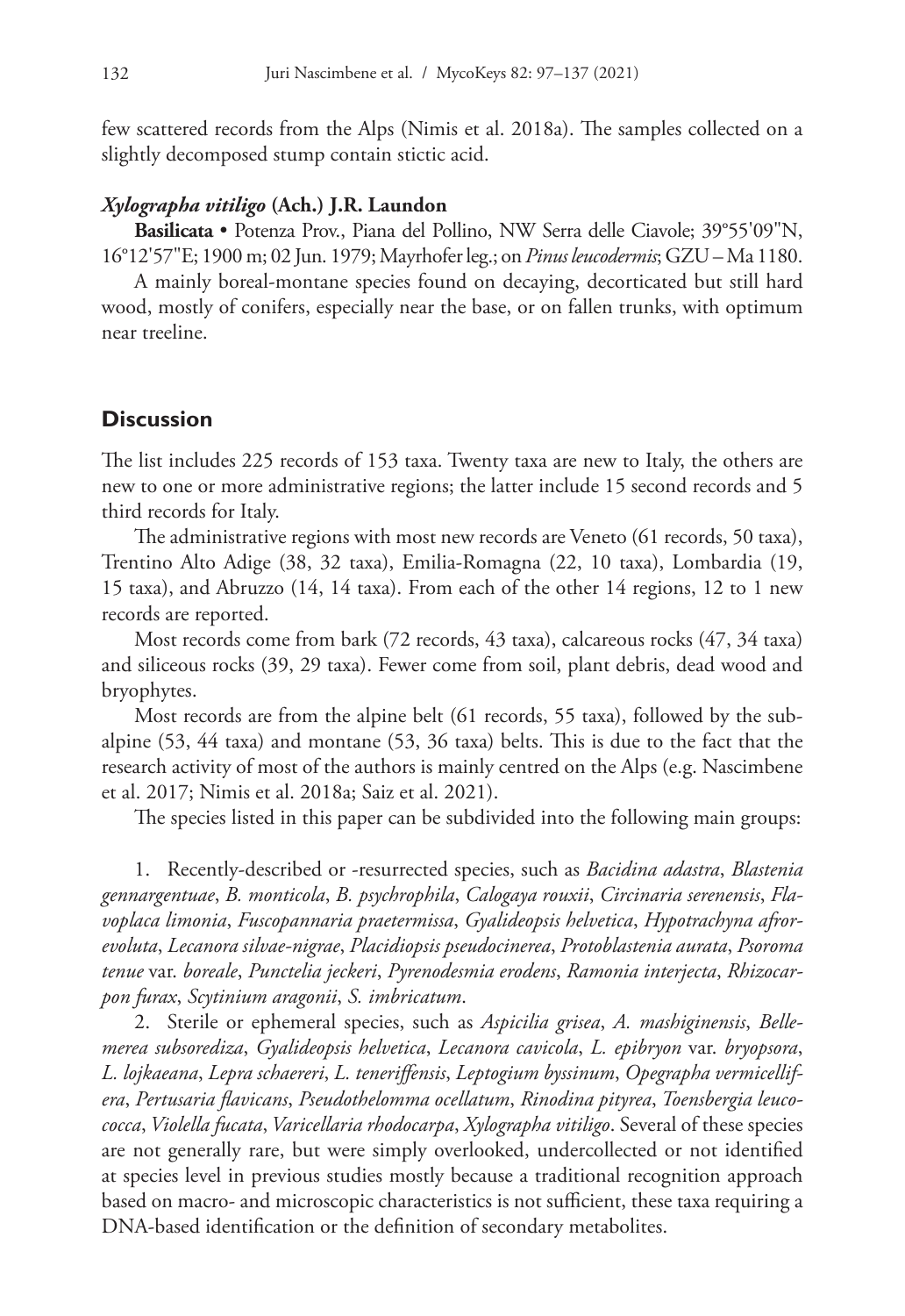3. Species belonging to taxonomically critical groups, such as *Anema tumidulum*, *Candelariella kuusamoënsis*, *Diplotomma-*species, *Lecania cyrtellina*, *Lempholemma intricatum*, *Polysporina urceolata*, *Psorotichia lugubris*, *Staurothele sapaudica*, *Thelidium*species, which were probably not recognized or misidentified in previous studies.

4. Species of biogeographic interest, which in Italy (or in some regions) are near the limits of their climatic optima. Most of the nationally or regionally rare lichens belong to an oceanic-suboceanic element with tropical affinities, or to a small set of continental species with their optima in the dry steppe biome, which suggests that many rare species can persist in microrefugia, i.e. sites with microclimates that support small populations of species beyond the boundaries of the climatic limits of their main distributions. This is the case of *Bacidina delicata*, *Fuscopannaria praetermissa*, *Lecanora horiza* and *Sticta limbata*, which are at the limit of their bioclimatic ranges (suboceanic and/or Mediterranean) in a continental-alpine region such as Trentino-Alto Adige, of *Fuscopannaria ignobilis*, mainly Tyrrhenian, a suboceanic species which is obviously restricted to a few humid sites in Molise, of *Rinodina oleae*, a mainly Mediterranean species, which is at the limit of its bioclimatic range in Emilia, and of *Usnea flavocardia*, a subatlantic species restricted to a few sites in Tyrrhenian Italy. Another example is that of *C. arbuscula* and *C. mitis*, two arctic-alpine to boreal-montane species which are widespread and common in the Alps, but are near their southern distributional limit in the Marche region (Northern Apennines). Similar is the case of *R. olivaceobrunnea*, an arctic-alpine species which finds the southernmost limit of its Italian distribution in the mountains of Calabria. As already observed by Aptroot and van Herk (2007) in the Netherlands, these species are those for which climate change is most likely to modify their relative patterns of commonness/rarity.

5. Species bound to rare habitats, such as old-growth forests. This is the case of e.g. *Arthonia vinosa*, *Calicium adspersum*, *Cetrelia chicitae*, *Chaenotheca brachypoda*, *C. brunneola*, *C. phaeocephala*, *Chaenothecopsis debilis*, *Mycobilimbia epixanthoides*, *Scutula circumspecta*, *Sphinctrina leucopoda*, plus some of the species listed under the previous point. Also in this case, these species are generally rare, their rarity being mainly due to the strong contraction of their habitat.

Our results indicate that, even in historically well-explored areas it is still possible to discover several new species. Even small, previously well-studied sites may provide interesting surprises. This is the case of the small plot in the Vette Feltrine (Pre-Alps, Dolomiti Bellunesi National Park), which consists of a few square meters of rock outcrops, within a peculiar site with abundant precipitations due to humid air masses from the Adriatic Sea that originate frequent fog. The collections were carried out on a NE exposed slope where the rock outcrops contain both a calciferous (dominant) and a siliceous (flint nodules and strata) component, with an alternation of exposed and protected overhanging parts that correspond to diverse microhabitats for lichens, also providing refugia for microthermic species. Another emblematic case is represented by the Paneveggio-Pale di San Martino Natural Park, an area with a very humid climate and heterogeneous geological features, that was intensively explored by Ferdinand Arnold at the end of the 19<sup>th</sup> century (Dalla Torre and Sarnthein 1902) and also in recent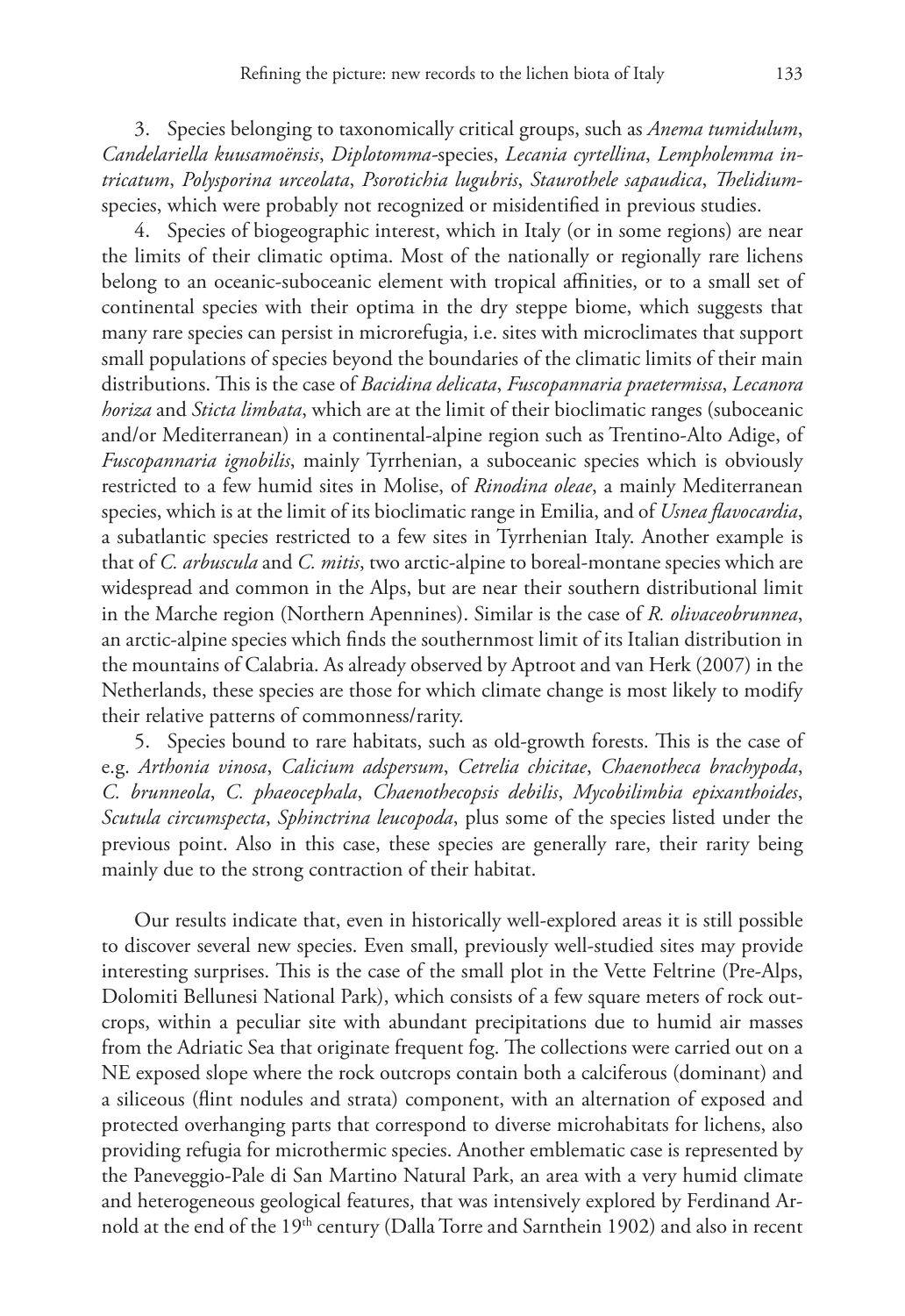times in the framework of studies mainly focused on lichen ecology in forest ecosystems (e.g. Nascimbene et al. 2008; Nascimbene et al. 2009). On one hand, these examples indicate that repeated, intensive, surveys are needed to reach exhaustive knowledge even of small sites. On the other hand, they indicate that further exploration should prioritise areas with rare climatic conditions and heterogeneous rock composition, corroborating the view that high geo-diversity, even at a small spatial scale, corresponds to high lichen diversity (Spitale and Nascimbene 2013).

# **Conclusion**

The picture of the lichen biota of Italy now has new pixels, but its grain is still coarse. On one hand, herbaria, especially when digitized, are an irreplaceable tool for further data mining allowing the re-evaluation of old records in the light of the progress of phylogenetic hypotheses and taxonomy, and should be therefore sustained and implemented with new records (see e.g. Crisci et al. 2020). On the other hand, professional floristics should gain more consideration in the scientific community, acknowledging its fundamental role in providing and updating occurrence and distributional data, which are the basis for new biogeographic hypotheses, taxonomic and ecological research, and biodiversity conservation.

# **Acknowledgments**

We are grateful to Ulf Arup, Peter Bilovitz, Mireia Giralt, Kerry Knudsen, Domenico Puntillo, Christoph Scheidegger, Claude Roux, and Toby Spribille for identification/ confirmation of some critical specimens.

# **References**

- Aptroot A, van Herk K (2007) Further evidence of the effects of global warming on lichens, particularly those with *Trentepohlia* phycobionts. Environmental Pollution 146(2): 193– 198.<https://doi.org/10.1016/j.envpol.2006.03.018>
- Arup U, Ekman S, Lindblom L, Mattsson J-E (1993) High performance thin layer chromatography (HPTLC), an improved technique for screening lichen substances. The Lichenologist 25(1): 61–71. <https://doi.org/10.1006/lich.1993.1018>
- Clerc P (2006) *Parmelia afrorevoluta* et *P. britannica*: deux nouvelles espèces de macrolichens pour la Suisse: une redéfinition de Parmelia revoluta! Meylania 35: 6–15.
- Crisci JV, Katinas L, Apodaca MJ, Hoch PC (2020) The end of Botany. Trends in Plant Science 25: 1173–1176.<https://doi.org/10.1016/j.tplants.2020.09.012>
- Dalla Torre KW, Sarnthein LG (1902) Die Flechten (Lichenes) von Tirol, Vorarlberg und Liechtenstein. Wagner'schen Universitäts-Buchhandlung. Innsbruck, 936 pp.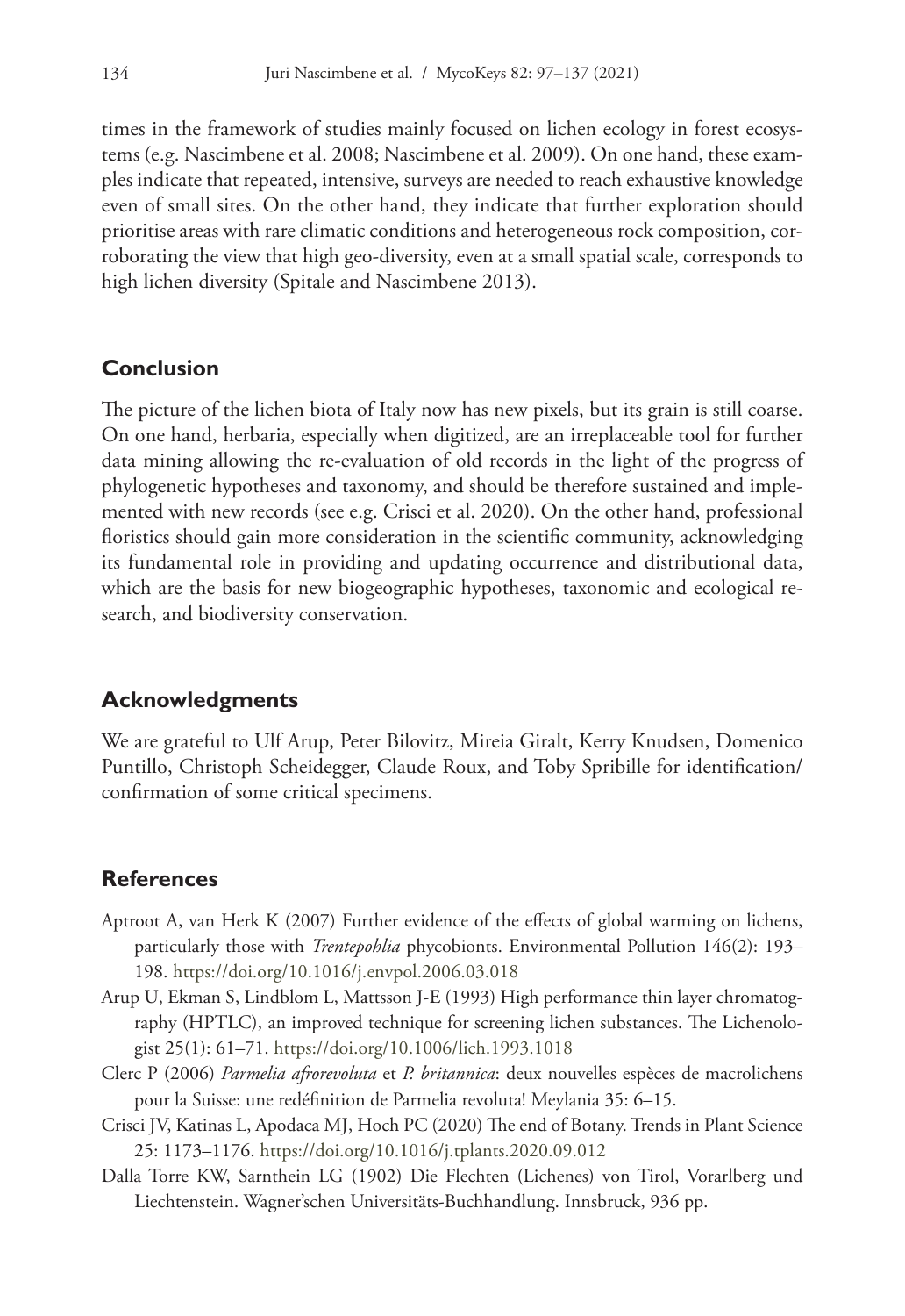- Ekman S, Blaalid R (2011) The devil in the details: interactions between the branch-length prior and likelihood model affect node support and branch lengths in the phylogeny of the Psoraceae. Systematic Biology 60(4): 541–561.<https://doi.org/10.1093/sysbio/syr022>
- Giavarini V, James PW, Purvis OW (2009) *Rinodina* (Ach.) Gray (1821). In: Smith CW, Aptroot A, Coppins BJ, Fletcher A, Gilbert OL, James PW, Wolseley PA (Eds) The lichens of Great Britain and Ireland. The British Lichen Society & The Natural History Museum, London, 812–825.
- Giralt M (2001) The lichen genera *Rinodina* and *Rinodinella* (lichenized Ascomycetes, Physciaceae) in the Iberian Peninsula. Bibliotheca Lichenologica 79: 1–160.
- Giralt M, van den Boom PPG, Matzer M (1997) The genus *Rinodina* in The Netherlands, Belgium and Luxemburg. Mycotaxon 61: 103–151.
- Guttová A, Fačkovcová Z, Martellos S, Paoli L, Munzi S, Pittao E, Ongaro S (2019) Ecological specialization of lichen congeners with a strong link to Mediterranean-type climate: a case study of the genus *Solenopsora* in the Apennine Peninsula. The Lichenologist 51: 75–88. <https://doi.org/10.1017/S0024282918000543>
- Hafellner J (2006) *Protoblastenia szaferi* (lichenized Ascomycotina) new to the Alps. Herzogia 19: 23–33.
- Hanko B (1983) Die Chemotypen der Flechtengattung *Pertusaria* in Europa. Bibliotheca Lichenologica 19: 1–344.
- Kainz C, Rambold G (2004) A phylogenetic study of the lichen genus *Protoblastenia* (Lecanorales, Psoraceae) in Central Europe. Bibliotheca Lichenologica 88: 267–299.
- Marini L, Nascimbene J, Nimis PL (2011) Large-scale patterns of epiphytic lichen species richness: photobiont-dependent response to climate and forest structure. Science of the Total Environment 409(20): 4381–4386. <https://doi.org/10.1016/j.scitotenv.2011.07.010>
- Martellos S, D'Agostino M, Chiarucci A, Nimis PL, Nascimbene J (2020) Lichen distribution patterns in the ecoregions of Italy. Diversity 12: e294.<https://doi.org/10.3390/d12080294>
- Masson D (2005) Taxinomie, écologie et chorologie des espèces françaises des genres *Hypotrachyna* et *Parmelinopsis* (Ascomycota lichénisés, Parmeliaceae). Cryptogamie Mycologie 26(3): 205–263.
- Mayrhofer H (1984) Die saxicolen Arten der Flechtengattungen *Rinodina* und *Rinodinella* in der Alten Welt. The Journal of the Hattori Botanical Laboratory 55: 327–493.
- Mayrhofer H, Moberg R (2002) *Rinodina*. Nordic Lichen Flora 2: Physciaceae: 41–69. [72–73, 82–87, 100–108.]
- Mayrhofer H, Poelt J (1979) Die saxicolen Arten der Flechtengattung *Rinodina* in Europa. Bibliotheca Lichenologica 12: 1–186.
- Nascimbene J, Marini L, Caniglia G, Cester D, Nimis PL (2008) Lichen diversity on stumps in relation to wood decay in subalpine forests of northern Italy. Biodiversity and Conservation 17: 2661–2670. <https://doi.org/10.1007/s10531-008-9344-1>
- Nascimbene J, Marini L, Motta R, Nimis PL (2009) Influence of tree age, tree size and crown structure on lichen communities in mature Alpine spruce forests. Biodiversity and Conservation 18(6): 1519–1522.<https://doi.org/10.1007/s10531-008-9537-7>
- Nascimbene J, Nimis PL, Ravera S (2013) Evaluating the conservation status of epiphytic lichens of Italy: a red list. Plant Biosystems 147(4): 898–904. [https://doi.org/10.1080/11](https://doi.org/10.1080/11263504.2012.748101) [263504.2012.748101](https://doi.org/10.1080/11263504.2012.748101)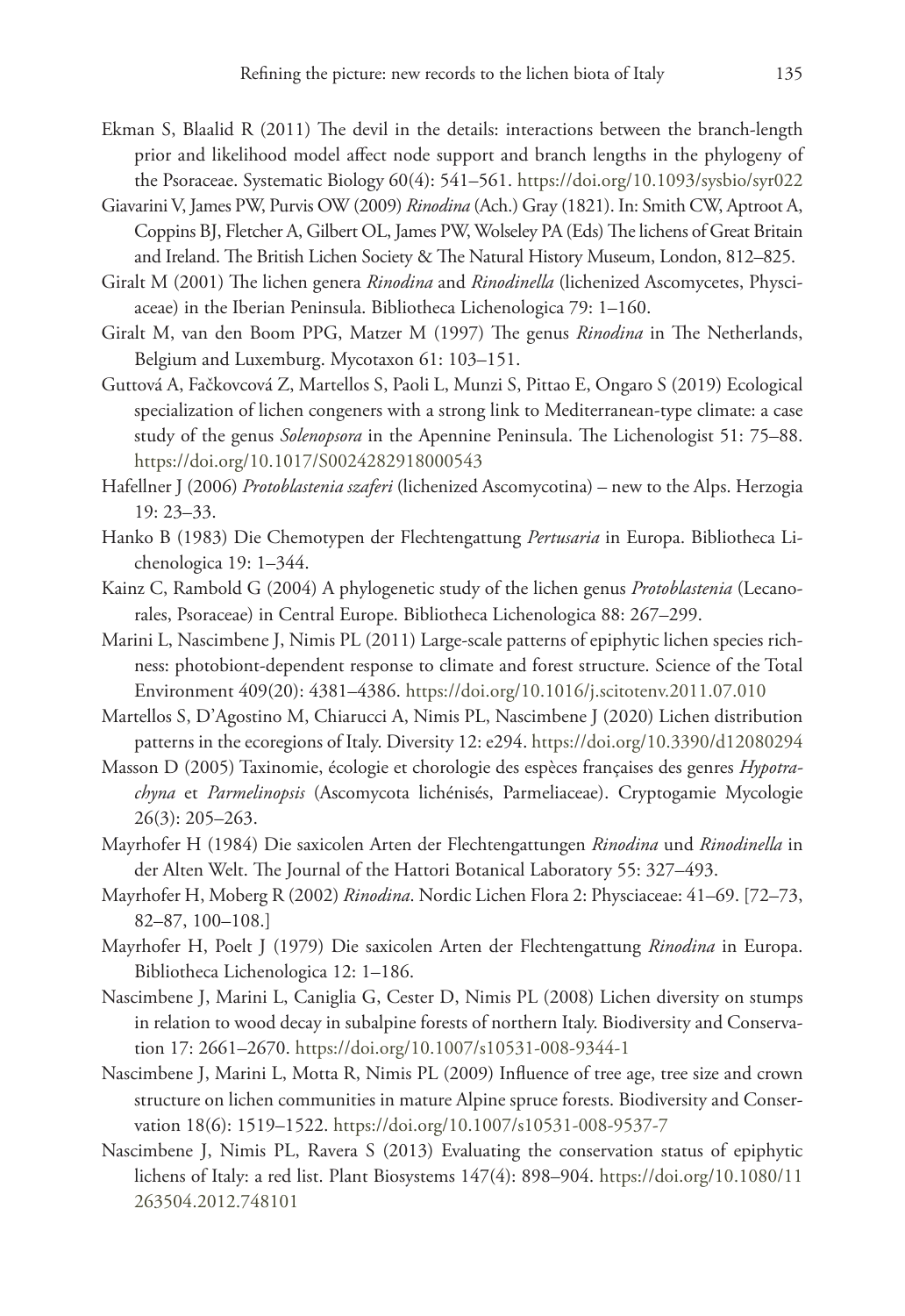- Nascimbene J, Mayrhofer H, Dainese M, Bilovitz PO (2017) Assembly patterns of soildwelling lichens after glacier retreat in the European Alps. Journal of Biogeography 44(6): 1393–1404.<https://doi.org/10.1111/jbi.12970>
- Navarro-Rosinés P, Hladun NL (1996) Las especies saxicolo-calcicolas del grupo de Caloplaca lactea (Teloschistaceae, liquenes), en las regiones mediterranea y medioeuropea. Le Bulletin de la Société linnéenne de Provence 47: 139–166.
- Nimis PL (1993) The lichens of Italy. An annotated catalogue. Museo Regionale di Scienze Naturali, Torino, 897 pp.
- Nimis PL (2016) The lichens of Italy. A second annotated catalogue. EUT, Trieste, 740 pp.
- Nimis PL (2018) The 'Golden Period' of Italian lichenology and its importance in modern times. In: Blanz P (Ed.) Biodiversity and Ecology of Fungi, Lichens, and Mosses. Öesterreichische Akademie der Wissenschaften, Biosystematics and Ecology Series 34: 659–671.
- Nimis PL, Martellos S (2020) Towards a digital key to the lichens of Italy. Symbiosis 82: 149– 155.<https://doi.org/10.1007/s13199-020-00714-8>
- Nimis PL, Martellos S (2021, continuously updated) ITALIC The Information System on Italian Lichens. Version 6.0. University of Trieste, Dept. of Biology.<http://dryades.units.it/italic>
- Nimis PL, Hafellner J, Roux C, Clerc P, Mayrhofer H, Martellos S, Bilovitz PO (2018a) The lichens of the Alps – an annotated checklist. MycoKeys 31: 1–634. [https://doi.org/10.3897/](https://doi.org/10.3897/mycokeys.31.23568) [mycokeys.31.23568](https://doi.org/10.3897/mycokeys.31.23568)
- Nimis PL, Martellos S, Spitale D, Nascimbene J (2018b) Exploring patterns of commonness and rarity in lichens: a case study from Italy (Southern Europe). The Lichenologist 50: 385–396.<https://doi.org/10.1017/S0024282917000731>
- Obermayer W, Mayrhofer H (2007) Hunting for *Cetrelia chichitae* (Lichenized Ascomycetes) in the Eastern European Alps (including an attempt for a morphological characterization of all taxa of the genus *Cetrelia* in Central Europe). Phyton (Horn, Austria) 47(1–2): 231–290.
- Obermayer W, Poelt J (1994) *Lecanora leptacinella*, *Lecidea polytrichina*, und *Lecidea polytrichinella* spec. nova, drei an acidophile Moose gebundene Flechten von arktisch(-alpin)er Verbreitung. Acta Botanica Fennica 150: 131–142.
- Orange A, James PW, White FJ (2010) Microchemical methods for the identification of lichens (2nd Ed.). British Lichen Society, London, 101 pp.
- Otte V (2011) *Usnea flavocardia* found in Germany. Herzogia 24: 151–154. [https://doi.](https://doi.org/10.13158/heia.24.1.2011.151) [org/10.13158/heia.24.1.2011.151](https://doi.org/10.13158/heia.24.1.2011.151)
- Pezzi G, Gambini S, Buldrini F, Ferretti F, Muzzi E, Maresi G, Nascimbene J (2020) Contrasting patterns of tree features, lichen, and plant diversity in managed and abandoned oldgrowth chestnut orchards of the northern Apennines (Italy). Forest Ecology and Management 470–471: e118207.<https://doi.org/10.1016/j.foreco.2020.118207>
- Poelt J (1994) Bemerkenswerte Flechten aus Österreich, insbesondere der Steiermark. Mitteilungen des Naturwissenschaftlichen Vereines für Steiermark 124: 91–111.
- Poelt J, Leuckert C (1984) *Lecanora cavicola* Creveld, ihre Apothecien, ihr Chemismus und ihre systematische Stellung. Herzogia 6: 411–418.
- Randlane T, Törra T, Saag A, Saag L (2009) Key to European *Usnea* species. Bibliotheca Lichenologica 100: 419–462.
- Ravera S, Puglisi M, Vizzini A, Totti C, Aleffi M, Benesperi R, Bergamo Decarli G, Berta G, Bianchi E, Boccardo F, Briozzo I, Clericuzio M, Cogoni A, Croce A, Dagnino D, De